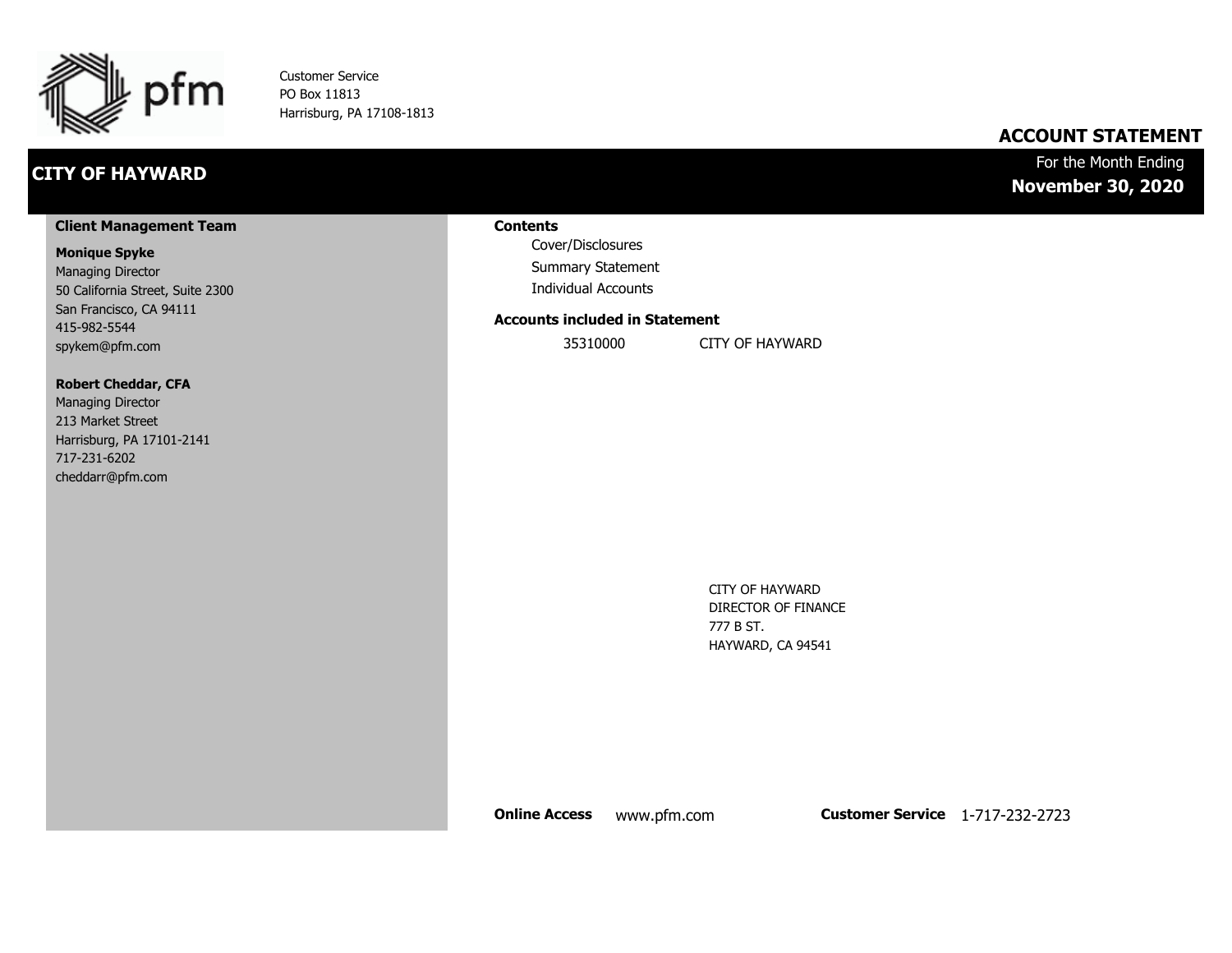

#### **Important Disclosures**

### Important Disclosures

This statement is for general information purposes only and is not intended to provide specific advice or recommendations. PFM Asset Management LLC ("PFM") is an investment advisor registered with the Securities and Exchange Commission, and is required to maintain a written disclosure statement of our background and business experience. If you would like to receive a copy of our current disclosure statement, please contact Service Operations at the address below.

**Proxy Voting** PFM does not normally receive proxies to vote on behalf of its clients. However, it does on occasion receive consent requests. In the event a consent request is received the portfolio manager contacts the client and then proceeds according to their instructions. PFM's Proxy Voting Policy is available upon request by contacting Service Operations at the address below. **Questions About an Account** PFM's monthly statement is intended to detail our investment advisory activity as well as the activity of any accounts held by clients in pools that are managed by PFM. The custodian bank maintains the control of assets and executes (i.e., settles) all investment transactions. The custodian statement is the official record of security and cash holdings and transactions. PFM recognizes that clients may use these reports to facilitate record keeping and that the custodian bank statement and the PFM statement should be reconciled and differences resolved. Many custodians use a settlement date basis which may result in the need to reconcile due to a timing

difference. **Account Control** PFM does not have the authority to withdraw funds from or deposit funds to the custodian. Our clients retain responsibility for their internal

accounting policies; implementing and enforcing internal controls and generating ledger entries or otherwise recording transactions. **Market Value** Generally, PFM's market prices are derived from closing bid prices as of the last business day of the month as supplied by Refinitiv or Bloomberg. Where prices are not available from generally recognized sources the securities are priced using a yield-based matrix system to arrive at an estimated market value. Prices that fall between data points are interpolated. Non-negotiable FDIC-insured bank certificates of deposit are priced at par. Although PFM believes the prices to be reliable, the values of the securities do not always represent the prices at which the securities could have been bought or sold. Explanation of the valuation methods for a registered investment company, local government investment program,or TERM funds is contained in the appropriate fund offering documentation or information statement. **Amortized Cost** The original cost of the principal of the security is adjusted for the amount of the periodic reduction of any discount or premium from the purchase date until the date of the report. Discount or premium with respect to short term securities (those with less than one year to maturity at time of issuance) is amortized on a straightline basis. Such discount or premium with respect to longer term securities is amortized using the constant yield basis.

**Tax Reporting** Cost data and realized gains / losses are provided for informational purposes only. Please review for accuracy and consult your tax advisor to determine the tax consequences of your security transactions. PFM does not report such information to the IRS or other taxing authorities and is not responsible for the accuracy of such information that may be required to be reported to federal, state or other taxing authorities.

**Financial Situation** In order to better serve you, PFM should be promptly notified of any material change in your investment objective or financial situation. **Callable Securities** Securities subject to redemption prior to maturity may be redeemed in whole or in part before maturity, which could affect the yield represented. Portfolio The securities in this portfolio, including shares of mutual funds, are not guaranteed or otherwise protected by PFM, the FDIC (except for certain non-negotiable certificates of deposit) or any government agency. Investment in securities involves risks, including the possible loss of the amount invested. Actual settlement values, accrued interest, and amortized cost amounts may vary for securities subject to an adjustable interest rate or subject to principal paydowns. Any changes to the values shown may be reflected within the next monthly statement's beginning values.

**Rating** Information provided for ratings is based upon a good faith inquiry of selected sources, but its accuracy and completeness cannot be guaranteed. Shares of some money market and TERM funds are marketed through representatives of PFM's wholly owned subsidiary, PFM Fund Distributors, Inc. PFM Fund Distributors, Inc. is registered with the SEC as a broker/dealer and is a member of the Financial Industry Regulatory Authority ("FINRA") and the Municipal Securities Rulemaking Board ("MSRB"). You may reach the FINRA by calling the FINRA Regulator Public Disclosure Hotline at 1-888-289-9999 or at the FINRA Regulation Internet website address www.nasd.com. A brochure describing the FINRA Regulation Public Disclosure Program is also available from the FINRA upon request. **Key Terms and Definitions**

*Dividends* on money market funds consist of interest earned, plus any discount ratably amortized to the date of maturity, plus all realized gains and losses on the sale of securities prior to maturity, less ratable amortization of any premium and all accrued expenses to the fund. Dividends are accrued daily and may be paid either monthly or quarterly. The monthly earnings on this statement represent the estimated dividend accrued for the month for any program that distributes earnings on a quarterly basis. There is no guarantee that the estimated amount will be paid on the actual distribution date.

*Current Yield* is the net change, exclusive of capital changes and income other than investment income, in the value of a hypothetical fund account with a balance of one share over the seven-day base period including the statement date, expressed as a percentage of the value of one share (normally \$1.00 per share) at the beginning of the seven-day period. This resulting net change in account value is then annualized by multiplying it by

365 and dividing the result by 7. The yields quoted should not be considered a representation of the yield of the fund in the future, since the yield is not fixed. *Average maturity* represents the average maturity of all securities and investments of a portfolio, determined by multiplying the par or principal value of each security or investment by its maturity (days or years), summing the products, and dividing the sum by the total principal value of the portfolio. The stated maturity date of mortgage backed or callable securities are used in this statement. However the actual maturity of these securities could vary depending on the level or prepayments on the underlying mortgages or whether a callable security has or is still able to be called.

*Monthly distribution yield* represents the net change in the value of one share (normally \$1.00 per share) resulting from all dividends declared during the month by a fund expressed as a percentage of the value of one share at the beginning of the month. This resulting net change is then annualized by multiplying it by 365 and dividing it by the number of calendar days in the month. *YTM at Cost* The yield to maturity at cost is the expected rate of return, based on the original cost, the annual interest receipts, maturity value and the time period from purchase date to maturity, stated as a percentage, on an annualized basis.

*YTM at Market* The yield to maturity at market is the rate of return, based on the current market value, the annual interest receipts, maturity value and the time period remaining until maturity, stated as a percentage, on an annualized basis. *Managed Account* A portfolio of investments managed discretely by PFM according to the client's specific investment policy and requirements. The investments are directly owned by the client and held by the client's custodian. *Unsettled Trade* A trade which has been executed however the final consummation of the security transaction and payment has not yet taken place.

Please review the detail pages of this statement carefully. If you think your statement is wrong, missing account information, or if you need more information about a transaction, please contact PFM within 60 days of receipt. If you have other concerns or questions regarding your account you should contact a member of your client management team or PFM Service Operations at the address below.

> PFM Asset Management LLC Attn: Service Operations 213 Market Street Harrisburg, PA 17101

**PFM Fund Distributors, Inc. (PFMFD), a wholly-owned broker dealer subsidiary of PFM Asset Management LLC, is registered with the U.S. Securities and Exchange Commission (SEC) and is**  subject to the Rules of the Municipal Securities Rulemaking Board (MSRB) as it relates to the distribution of shares of local government investment pools. PFMFD is required to inform you of the availability of the MSRB Investor Brochure which describes the protections that may be provided by the MSRB rules and how to file a complaint with an appropriate regulatory authority. The MSRB **Investor Brochure can be found on the MSRB's website at www.msrb.org.**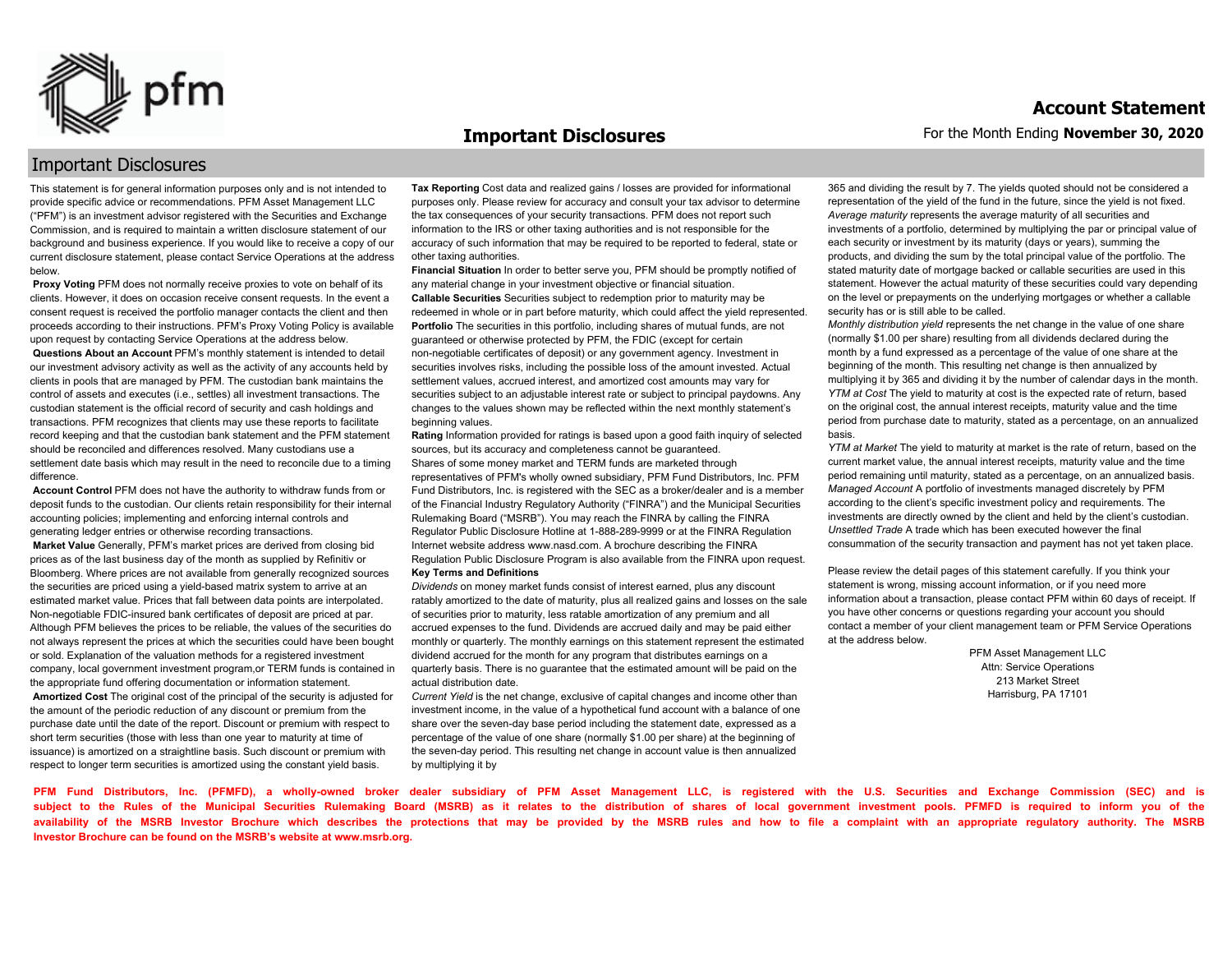

# **Managed Account Summary Statement** For the Month Ending November 30, 2020

| <b>Transaction Summary - Managed Account</b> | <b>Cash Transactions Summary - Managed Account</b> |                                 |                |
|----------------------------------------------|----------------------------------------------------|---------------------------------|----------------|
| <b>Opening Market Value</b>                  | \$129,957,521.92                                   | Maturities/Calls                | 0.00           |
| Maturities/Calls                             | (332, 482.58)                                      | Sale Proceeds                   | 4,355,234.27   |
| <b>Principal Dispositions</b>                | (4,332,468.10)                                     | Coupon/Interest/Dividend Income | 91,908.29      |
|                                              |                                                    | Principal Payments              | 332,482.58     |
| <b>Principal Acquisitions</b>                | 4,521,617.75                                       | <b>Security Purchases</b>       | (5,556,617.75) |
| Unsettled Trades                             | 0.00                                               | Net Cash Contribution           | 776,992.61     |
| Change in Current Value                      | (49, 149.22)                                       | <b>Reconciling Transactions</b> | 0.00           |
| <b>Closing Market Value</b>                  | \$129,765,039.77                                   |                                 |                |

| <b>Earnings Reconciliation (Cash Basis) - Managed Account</b> |                    | <b>Cash Balance</b>         |        |
|---------------------------------------------------------------|--------------------|-----------------------------|--------|
| Interest/Dividends/Coupons Received                           | 114,674.46         | <b>Closing Cash Balance</b> | \$0.00 |
| Less Purchased Interest Related to Interest/Coupons           | 0.00               |                             |        |
| Plus Net Realized Gains/Losses                                | 114,287.65         |                             |        |
| <b>Total Cash Basis Earnings</b>                              | \$228,962.11       |                             |        |
| <b>Earnings Reconciliation (Accrual Basis)</b>                | <b>Total</b>       |                             |        |
| Ending Amortized Value of Securities                          | 127,879,012.72     |                             |        |
| <b>Ending Accrued Interest</b>                                | 494,719.07         |                             |        |
| Plus Proceeds from Sales                                      | 4,355,234.27       |                             |        |
| Plus Proceeds of Maturities/Calls/Principal Payments          | 332,482.58         |                             |        |
| Plus Coupons/Dividends Received                               | 91,908.29          |                             |        |
| Less Cost of New Purchases                                    | (4,521,617.75)     |                             |        |
| Less Beginning Amortized Value of Securities                  | (127, 924, 962.73) |                             |        |
| Less Beginning Accrued Interest                               | (448, 599.85)      |                             |        |
| <b>Total Accrual Basis Earnings</b>                           | \$258,176.60       |                             |        |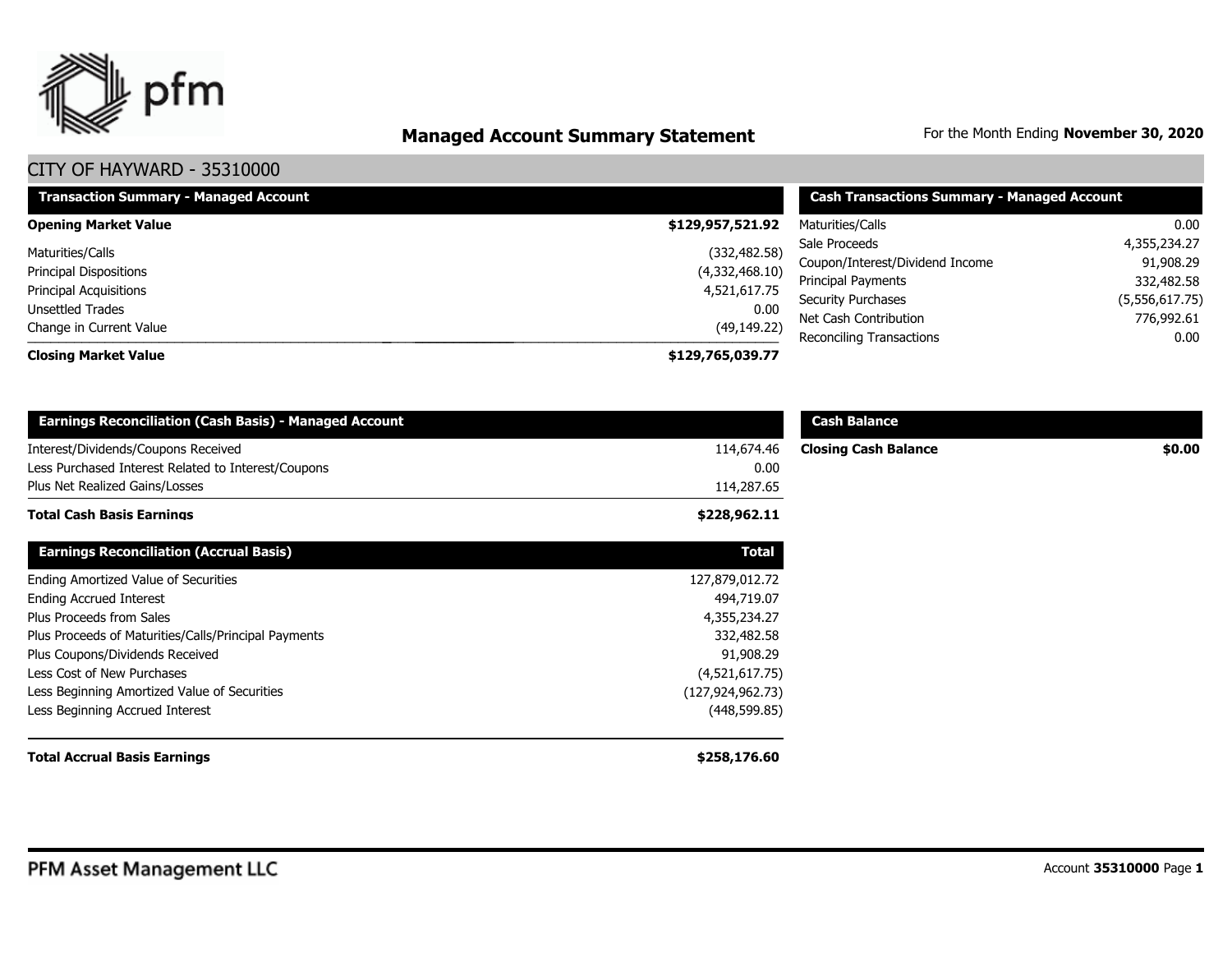

## **Portfolio Summary and Statistics** For the Month Ending **November 30, 2020**

| <b>Account Summary</b>                 |                  |                        |                |  |  |  |  |  |  |
|----------------------------------------|------------------|------------------------|----------------|--|--|--|--|--|--|
| <b>Description</b>                     | <b>Par Value</b> | <b>Market Value</b>    | <b>Percent</b> |  |  |  |  |  |  |
| U.S. Treasury Bond / Note              | 31,575,000.00    | 32,359,719.01          | 24.94          |  |  |  |  |  |  |
| Supra-National Agency Bond / Note      | 2,660,000.00     | 2,667,909.91           | 2.06           |  |  |  |  |  |  |
| Municipal Bond / Note                  | 15,710,000.00    | 16,198,820.20          | 12.48          |  |  |  |  |  |  |
| Federal Agency Collateralized Mortgage | 10,844,269.45    | 11,061,589.81          | 8.52           |  |  |  |  |  |  |
| Obligation                             |                  |                        |                |  |  |  |  |  |  |
| Federal Agency Bond / Note             | 43,270,000.00    | 43,511,881.82          | 33.52          |  |  |  |  |  |  |
| Corporate Note                         | 11,630,000.00    | 11,971,207.49          | 9.23           |  |  |  |  |  |  |
| Certificate of Deposit                 | 5,725,000.00     | 5,808,182.16           | 4.48           |  |  |  |  |  |  |
| <b>Bank Note</b>                       | 300,000.00       | 322,081.80             | 0.25           |  |  |  |  |  |  |
| <b>Asset-Backed Security</b>           | 5,788,323.19     | 5,863,647.57           | 4.52           |  |  |  |  |  |  |
| <b>Managed Account Sub-Total</b>       | 127,502,592.64   | 129,765,039.77 100.00% |                |  |  |  |  |  |  |
| <b>Accrued Interest</b>                |                  | 494,719.07             |                |  |  |  |  |  |  |
| <b>Total Portfolio</b>                 | 127,502,592.64   | 130,259,758.84         |                |  |  |  |  |  |  |

| <b>Unsettled Trades</b> | 0.00                         | 0.00 |
|-------------------------|------------------------------|------|
|                         | <b>Maturity Distribution</b> |      |







| Maturity Distribution | <b>Characteristics</b>            |       |
|-----------------------|-----------------------------------|-------|
|                       | Yield to Maturity at Cost         | 1.38% |
|                       | Yield to Maturity at Market       | 0.41% |
| 41.09%                | Weighted Average Days to Maturity | 741   |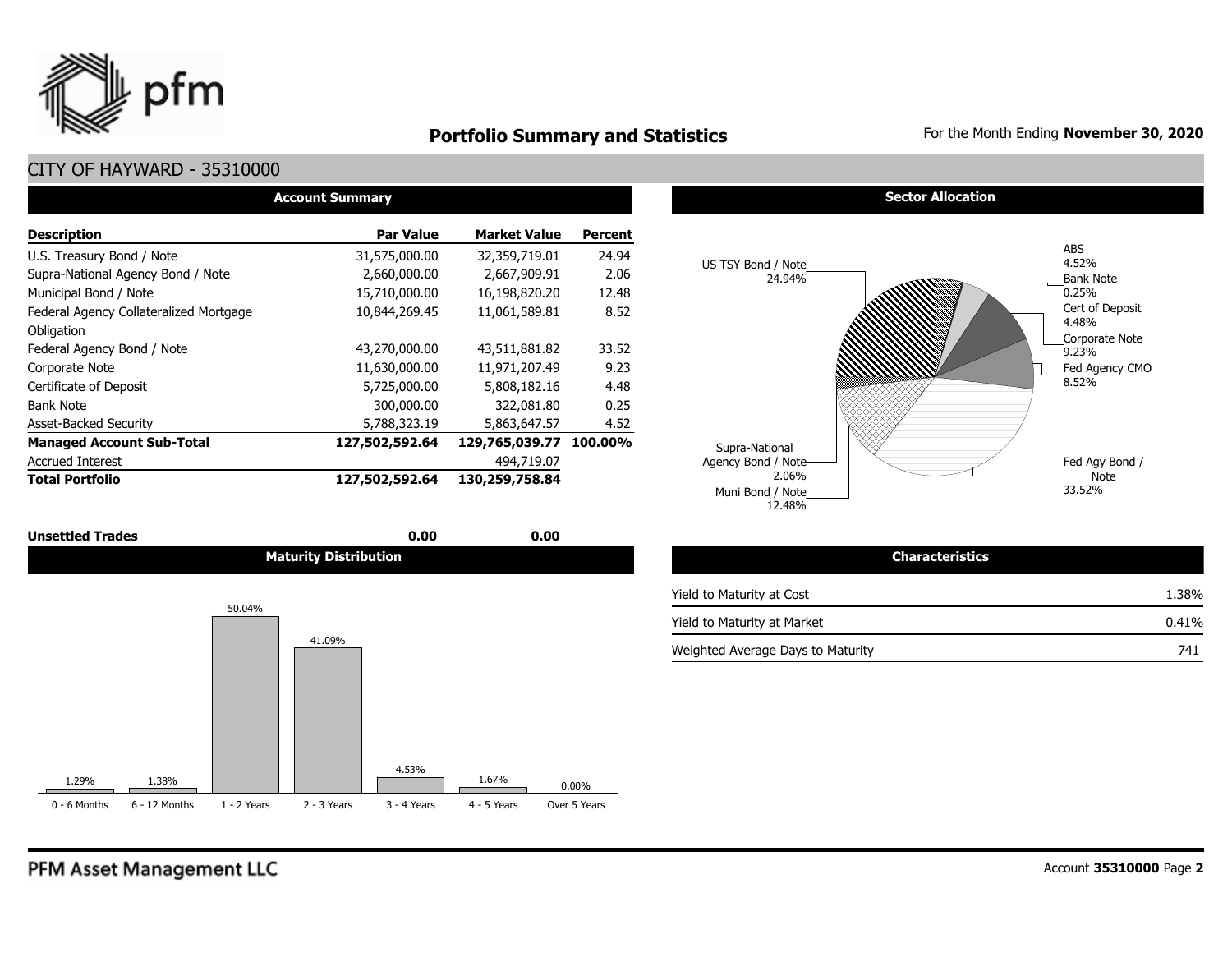

## **Managed Account Issuer Summary** For the Month Ending November 30, 2020

## CITY OF HAYWARD - 35310000

| <b>Issuer Summary</b>                    |                     |                |  |  |  |  |  |  |  |
|------------------------------------------|---------------------|----------------|--|--|--|--|--|--|--|
|                                          | <b>Market Value</b> |                |  |  |  |  |  |  |  |
| <b>Issuer</b>                            | of Holdings         | <b>Percent</b> |  |  |  |  |  |  |  |
| ADOBE INC                                | 309,401.10          | 0.24           |  |  |  |  |  |  |  |
| AMERICAN HONDA FINANCE                   | 617,073.00          | 0.48           |  |  |  |  |  |  |  |
| ARIZONA TRANSPORTATION BOARD             | 1,271,185.50        | 0.98           |  |  |  |  |  |  |  |
| <b>BANK OF AMERICA CO</b>                | 1,112,830.63        | 0.86           |  |  |  |  |  |  |  |
| BMW FINANCIAL SERVICES NA LLC            | 29,154.79           | 0.02           |  |  |  |  |  |  |  |
| BRISTOL-MYERS SOUIBB CO                  | 592,762.93          | 0.46           |  |  |  |  |  |  |  |
| CALIFORNIA EARTHOUAKE AUTHORITY          | 302,004.00          | 0.23           |  |  |  |  |  |  |  |
| CALIFORNIA STATE UNIVERSITY              | 323,482.25          | 0.25           |  |  |  |  |  |  |  |
| CAPITAL ONE FINANCIAL CORP               | 612,931.80          | 0.47           |  |  |  |  |  |  |  |
| CAPITAL ONE PRIME AUTO REC TRUST         | 178,203.67          | 0.14           |  |  |  |  |  |  |  |
| CARMAX AUTO OWNER TRUST                  | 767,874.32          | 0.59           |  |  |  |  |  |  |  |
| CATERPILLAR INC                          | 661,335.68          | 0.51           |  |  |  |  |  |  |  |
| CHAFFEY COMMUNITY COLLEGE DISTRICT       | 793,107.70          | 0.61           |  |  |  |  |  |  |  |
| CHAFFEY JOINT UNION HIGH SCHOOL DISTRICT | 613,800.00          | 0.47           |  |  |  |  |  |  |  |
| <b>CHEVRON CORPORATION</b>               | 568,367.62          | 0.44           |  |  |  |  |  |  |  |
| <b>CITIGROUP INC</b>                     | 636,288.30          | 0.49           |  |  |  |  |  |  |  |
| <b>COMCAST CORP</b>                      | 165,112.20          | 0.13           |  |  |  |  |  |  |  |
| CREDIT AGRICOLE SA                       | 605,275.20          | 0.47           |  |  |  |  |  |  |  |
| <b>CREDIT SUISSE GROUP RK</b>            | 976,192.43          | 0.75           |  |  |  |  |  |  |  |
| <b>DEERE &amp; COMPANY</b>               | 452,139.10          | 0.35           |  |  |  |  |  |  |  |
| <b>DNB ASA</b>                           | 646,473.75          | 0.50           |  |  |  |  |  |  |  |
| <b>EXXON MOBIL CORP</b>                  | 154,131.90          | 0.12           |  |  |  |  |  |  |  |
| <b>FANNIE MAE</b>                        | 13,733,625.58       | 10.57          |  |  |  |  |  |  |  |
| FEDERAL FARM CREDIT BANKS                | 5,135,605.43        | 3.95           |  |  |  |  |  |  |  |
| FEDERAL HOME LOAN BANKS                  | 4,745,044.82        | 3.66           |  |  |  |  |  |  |  |
| FIFTH THIRD AUTO TRUST                   | 218,681.55          | 0.17           |  |  |  |  |  |  |  |
| FLORIDA STATE BOARD OF ADMIN FIN CORP    | 300,944.25          | 0.23           |  |  |  |  |  |  |  |
| FORD CREDIT AUTO LEASE TRUST             | 207,846.38          | 0.16           |  |  |  |  |  |  |  |
| FORD CREDIT AUTO OWNER TRUST             | 149,633.60          | 0.12           |  |  |  |  |  |  |  |
| <b>FREDDIE MAC</b>                       | 30,959,195.80       | 23.85          |  |  |  |  |  |  |  |
| GM FINANCIAL AUTO LEASING TRUST          | 425,867.18          | 0.33           |  |  |  |  |  |  |  |
| <b>GM FINANCIAL SECURITIZED TERM</b>     | 771,846.18          | 0.59           |  |  |  |  |  |  |  |

#### **Credit Quality (S&P Ratings)**

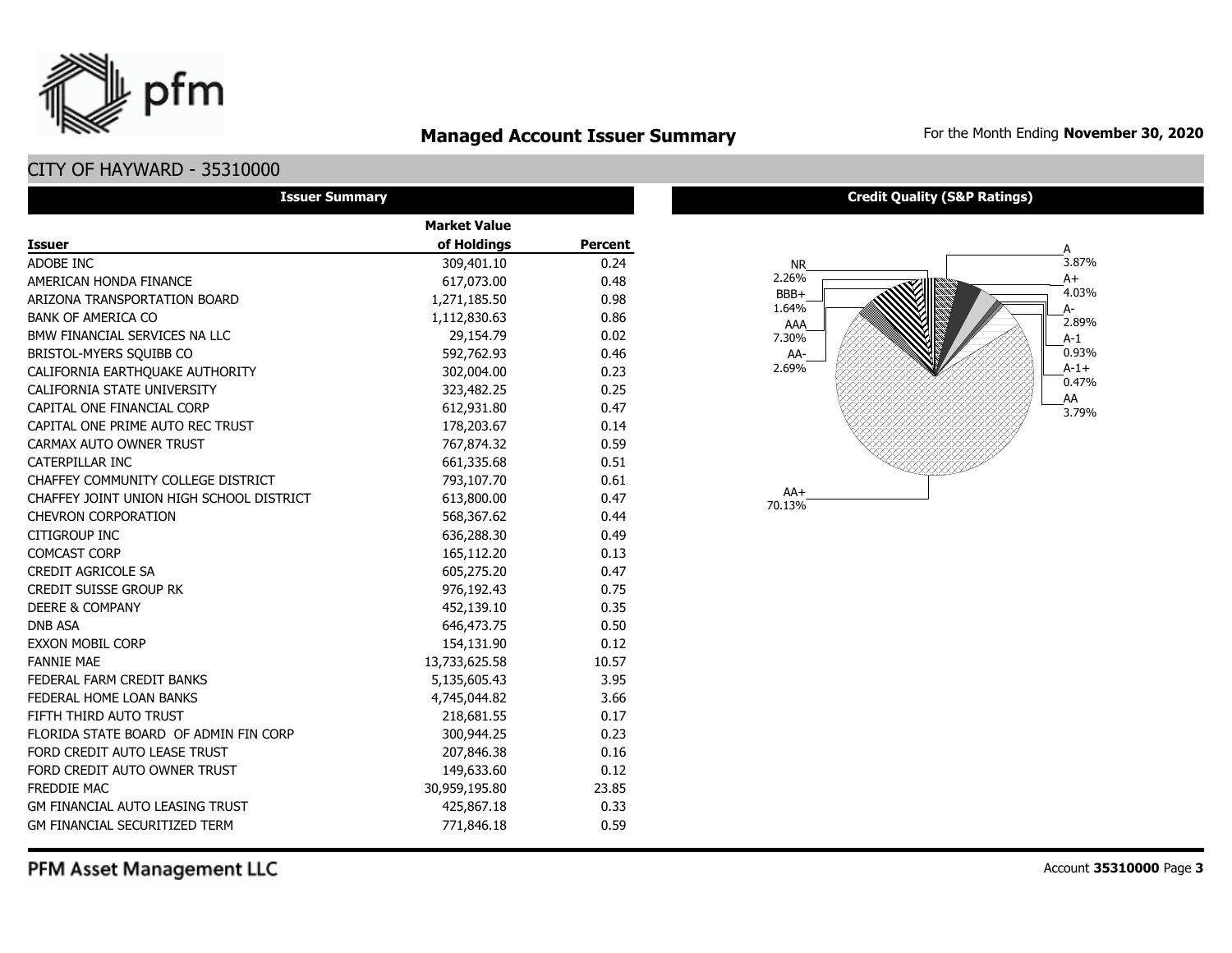

## **Managed Account Issuer Summary** For the Month Ending November 30, 2020

|                                        | <b>Market Value</b> |                |
|----------------------------------------|---------------------|----------------|
| <b>Issuer</b>                          | of Holdings         | <b>Percent</b> |
| <b>GOLDMAN SACHS GROUP INC</b>         | 856,639.55          | 0.66           |
| HARLEY-DAVIDSON MOTORCYCLE TRUST       | 441,467.41          | 0.34           |
| HOME DEPOT INC                         | 181,519.45          | 0.14           |
| <b>HONDA AUTO RECEIVABLES</b>          | 172,962.35          | 0.13           |
| <b>HYUNDAI AUTO RECEIVABLES</b>        | 361,478.76          | 0.28           |
| <b>IBM CORP</b>                        | 612,463.18          | 0.47           |
| INTER-AMERICAN DEVELOPMENT BANK        | 1,292,977.28        | 1.00           |
| INTL BANK OF RECONSTRUCTION AND DEV    | 1,374,932.63        | 1.06           |
| JP MORGAN CHASE & CO                   | 1,232,768.97        | 0.95           |
| LONG BEACH COMMUNITY COLLEGE DISTRICT  | 942,199.60          | 0.73           |
| LOS ANGELES COMMUNITY COLLEGE DISTRICT | 312,148.30          | 0.24           |
| MERCEDES-BENZ AUTO LEASE TRUST         | 170,138.53          | 0.13           |
| MITSUBISHI UFJ FINANCIAL GROUP INC     | 603,998.40          | 0.47           |
| <b>MORGAN STANLEY</b>                  | 632,646.60          | 0.49           |
| NEW YORK & NEW JERSEY PORT AUTHORITY   | 753,716.50          | 0.58           |
| NISSAN AUTO LEASE TRUST                | 42,206.12           | 0.03           |
| NISSAN AUTO RECEIVABLES                | 179,377.23          | 0.14           |
| <b>NORDEA BANK ABP</b>                 | 641,713.13          | 0.49           |
| OREGON DEPARTMENT OF TRANSPORTATION    | 616,860.00          | 0.48           |
| PACCAR FINANCIAL CORP                  | 501,696.63          | 0.39           |
| PALOMAR COMMMUNITY COLLEGE DISTRICT    | 725,272.25          | 0.56           |
| PNC FINANCIAL SERVICES GROUP           | 322,081.80          | 0.25           |
| ROYAL BANK OF CANADA                   | 609,747.00          | 0.47           |
| SAN DIEGO CA CMNTY CLG DIST            | 692,415.00          | 0.53           |
| SAN JOSE CA                            | 1,190,537.50        | 0.92           |
| SKANDINAVISKA ENSKILDA BANKEN AB       | 641,821.25          | 0.49           |
| <b>SOCIETE GENERALE</b>                | 606,954.00          | 0.47           |
| STATE OF CALIFORNIA                    | 635,958.00          | 0.49           |
| STATE OF CONNECTICUT                   | 1,094,094.70        | 0.84           |
| STATE OF LOUISIANA                     | 627,306.00          | 0.48           |
| <b>STATE OF MARYLAND</b>               | 1,239,571.50        | 0.96           |
| STATE OF MISSISSIPPI                   | 475,840.75          | 0.37           |
| STATE OF WASHINGTON                    | 679,221.40          | 0.52           |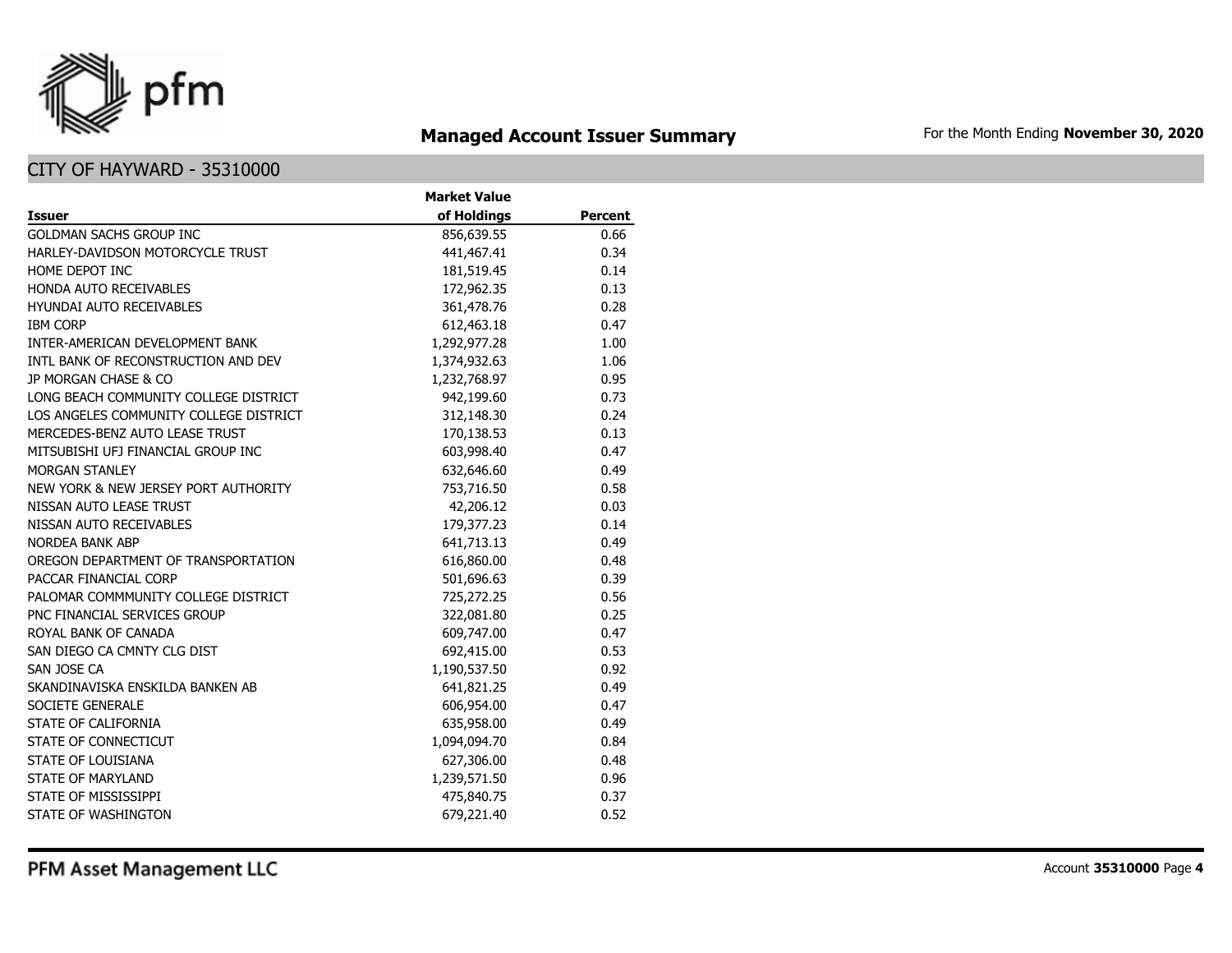

## **Managed Account Issuer Summary** For the Month Ending November 30, 2020

|                                         | <b>Market Value</b> |                |
|-----------------------------------------|---------------------|----------------|
| Issuer                                  | of Holdings         | <b>Percent</b> |
| SUMITOMO MITSUI FINANCIAL GROUP INC     | 476,007.00          | 0.37           |
| TAMALPAIS CA UNION HIGH SCH DIST        | 1,021,914.75        | 0.79           |
| THE BANK OF NEW YORK MELLON CORPORATION | 308,626.20          | 0.24           |
| TOYOTA MOTOR CORP                       | 1,139,951.65        | 0.88           |
| <b>TRUIST FIN CORP</b>                  | 307,732.50          | 0.24           |
| UNITED PARCEL SERVICE INC               | 308,364.90          | 0.24           |
| UNITED STATES TREASURY                  | 32,359,719.01       | 24.93          |
| UNIVERSITY OF CALIFORNIA                | 963,440.25          | 0.74           |
| <b>US BANCORP</b>                       | 619,355.40          | 0.48           |
| VERIZON OWNER TRUST                     | 829,416.20          | 0.64           |
| <b>VOLKSWAGEN AUTO LEASE TURST</b>      | 304,561.50          | 0.23           |
| WI DEPT OF TRANS                        | 623,800.00          | 0.48           |
| <b>Total</b>                            | \$129,765,039.77    | 100.00%        |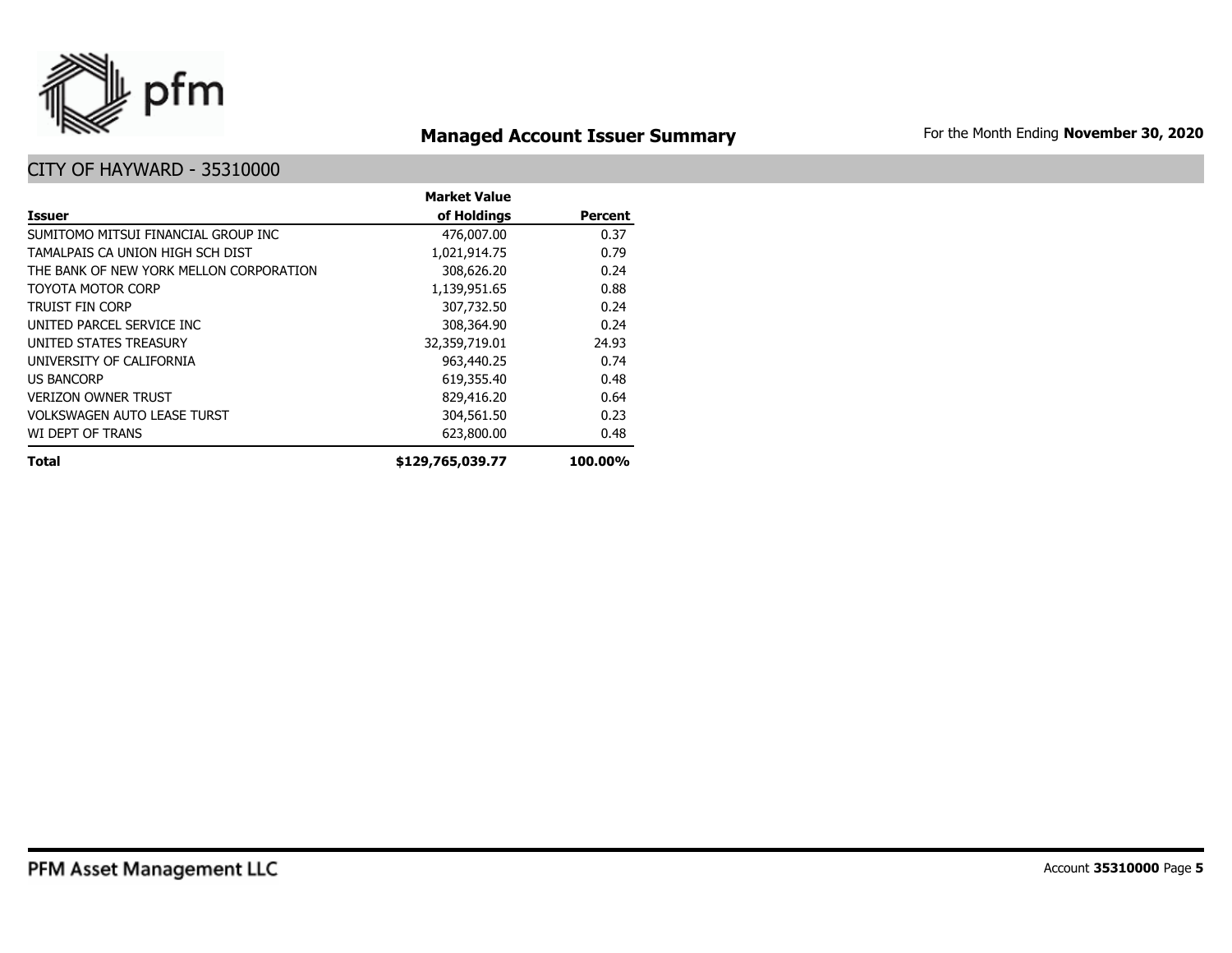

#### CITY OF HAYWARD - 35310000

| <b>Security Type/Description</b>                                                      |              |                  | <b>S&amp;P</b> | Moody's | <b>Trade</b> | <b>Settle</b> | Original      | <b>YTM</b> | <b>Accrued</b>  | <b>Amortized</b> | Market        |
|---------------------------------------------------------------------------------------|--------------|------------------|----------------|---------|--------------|---------------|---------------|------------|-----------------|------------------|---------------|
| <b>Dated Date/Coupon/Maturity</b><br><b>U.S. Treasury Bond / Note</b>                 | <b>CUSIP</b> |                  | Par Rating     | Rating  | <b>Date</b>  | <b>Date</b>   | Cost          | at Cost    | <b>Interest</b> | Cost             | <b>Value</b>  |
| <b>US TREASURY NOTES</b><br>DTD 01/15/2019 2.500% 01/15/2022                          | 9128285V8    | 1,500,000.00 AA+ |                | Aaa     | 02/08/19     | 02/11/19      | 1,502,988.28  | 2.43       | 14,164.40       | 1,501,146.11     | 1,539,843.75  |
| <b>US TREASURY NOTES</b><br>DTD 01/15/2019 2.500% 01/15/2022                          | 9128285V8    | 5,900,000.00 AA+ |                | Aaa     | 01/29/19     | 01/31/19      | 5,891,472.66  | 2.55       | 55,713.32       | 5,896,762.77     | 6,056,718.75  |
| <b>US TREASURY NOTES</b><br>DTD 01/31/2017 1.875% 01/31/2022                          | 912828V72    | 8,750,000.00 AA+ |                | Aaa     | 01/07/19     | 01/09/19      | 8,590,722.66  | 2.50       | 54,836.11       | 8,689,309.35     | 8,927,734.38  |
| US TREASURY NOTES<br>DTD 02/15/2019 2.500% 02/15/2022                                 | 9128286C9    | 1,800,000.00 AA+ |                | Aaa     | 04/01/19     | 04/03/19      | 1,810,476.56  | 2.29       | 13,206.52       | 1,804,404.35     | 1,851,468.84  |
| <b>US TREASURY NOTES</b><br>DTD 07/31/2017 1.875% 07/31/2022                          | 9128282P4    | 1,600,000.00 AA+ |                | Aaa     | 07/01/19     | 07/03/19      | 1,605,437.50  | 1.76       | 10,027.17       | 1,602,936.44     | 1,645,750.08  |
| <b>US TREASURY NOTES</b><br>DTD 07/31/2017 1.875% 07/31/2022                          | 9128282P4    | 4,000,000.00 AA+ |                | Aaa     | 06/03/19     | 06/05/19      | 4,003,281.25  | 1.85       | 25,067.94       | 4,001,728.92     | 4,114,375.20  |
| US TREASURY NOTES<br>DTD 08/31/2017 1.625% 08/31/2022                                 | 9128282S8    | 125,000.00 AA+   |                | Aaa     | 08/02/19     | 08/05/19      | 124,750.98    | 1.69       | 516.23          | 124,858.40       | 128,203.13    |
| UNITED STATES TREASURY NOTES<br>DTD 10/15/2019 1.375% 10/15/2022                      | 912828YK0    | 5,250,000.00 AA+ |                | Aaa     | 12/02/19     | 12/04/19      | 5,213,085.94  | 1.63       | 9,320.91        | 5,225,896.46     | 5,369,765.63  |
| UNITED STATES TREASURY NOTES<br>DTD 01/15/2020 1.500% 01/15/2023                      | 912828Z29    | 2,500,000.00 AA+ |                | Aaa     | 02/03/20     | 02/05/20      | 2,512,207.03  | 1.33       | 14,164.40       | 2,508,800.42     | 2,570,703.00  |
| US TREASURY NOTES<br>DTD 02/01/2016 1.750% 01/31/2023                                 | 912828P38    | 150,000.00 AA+   |                | Aaa     | 01/02/20     | 01/06/20      | 150,609.38    | 1.61       | 877.38          | 150,429.99       | 155,156.25    |
| <b>Security Type Sub-Total</b>                                                        |              | 31,575,000.00    |                |         |              |               | 31,405,032.24 | 2.13       | 197,894.38      | 31,506,273.21    | 32,359,719.01 |
| <b>Supra-National Agency Bond / Note</b>                                              |              |                  |                |         |              |               |               |            |                 |                  |               |
| INTER-AMERICAN DEVEL BK CORPORATE<br><b>NOTES</b><br>DTD 04/24/2020 0.500% 05/24/2023 | 4581X0DM7    | 1,285,000.00 AAA |                | Aaa     | 04/17/20     | 04/24/20      | 1,284,563.10  | 0.51       | 124.93          | 1,284,648.93     | 1,292,977.28  |
| INTL BK RECON & DEVELOP CORPORATE<br><b>NOTES</b><br>DTD 11/24/2020 0.250% 11/24/2023 | 459058JM6    | 1,375,000.00 AAA |                | Aaa     | 11/17/20     | 11/24/20      | 1,372,043.75  | 0.32       | 66.84           | 1,372,062.65     | 1,374,932.63  |

PFM Asset Management LLC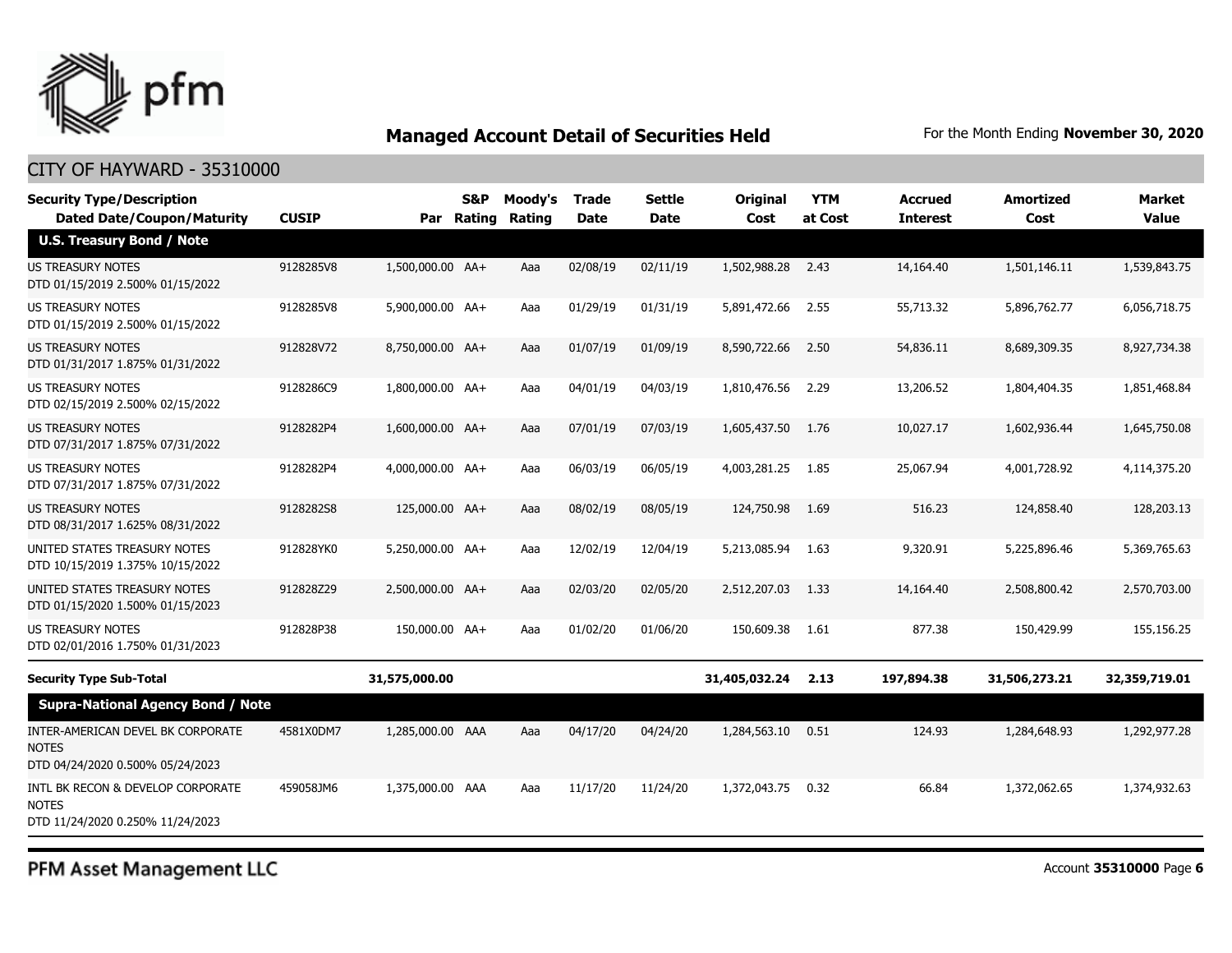

#### CITY OF HAYWARD - 35310000

| <b>Security Type/Description</b><br><b>Dated Date/Coupon/Maturity</b>                  | <b>CUSIP</b> |                  | S&P<br>Par Rating | Moody's<br>Rating | <b>Trade</b><br><b>Date</b> | <b>Settle</b><br><b>Date</b> | Original<br>Cost | <b>YTM</b><br>at Cost | <b>Accrued</b><br>Interest | <b>Amortized</b><br>Cost | <b>Market</b><br><b>Value</b> |
|----------------------------------------------------------------------------------------|--------------|------------------|-------------------|-------------------|-----------------------------|------------------------------|------------------|-----------------------|----------------------------|--------------------------|-------------------------------|
| <b>Security Type Sub-Total</b>                                                         |              | 2,660,000.00     |                   |                   |                             |                              | 2,656,606.85     | 0.41                  | 191.77                     | 2,656,711.58             | 2,667,909.91                  |
| <b>Municipal Bond / Note</b>                                                           |              |                  |                   |                   |                             |                              |                  |                       |                            |                          |                               |
| UNIV OF CAL TXBL REV BONDS<br>DTD 06/05/2018 3.029% 05/15/2021                         | 91412HBH5    | 455,000.00 AA    |                   | Aa2               | 05/23/18                    | 06/05/18                     | 455,000.00       | 3.03                  | 612.53                     | 455,000.00               | 460,710.25                    |
| LA ST T/E GO BONDS<br>DTD 03/11/2020 5.000% 11/15/2021                                 | 546417DK9    | 600,000.00 AA-   |                   | Aa3               | 04/21/20                    | 04/22/20                     | 637,044.00       | 1.01                  | 1,333.33                   | 622,602.02               | 627,306.00                    |
| CA ST T/E GO BONDS<br>DTD 04/22/2020 5.000% 03/01/2022                                 | 13063DUV8    | 600,000.00 AA-   |                   | Aa2               | 04/17/20                    | 04/22/20                     | 644,070.00       | 1.00                  | 7,500.00                   | 629,575.00               | 635,958.00                    |
| CT ST T/E GO BONDS<br>DTD 06/25/2020 3.000% 06/01/2022                                 | 20772KKE8    | 750,000.00       | A                 | A1                | 06/12/20                    | 06/25/20                     | 784,837.50       | 0.58                  | 9,750.00                   | 776,991.66               | 780,390.00                    |
| CT ST TXBL GO BONDS<br>DTD 06/11/2020 2.500% 07/01/2022                                | 20772KJU4    | 305,000.00       | A                 | A1                | 05/29/20                    | 06/11/20                     | 310,130.10       | 1.66                  | 3,600.69                   | 308,946.76               | 313,704.70                    |
| PALOMAR COMM COLL DIST, CA TXBL GO<br><b>BONDS</b><br>DTD 11/03/2020 0.441% 08/01/2022 | 697511EZ2    | 375,000.00 AA    |                   | Aa2               | 10/16/20                    | 11/03/20                     | 375,000.00       | 0.44                  | 128.63                     | 375,000.00               | 375,671.25                    |
| CHAFFEY UHSD, CA TXBL GO BONDS<br>DTD 12/05/2019 1.913% 08/01/2022                     | 157411TH2    | 600,000.00 AA-   |                   | Aa1               | 11/06/19                    | 12/05/19                     | 600,000.00       | 1.91                  | 3,826.00                   | 600,000.00               | 613,800.00                    |
| SAN DIEGO CCD, CA TXBL GO BONDS<br>DTD 10/16/2019 1.936% 08/01/2022                    | 7972720M6    | 675,000.00 AAA   |                   | Aaa               | 09/18/19                    | 10/16/19                     | 675,000.00       | 1.94                  | 4,356.00                   | 675,000.00               | 692,415.00                    |
| LONG BEACH CCD, CA TXBL GO BONDS<br>DTD 10/23/2019 1.702% 08/01/2022                   | 542411NG4    | 920,000.00 AA    |                   | Aa2               | 10/09/19                    | 10/23/19                     | 920,000.00       | 1.70                  | 5,219.47                   | 920,000.00               | 942,199.60                    |
| TAMALPAIS UHSD, CA TXBL GO BONDS<br>DTD 10/09/2019 1.925% 08/01/2022                   | 874857KH7    | 995,000.00 NR    |                   | Aaa               | 09/20/19                    | 10/09/19                     | 995,000.00       | 1.93                  | 6,384.58                   | 995,000.00               | 1,021,914.75                  |
| SAN JOSE, CA TXBL GO BONDS<br>DTD 07/25/2019 2.300% 09/01/2022                         | 798135H44    | 1,150,000.00 AA+ |                   | Aa1               | 07/09/19                    | 07/25/19                     | 1,157,544.00     | 2.08                  | 6,612.50                   | 1,154,250.98             | 1,190,537.50                  |
| OR ST DEPT OF TRANS TXBL REV BONDS<br>DTD 11/20/2019 1.855% 11/15/2022                 | 68607DTT2    | 600,000.00 AAA   |                   | Aa1               | 11/07/19                    | 11/20/19                     | 600,000.00       | 1.86                  | 494.67                     | 600,000.00               | 616,860.00                    |
| UNIV OF CAL TXBL REV BONDS<br>DTD 07/16/2020 0.628% 05/15/2023                         | 91412HFK4    | 500,000.00       | AA                | Aa2               | 07/10/20                    | 07/16/20                     | 500,000.00       | 0.63                  | 139.56                     | 500,000.00               | 502,730.00                    |

PFM Asset Management LLC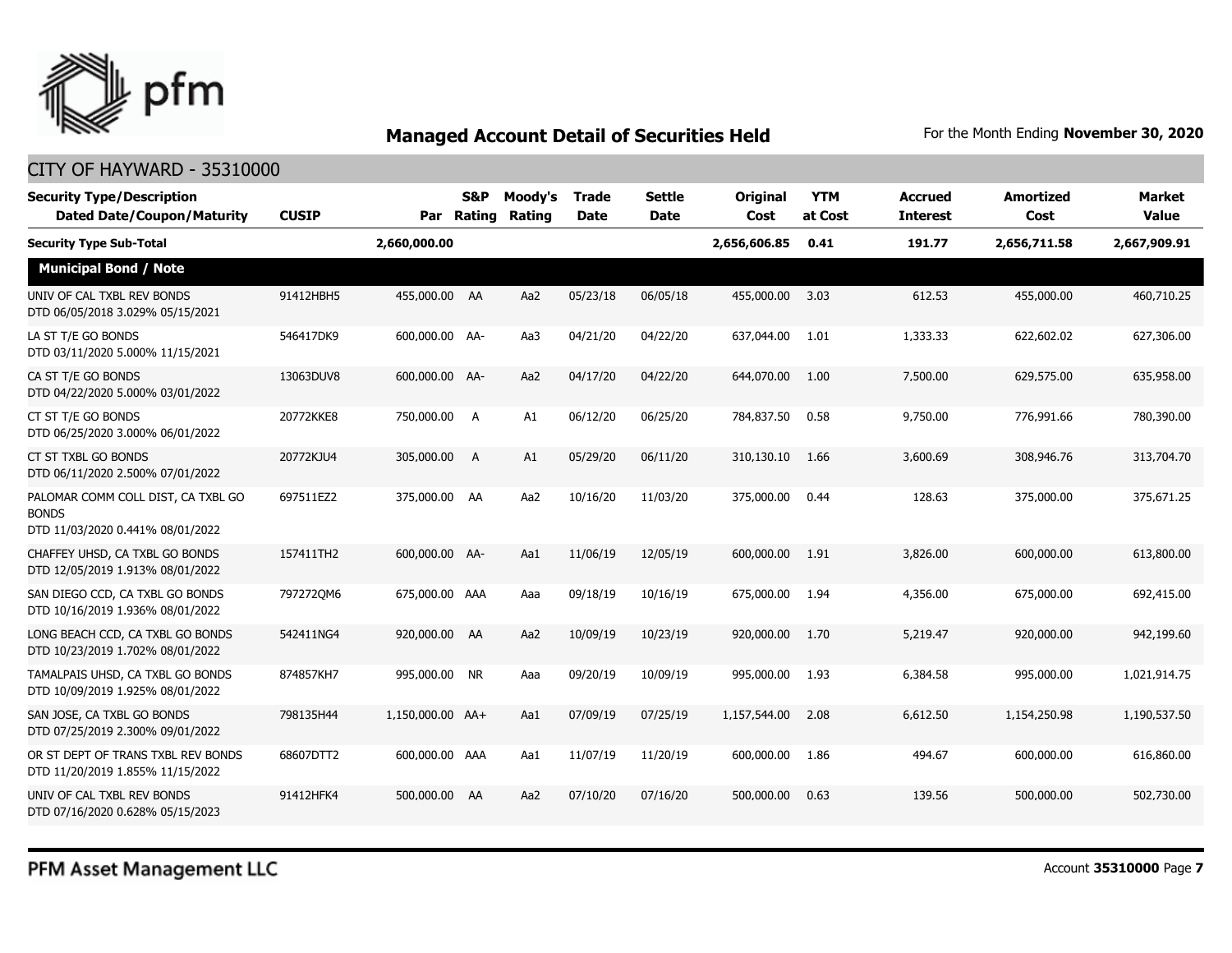

#### CITY OF HAYWARD - 35310000

| <b>Security Type/Description</b><br><b>Dated Date/Coupon/Maturity</b>                  | <b>CUSIP</b> | Par              | <b>S&amp;P</b><br>Rating | Moody's<br>Rating | <b>Trade</b><br><b>Date</b> | <b>Settle</b><br><b>Date</b> | Original<br>Cost | <b>YTM</b><br>at Cost | <b>Accrued</b><br><b>Interest</b> | <b>Amortized</b><br>Cost | Market<br><b>Value</b> |
|----------------------------------------------------------------------------------------|--------------|------------------|--------------------------|-------------------|-----------------------------|------------------------------|------------------|-----------------------|-----------------------------------|--------------------------|------------------------|
| <b>Municipal Bond / Note</b>                                                           |              |                  |                          |                   |                             |                              |                  |                       |                                   |                          |                        |
| CHAFFEY CMTY CLG DIST, CA TXBL GO<br><b>BONDS</b><br>DTD 09/24/2019 1.617% 06/01/2023  | 157432KD6    | 770,000.00 AA    |                          | Aa2               | 10/13/20                    | 10/15/20                     | 792,314.60       | 0.51                  | 6,225.45                          | 791,220.98               | 793,107.70             |
| CA ST EARTHOUAKE AUTH TXBL REV<br><b>BONDS</b><br>DTD 11/24/2020 1.477% 07/01/2023     | 13017HAK2    | 300,000.00 NR    |                          | <b>NR</b>         | 11/19/20                    | 11/24/20                     | 301,599.00       | 1.27                  | 86.16                             | 301,587.21               | 302,004.00             |
| PORT AUTH OF NY/NJ TXBL REV BONDS<br>DTD 07/08/2020 1.086% 07/01/2023                  | 73358W4V3    | 370,000.00 A+    |                          | Aa3               | 07/02/20                    | 07/08/20                     | 370,000.00       | 1.09                  | 1,596.12                          | 370,000.00               | 374,329.00             |
| PORT AUTH OF NY/NJ TXBL REV BONDS<br>DTD 07/08/2020 1.086% 07/01/2023                  | 73358W4V3    | 375,000.00 A+    |                          | Aa3               | 07/07/20                    | 07/09/20                     | 377,197.50       | 0.89                  | 1,617.69                          | 376,904.37               | 379,387.50             |
| WA ST T/E GO BONDS<br>DTD 04/29/2020 5.000% 07/01/2023                                 | 93974EHJ8    | 605,000.00 AA+   |                          | Aaa               | 04/23/20                    | 04/29/20                     | 679,759.85       | 1.03                  | 12,604.17                         | 665,815.01               | 679,221.40             |
| WI DEPT OF TRANS TXBL REV BONDS<br>DTD 07/30/2020 0.420% 07/01/2023                    | 977123X52    | 625,000.00 AA+   |                          | <b>NR</b>         | 07/10/20                    | 07/30/20                     | 625,000.00       | 0.42                  | 882.29                            | 625,000.00               | 623,800.00             |
| AZ TRAN BOARD TXBL REV BONDS<br>DTD 02/12/2020 1.795% 07/01/2023                       | 040654XT7    | 1,235,000.00 AA+ |                          | Aa1               | 01/10/20                    | 02/12/20                     | 1,235,000.00     | 1.80                  | 9,236.77                          | 1,235,000.00             | 1,271,185.50           |
| LOS ANGELES CCD, CA TXBL GO BONDS<br>DTD 11/10/2020 0.444% 08/01/2023                  | 54438CYH9    | 310,000.00 AA+   |                          | Aaa               | 10/30/20                    | 11/10/20                     | 310,000.00       | 0.44                  | 80.29                             | 310,000,00               | 312,148.30             |
| PALOMAR COMM COLL DIST, CA TXBL GO<br><b>BONDS</b><br>DTD 11/03/2020 0.580% 08/01/2023 | 697511FA6    | 350,000.00 AA    |                          | Aa2               | 10/16/20                    | 11/03/20                     | 350,000.00       | 0.58                  | 157.89                            | 350,000.00               | 349,601.00             |
| MD ST TXBL GO BONDS<br>DTD 08/05/2020 0.410% 08/01/2023                                | 574193TP3    | 650,000.00 AAA   |                          | Aaa               | 07/23/20                    | 08/05/20                     | 650,000.00       | 0.41                  | 858.72                            | 650,000.00               | 652,606.50             |
| CA ST UNIV TXBL REV BONDS<br>DTD 09/17/2020 0.475% 11/01/2023                          | 13077DMJ8    | 325,000.00 AA-   |                          | Aa2               | 08/27/20                    | 09/17/20                     | 325,000.00       | 0.48                  | 317.33                            | 325,000.00               | 323,482.25             |
| MS ST TXBL GO BONDS<br>DTD 08/06/2020 0.422% 11/01/2023                                | 605581MY0    | 475,000.00 AA    |                          | Aa2               | 07/24/20                    | 08/06/20                     | 475,000.00       | 0.42                  | 167.04                            | 475,000.00               | 475,840.75             |
| MD ST T/E GO BONDS<br>DTD 08/30/2017 5.000% 08/01/2024                                 | 574193PK8    | 500,000.00 AAA   |                          | Aaa               | 05/01/20                    | 05/05/20                     | 583,925.00       | 0.95                  | 8,333.33                          | 572,547.18               | 586,965.00             |

PFM Asset Management LLC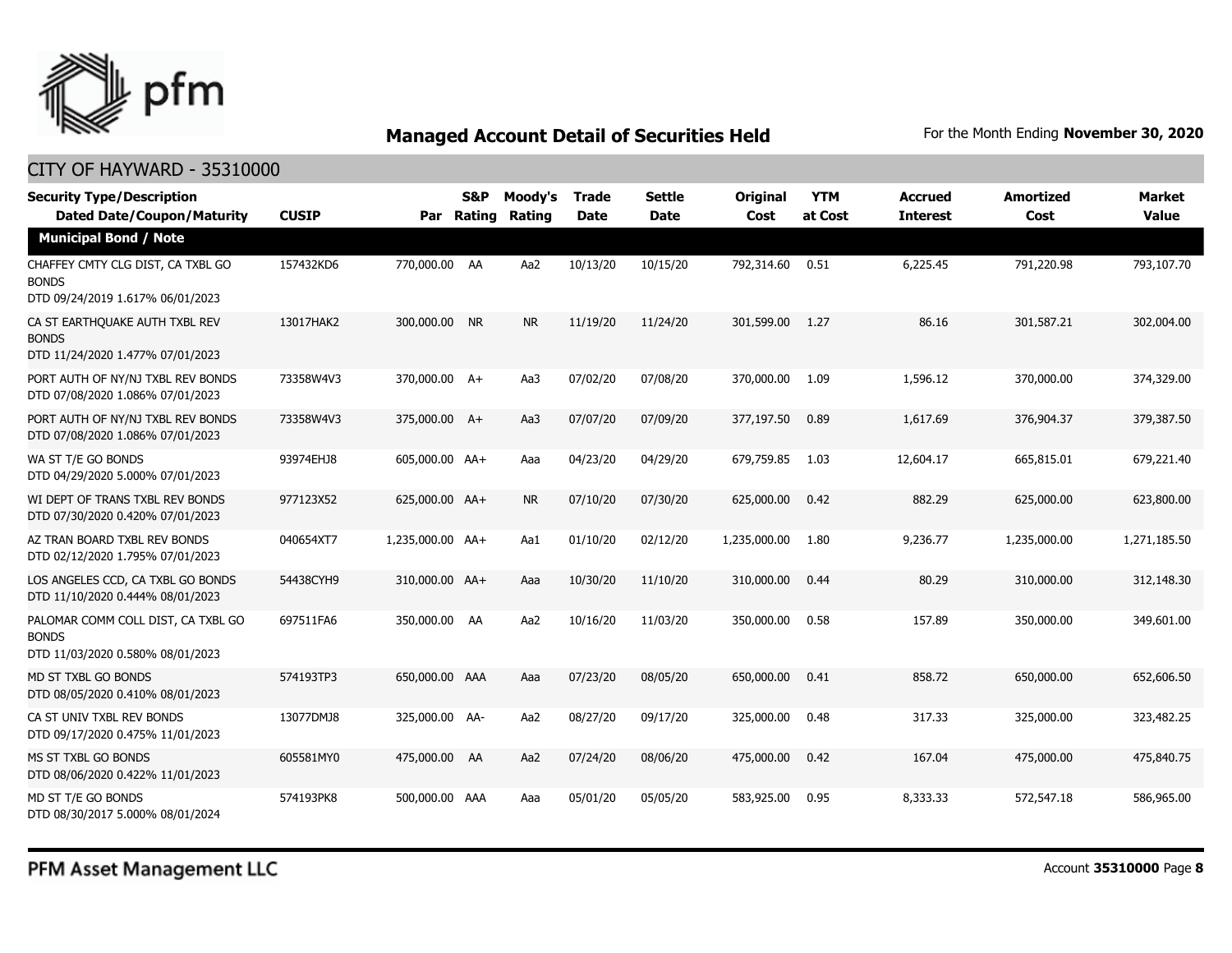

#### CITY OF HAYWARD - 35310000

| <b>Security Type/Description</b><br><b>Dated Date/Coupon/Maturity</b>   | <b>CUSIP</b> | Par              | S&P<br>Rating | Moody's<br>Rating | <b>Trade</b><br><b>Date</b> | <b>Settle</b><br>Date | Original<br>Cost | <b>YTM</b><br>at Cost | <b>Accrued</b><br><b>Interest</b> | <b>Amortized</b><br>Cost | <b>Market</b><br><b>Value</b> |
|-------------------------------------------------------------------------|--------------|------------------|---------------|-------------------|-----------------------------|-----------------------|------------------|-----------------------|-----------------------------------|--------------------------|-------------------------------|
| <b>Municipal Bond / Note</b>                                            |              |                  |               |                   |                             |                       |                  |                       |                                   |                          |                               |
| FL ST BOARD OF ADMIN TXBL REV BONDS<br>DTD 09/16/2020 1.258% 07/01/2025 | 341271AD6    | 295,000.00 AA    |               | Aa3               | 09/03/20                    | 09/16/20              | 295,000.00       | 1.26                  | 773.15                            | 295,000.00               | 300,944.25                    |
| <b>Security Type Sub-Total</b>                                          |              | 15,710,000.00    |               |                   |                             |                       | 16,023,421.55    | 1.27                  | 92,894.36                         | 15,955,441.17            | 16,198,820.20                 |
| <b>Federal Agency Collateralized Mortgage Obligation</b>                |              |                  |               |                   |                             |                       |                  |                       |                                   |                          |                               |
| FNA 2018-M5 A2<br>DTD 04/01/2018 3.560% 09/01/2021                      | 3136B1XP4    | 334,392.51 AA+   |               | Aaa               | 04/11/18                    | 04/30/18              | 341,043.91 2.93  |                       | 992.03                            | 335,886.35               | 335,139.04                    |
| <b>FHMS K720 A1</b><br>DTD 11/01/2015 2.316% 11/01/2021                 | 3137BLUQ9    | 140,438.89 AA+   |               | Aaa               | 08/22/19                    | 08/27/19              | 140,822.91       | 2.19                  | 271.05                            | 140,600.30               | 141,332.72                    |
| FHLMC MULTIFAMILY STRUCTURED P<br>DTD 05/01/2015 2.791% 01/01/2022      | 3137BHXY8    | 1,250,000.00 AA+ |               | Aaa               | 08/16/19                    | 08/21/19              | 1,272,656.25     | 2.00                  | 2,907.29                          | 1,260,384.11             | 1,268,185.61                  |
| FHMS K019 A2<br>DTD 08/01/2012 2.272% 03/01/2022                        | 3137ASNJ9    | 574,591.14 AA+   |               | Aaa               | 03/29/19                    | 04/03/19              | 570,349.03       | 2.54                  | 1,087.89                          | 572,775.37               | 581,705.54                    |
| FHMS K023 A1<br>DTD 12/01/2012 1.583% 04/01/2022                        | 3137AWOG3    | 44,645.51 AA+    |               | Aaa               | 03/06/18                    | 03/09/18              | 43,675.85        | 2.14                  | 58.90                             | 44,327.95                | 44,966.86                     |
| FHMS K023 A1<br>DTD 12/01/2012 1.583% 04/01/2022                        | 3137AWQG3    | 196,004.67 AA+   |               | Aaa               | 07/12/18                    | 07/17/18              | 191,050.97       | 2.30                  | 258.56                            | 194,226.61               | 197,415.46                    |
| FHMS K023 A1<br>DTD 12/01/2012 1.583% 04/01/2022                        | 3137AWOG3    | 402,898.48 AA+   |               | Aaa               | 03/07/18                    | 03/09/18              | 394,085.09       | 2.15                  | 531.49                            | 400,012.15               | 405,798.43                    |
| FHLMC MULTIFAMILY STRUCTURED P<br>DTD 11/01/2015 2.716% 06/01/2022      | 3137BLUR7    | 600,000.00 AA+   |               | Aaa               | 03/13/19                    | 03/18/19              | 599,253.52       | 2.76                  | 1,358,00                          | 599,651.30               | 612.075.20                    |
| FHLMC MULTIFAMILY STRUCTURED P<br>DTD 12/01/2012 2.355% 07/01/2022      | 3137AVXN2    | 570,000.00 AA+   |               | Aaa               | 06/12/19                    | 06/17/19              | 572,092.97       | 2.23                  | 1,118.62                          | 571,087.97               | 581,804.23                    |
| FHLMC MULTIFAMILY STRUCTURED P<br>DTD 12/01/2012 2.355% 07/01/2022      | 3137AVXN2    | 1,227,386.00 AA+ |               | Aaa               | 03/28/19                    | 04/02/19              | 1,222,591.52     | 2.48                  | 2,408.75                          | 1,225,053.44             | 1,252,804.16                  |
| FHLMC MULTIFAMILY STRUCTURED P<br>DTD 12/01/2012 2.307% 08/01/2022      | 3137AWOH1    | 1,250,000.00 AA+ |               | Aaa               | 09/04/19                    | 09/09/19              | 1,268,457,03     | 1.78                  | 2,403.13                          | 1,260,616.72             | 1,277,615.80                  |
| FHLMC MULTIFAMILY STRUCTURED P<br>DTD 05/01/2013 2.510% 11/01/2022      | 3137B1BS0    | 500,000.00 AA+   |               | Aaa               | 02/18/20                    | 02/21/20              | 509,648,44       | 1.78                  | 1,045.83                          | 506,863,73               | 515,179.63                    |

PFM Asset Management LLC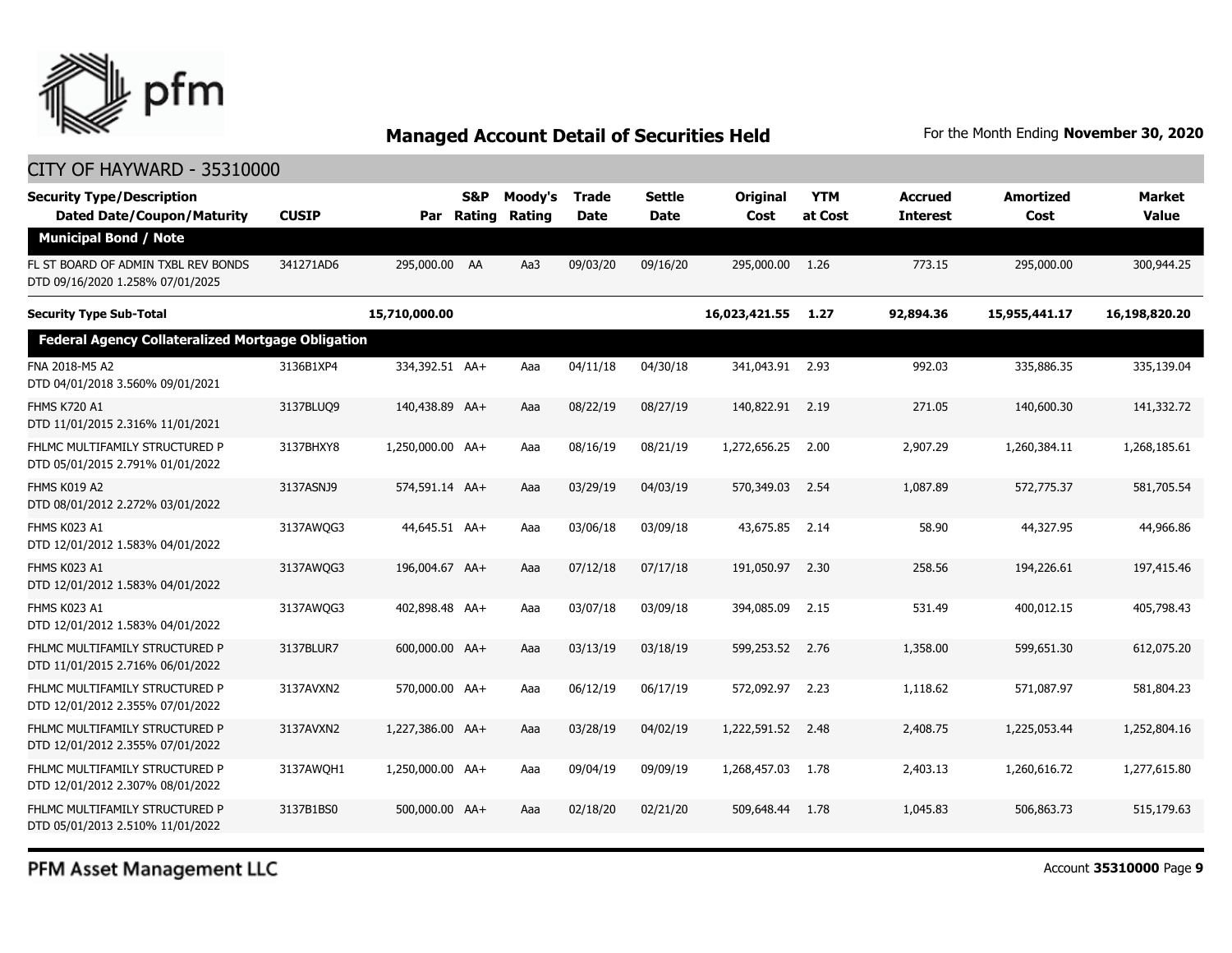

| <b>Security Type/Description</b><br><b>Dated Date/Coupon/Maturity</b> | <b>CUSIP</b> |                  | <b>S&amp;P</b><br>Par Rating | Moody's<br>Rating | <b>Trade</b><br><b>Date</b> | <b>Settle</b><br><b>Date</b> | Original<br>Cost | <b>YTM</b><br>at Cost | <b>Accrued</b><br><b>Interest</b> | <b>Amortized</b><br>Cost | <b>Market</b><br><b>Value</b> |
|-----------------------------------------------------------------------|--------------|------------------|------------------------------|-------------------|-----------------------------|------------------------------|------------------|-----------------------|-----------------------------------|--------------------------|-------------------------------|
| <b>Federal Agency Collateralized Mortgage Obligation</b>              |              |                  |                              |                   |                             |                              |                  |                       |                                   |                          |                               |
| <b>FANNIEMAE-ACES</b><br>DTD 02/01/2013 2.509% 11/01/2022             | 3136ACGJ4    | 936,258.98 AA+   |                              | Aaa               | 06/24/19                    | 06/27/19                     | 947,815.94       | 2.13                  | 1,957.19                          | 942,873.76               | 959,966.11                    |
| FHLMC MULTIFAMILY STRUCTURED P<br>DTD 05/01/2013 2.510% 11/01/2022    | 3137B1BS0    | 1,065,000.00 AA+ |                              | Aaa               | 06/12/19                    | 06/17/19                     | 1,074,318.75     | 2.24                  | 2,227.63                          | 1,070,290.45             | 1,097,332.61                  |
| FNA 2013-M7 A2<br>DTD 05/01/2013 2.280% 12/01/2022                    | 3136AEGO4    | 304,110.57 AA+   |                              | Aaa               | 09/11/19                    | 09/16/19                     | 306,005.50       | 2.08                  | 577.81                            | 305,290.86               | 311,537,62                    |
| FNA 2013-M7 A2<br>DTD 05/01/2013 2.280% 12/01/2022                    | 3136AEGO4    | 402,881.53 AA+   |                              | Aaa               | 09/04/19                    | 09/09/19                     | 408,159.68       | 1.86                  | 765.47                            | 406,149.60               | 412,720.77                    |
| <b>FHMS J22F A1</b><br>DTD 11/01/2018 3.454% 05/01/2023               | 3137FJYA1    | 26,298.52 AA+    |                              | Aaa               | 11/07/18                    | 11/19/18                     | 26,297.81        | 3.45                  | 75.70                             | 26,298.13                | 26,298.52                     |
| FHMS KP05 A<br>DTD 12/01/2018 3.203% 07/01/2023                       | 3137FKK39    | 162,201.68 AA+   |                              | Aaa               | 12/07/18                    | 12/17/18                     | 162,201.18       | 3.20                  | 432.94                            | 162,201.40               | 167,435.22                    |
| FHMS KJ27 A1<br>DTD 11/01/2019 2.092% 07/01/2024                      | 3137FQ3V3    | 465,964.04 AA+   |                              | Aaa               | 11/20/19                    | 11/26/19                     | 465,952.85       | 2.09                  | 812.33                            | 465,955.32               | 480,747.36                    |
| FHMS KJ30 A1<br>DTD 07/01/2020 0.526% 01/25/2025                      | 3137FUZN7    | 391,196.93 AA+   |                              | Aaa               | 07/23/20                    | 07/30/20                     | 391,189.51       | 0.53                  | 171.47                            | 391,190.07               | 391,528.92                    |
| <b>Security Type Sub-Total</b>                                        |              | 10,844,269.45    |                              |                   |                             |                              | 10,907,668.71    | 2.15                  | 21,462.08                         | 10,881,735.59            | 11,061,589.81                 |
| <b>Federal Agency Bond / Note</b>                                     |              |                  |                              |                   |                             |                              |                  |                       |                                   |                          |                               |
| <b>FANNIE MAE NOTES</b><br>DTD 01/11/2019 2.625% 01/11/2022           | 3135G0U92    | 900,000.00 AA+   |                              | Aaa               | 01/29/19                    | 01/31/19                     | 900,234.00       | 2.62                  | 9,187.50                          | 900,088.29               | 924,716.70                    |
| FEDERAL FARM CREDIT BANK NOTES<br>DTD 04/08/2020 0.375% 04/08/2022    | 3133ELWD2    | 2,550,000.00 AA+ |                              | Aaa               | 04/03/20                    | 04/08/20                     | 2,546,226,00     | 0.45                  | 1,407.81                          | 2,547,451.26             | 2,557,456.20                  |
| FEDERAL FARM CREDIT BANK NOTES<br>DTD 06/02/2020 0.250% 06/02/2022    | 3133ELE75    | 2,575,000.00 AA+ |                              | Aaa               | 06/03/20                    | 06/04/20                     | 2,573,264.45     | 0.28                  | 3,200.87                          | 2,573,693.57             | 2,578,149.23                  |
| FEDERAL HOME LOAN BANK<br>DTD 06/01/2012 2.125% 06/10/2022            | 313379069    | 2.475.000.00 AA+ |                              | Aaa               | 06/13/19                    | 06/14/19                     | 2,492,399.25     | 1.88                  | 24,982.03                         | 2,483,858.96             | 2,548,717.88                  |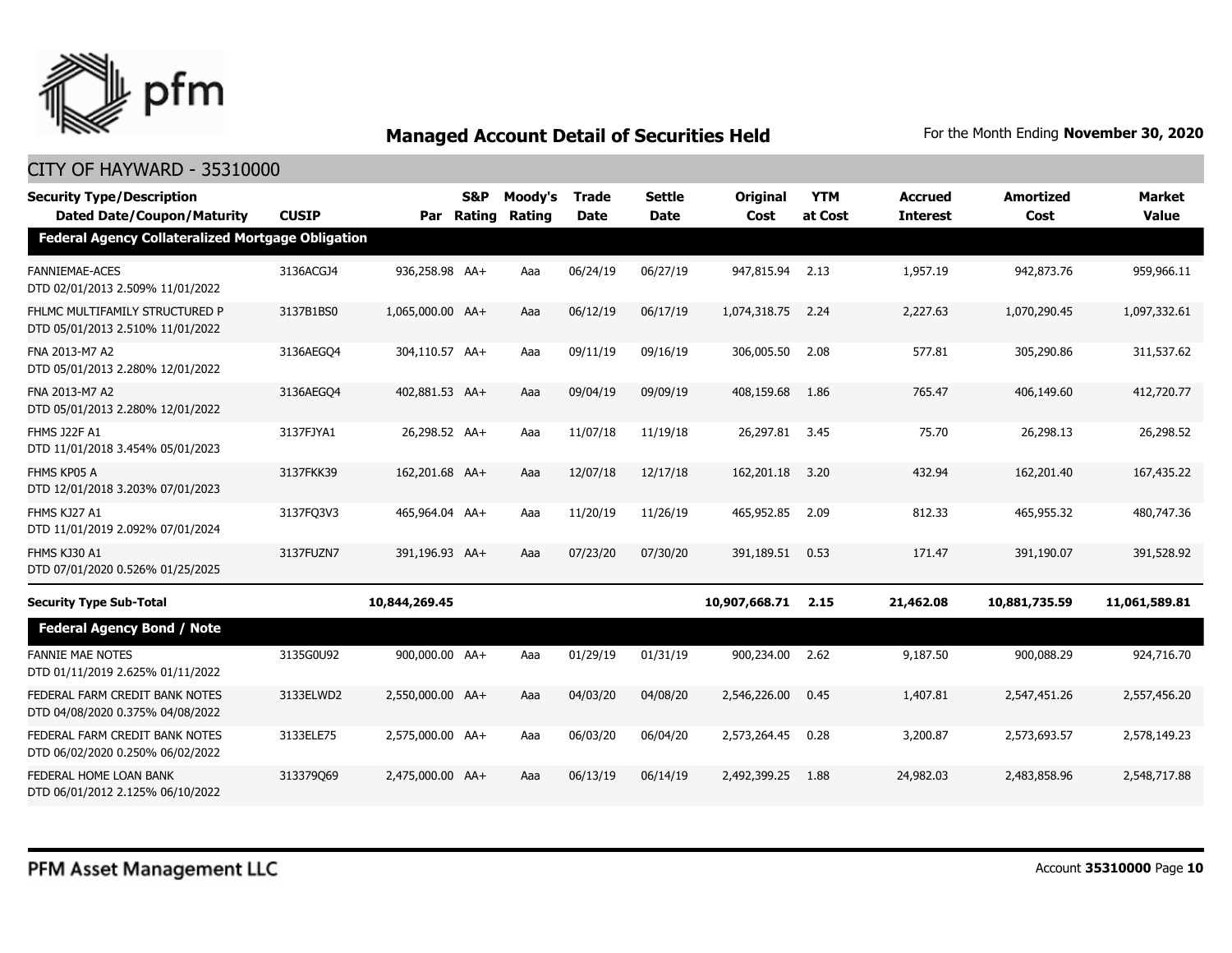

| <b>Security Type/Description</b><br><b>Dated Date/Coupon/Maturity</b> | <b>CUSIP</b> |                  | <b>S&amp;P</b><br>Par Rating | Moody's<br><b>Rating</b> | <b>Trade</b><br><b>Date</b> | <b>Settle</b><br>Date | <b>Original</b><br>Cost | <b>YTM</b><br>at Cost | <b>Accrued</b><br><b>Interest</b> | <b>Amortized</b><br>Cost | <b>Market</b><br><b>Value</b> |
|-----------------------------------------------------------------------|--------------|------------------|------------------------------|--------------------------|-----------------------------|-----------------------|-------------------------|-----------------------|-----------------------------------|--------------------------|-------------------------------|
| <b>Federal Agency Bond / Note</b>                                     |              |                  |                              |                          |                             |                       |                         |                       |                                   |                          |                               |
| <b>FREDDIE MAC NOTES</b><br>DTD 07/23/2020 0.125% 07/25/2022          | 3137EAET2    | 1,575,000.00 AA+ |                              | Aaa                      | 07/21/20                    | 07/23/20              | 1,571,440.50            | 0.24                  | 700.00                            | 1,572,077.51             | 1,573,870.73                  |
| <b>FANNIE MAE NOTES</b><br>DTD 09/06/2019 1.375% 09/06/2022           | 3135G0W33    | 1,250,000.00 AA+ |                              | Aaa                      | 09/05/19                    | 09/06/19              | 1,245,650.00            | 1.49                  | 4,058.16                          | 1,247,443.98             | 1,276,550.00                  |
| FEDERAL HOME LOAN BANKS NOTES<br>DTD 02/21/2020 1.375% 02/17/2023     | 3130AJ7E3    | 2,140,000.00 AA+ |                              | Aaa                      | 02/20/20                    | 02/21/20              | 2,136,062.40            | 1.44                  | 8,500.56                          | 2,137,086.46             | 2,196,326.94                  |
| <b>FREDDIE MAC NOTES</b><br>DTD 04/20/2020 0.375% 04/20/2023          | 3137EAEO8    | 3,825,000.00 AA+ |                              | Aaa                      | 04/17/20                    | 04/20/20              | 3,815,437.50            | 0.46                  | 1,633.59                          | 3,817,402.40             | 3,841,688.48                  |
| <b>FREDDIE MAC NOTES</b><br>DTD 05/07/2020 0.375% 05/05/2023          | 3137EAER6    | 1,750,000.00 AA+ |                              | Aaa                      | 06/02/20                    | 06/03/20              | 1,753,605.00            | 0.30                  | 473.96                            | 1,752,992.89             | 1,757,343.00                  |
| <b>FREDDIE MAC NOTES</b><br>DTD 05/07/2020 0.375% 05/05/2023          | 3137EAER6    | 2.410.000.00 AA+ |                              | Aaa                      | 05/05/20                    | 05/07/20              | 2,408,987.80            | 0.39                  | 652.71                            | 2,409,180.42             | 2,420,112.36                  |
| <b>FANNIE MAE NOTES</b><br>DTD 05/22/2020 0.250% 05/22/2023           | 3135G04O3    | 1,550,000.00 AA+ |                              | Aaa                      | 06/02/20                    | 06/03/20              | 1,547,287.50            | 0.31                  | 96.87                             | 1,547,740.84             | 1,551,849.15                  |
| <b>FANNIE MAE NOTES</b><br>DTD 05/22/2020 0.250% 05/22/2023           | 3135G04Q3    | 2,550,000.00 AA+ |                              | Aaa                      | 05/20/20                    | 05/22/20              | 2,542,324.50            | 0.35                  | 159.38                            | 2,543,677.35             | 2,553,042.15                  |
| <b>FREDDIE MAC NOTES</b><br>DTD 06/16/2020 0.500% 06/16/2023          | 3134GVR67    | 1,900,000.00 AA+ |                              | Aaa                      | 06/12/20                    | 06/16/20              | 1,900,000.00            | 0.50                  | 4,354.17                          | 1,900,000.00             | 1,903,201.50                  |
| <b>FREDDIE MAC NOTES</b><br>DTD 06/26/2020 0.250% 06/26/2023          | 3137EAES4    | 2,340,000.00 AA+ |                              | Aaa                      | 06/24/20                    | 06/26/20              | 2,333,167.20            | 0.35                  | 2,518.75                          | 2,334,153.12             | 2,342,297.88                  |
| <b>FANNIE MAE NOTES</b><br>DTD 07/10/2020 0.250% 07/10/2023           | 3135G05G4    | 1,000,000.00 AA+ |                              | Aaa                      | 10/07/20                    | 10/08/20              | 999,640.00              | 0.26                  | 979.17                            | 999,659.34               | 1,000,737.00                  |
| <b>FANNIE MAE NOTES</b><br>DTD 07/10/2020 0.250% 07/10/2023           | 3135G05G4    | 2,455,000.00 AA+ |                              | Aaa                      | 07/08/20                    | 07/10/20              | 2,449,721.75            | 0.32                  | 2,403.85                          | 2,450,415.88             | 2,456,809.34                  |
| FANNIE MAE NOTES (CALLABLE)<br>DTD 08/10/2020 0.300% 08/10/2023       | 3135G05R0    | 1.950.000.00 AA+ |                              | Aaa                      | 08/11/20                    | 08/12/20              | 1,946,334.00            | 0.36                  | 1,803.75                          | 1,946,706,30             | 1,950,557.70                  |
| <b>FREDDIE MAC NOTES</b><br>DTD 08/21/2020 0.250% 08/24/2023          | 3137EAEV7    | 2.325.000.00 AA+ |                              | Aaa                      | 08/19/20                    | 08/21/20              | 2,322,628.50            | 0.28                  | 1,614.59                          | 2,322,848.80             | 2,326,792.58                  |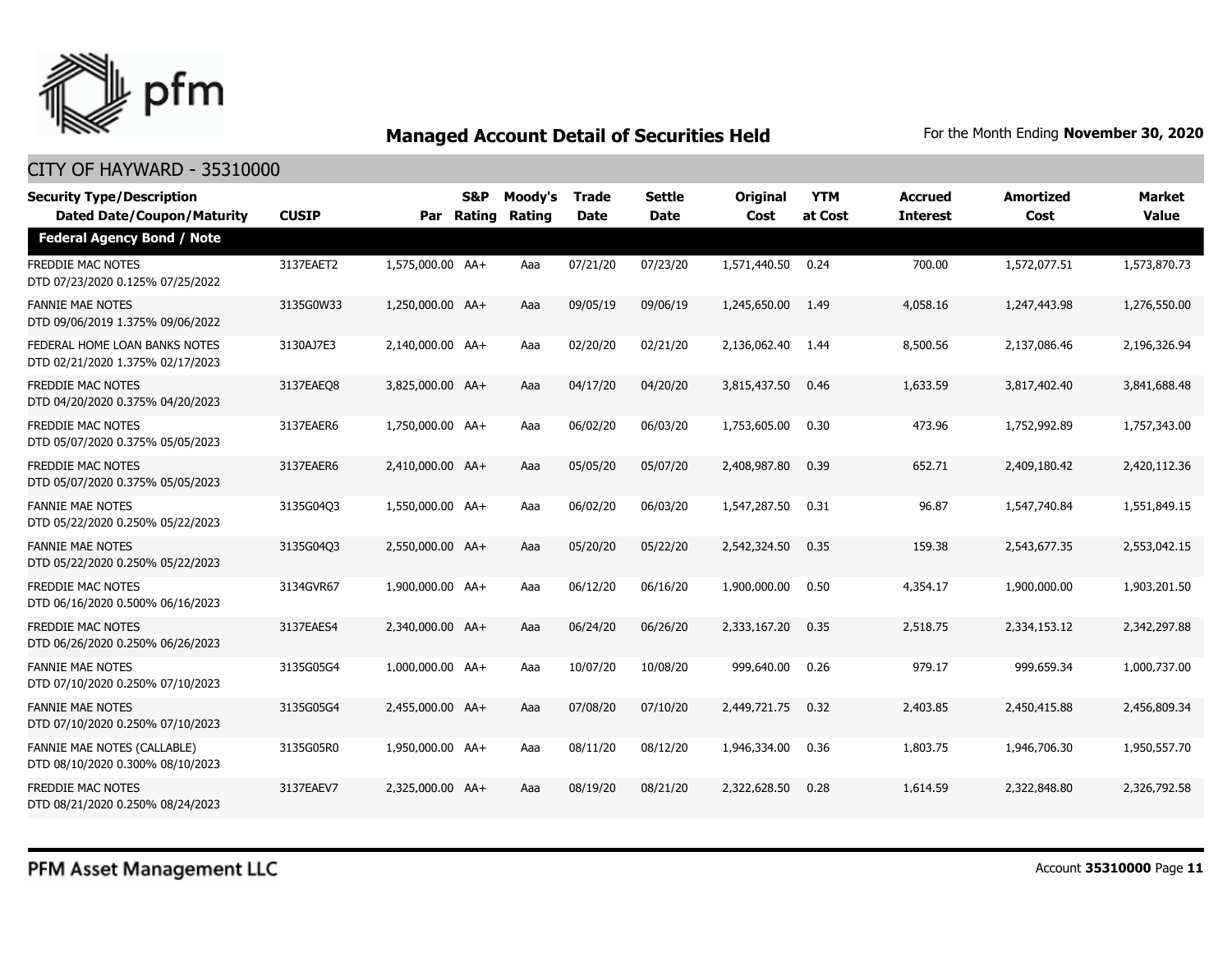

| <b>Security Type/Description</b><br><b>Dated Date/Coupon/Maturity</b>                 | <b>CUSIP</b> | Par              | <b>S&amp;P</b><br><b>Rating</b> | Moody's<br>Rating | Trade<br><b>Date</b> | <b>Settle</b><br><b>Date</b> | Original<br>Cost | <b>YTM</b><br>at Cost | <b>Accrued</b><br><b>Interest</b> | <b>Amortized</b><br>Cost | <b>Market</b><br><b>Value</b> |
|---------------------------------------------------------------------------------------|--------------|------------------|---------------------------------|-------------------|----------------------|------------------------------|------------------|-----------------------|-----------------------------------|--------------------------|-------------------------------|
| <b>Federal Agency Bond / Note</b>                                                     |              |                  |                                 |                   |                      |                              |                  |                       |                                   |                          |                               |
| <b>FREDDIE MAC NOTES</b><br>DTD 09/04/2020 0.250% 09/08/2023                          | 3137EAEW5    | 900,000.00 AA+   |                                 | Aaa               | 10/07/20             | 10/08/20                     | 899,712.00       | 0.26                  | 543.75                            | 899,726.60               | 900,455.40                    |
| <b>FREDDIE MAC NOTES</b><br>DTD 09/04/2020 0.250% 09/08/2023                          | 3137EAEW5    | 1,010,000.00 AA+ |                                 | Aaa               | 09/02/20             | 09/04/20                     | 1,010,184.44     | 0.24                  | 610.21                            | 1,010,169.67             | 1,010,511.06                  |
| <b>FREDDIE MAC NOTES</b><br>DTD 09/04/2020 0.250% 09/08/2023                          | 3137EAEW5    | 1,590,000.00 AA+ |                                 | Aaa               | 09/02/20             | 09/04/20                     | 1,589,475.30     | 0.26                  | 960.62                            | 1,589,517.31             | 1,590,804.54                  |
| <b>FREDDIE MAC NOTES</b><br>DTD 11/05/2020 0.250% 11/06/2023                          | 3137EAEZ8    | 2,250,000.00 AA+ |                                 | Aaa               | 11/03/20             | 11/05/20                     | 2,247,975.00     | 0.28                  | 406.26                            | 2,248,023.04             | 2,249,892.00                  |
| <b>Security Type Sub-Total</b>                                                        |              | 43,270,000.00    |                                 |                   |                      |                              | 43,231,757.09    | 0.57                  | 71,248.56                         | 43,233,913.99            | 43,511,881.82                 |
| <b>Corporate Note</b>                                                                 |              |                  |                                 |                   |                      |                              |                  |                       |                                   |                          |                               |
| SUNTRUST BANKS INC CORP NOTES<br>(CALLABLE)<br>DTD 12/01/2016 2.700% 01/27/2022       | 867914BM4    | 300,000.00 A-    |                                 | A <sub>3</sub>    | 05/14/19             | 05/16/19                     | 299,502.00       | 2.76                  | 2,790.00                          | 299,787.08               | 307,732.50                    |
| HOME DEPOT INC<br>DTD 12/06/2018 3.250% 03/01/2022                                    | 437076BV3    | 175,000.00       | $\overline{A}$                  | A <sub>2</sub>    | 11/27/18             | 12/06/18                     | 174,520.50       | 3.34                  | 1,421.88                          | 174,815.26               | 181,519.45                    |
| US BANCORP (CALLABLE) NOTE<br>DTD 03/02/2012 3.000% 03/15/2022                        | 91159HHC7    | 600,000.00 A+    |                                 | A1                | 06/14/19             | 06/18/19                     | 610,590.00       | 2.33                  | 3,800.00                          | 604,799.78               | 619,355.40                    |
| GOLDMAN SACHS GROUP INC (CALLABLE)<br><b>NOTE</b><br>DTD 01/26/2017 3.000% 04/26/2022 | 38141GWC4    | 600,000.00 BBB+  |                                 | A <sub>3</sub>    | 02/13/19             | 02/15/19                     | 593,412.00       | 3.36                  | 1,750.00                          | 597,112.81               | 606.034.80                    |
| <b>IBM CORP</b><br>DTD 05/15/2019 2.850% 05/13/2022                                   | 459200JX0    | 300,000.00       | A                               | A2                | 11/01/19             | 11/05/19                     | 306,726.00       | 1.93                  | 427.50                            | 303,860.14               | 311,265.30                    |
| UNITED PARCEL SERVICE (CALLABLE)<br><b>NOTES</b><br>DTD 05/16/2017 2.350% 05/16/2022  | 911312BC9    | 300,000.00 A-    |                                 | A2                | 06/26/19             | 06/27/19                     | 301,689.00       | 2.15                  | 293.75                            | 300,826.36               | 308,364.90                    |
| MORGAN STANLEY CORP NOTES<br>DTD 05/19/2017 2.750% 05/19/2022                         | 61744YAH1    | 300,000.00 BBB+  |                                 | A <sub>2</sub>    | 04/05/19             | 04/09/19                     | 298,011.00       | 2.97                  | 275.00                            | 299,065.03               | 310,514.40                    |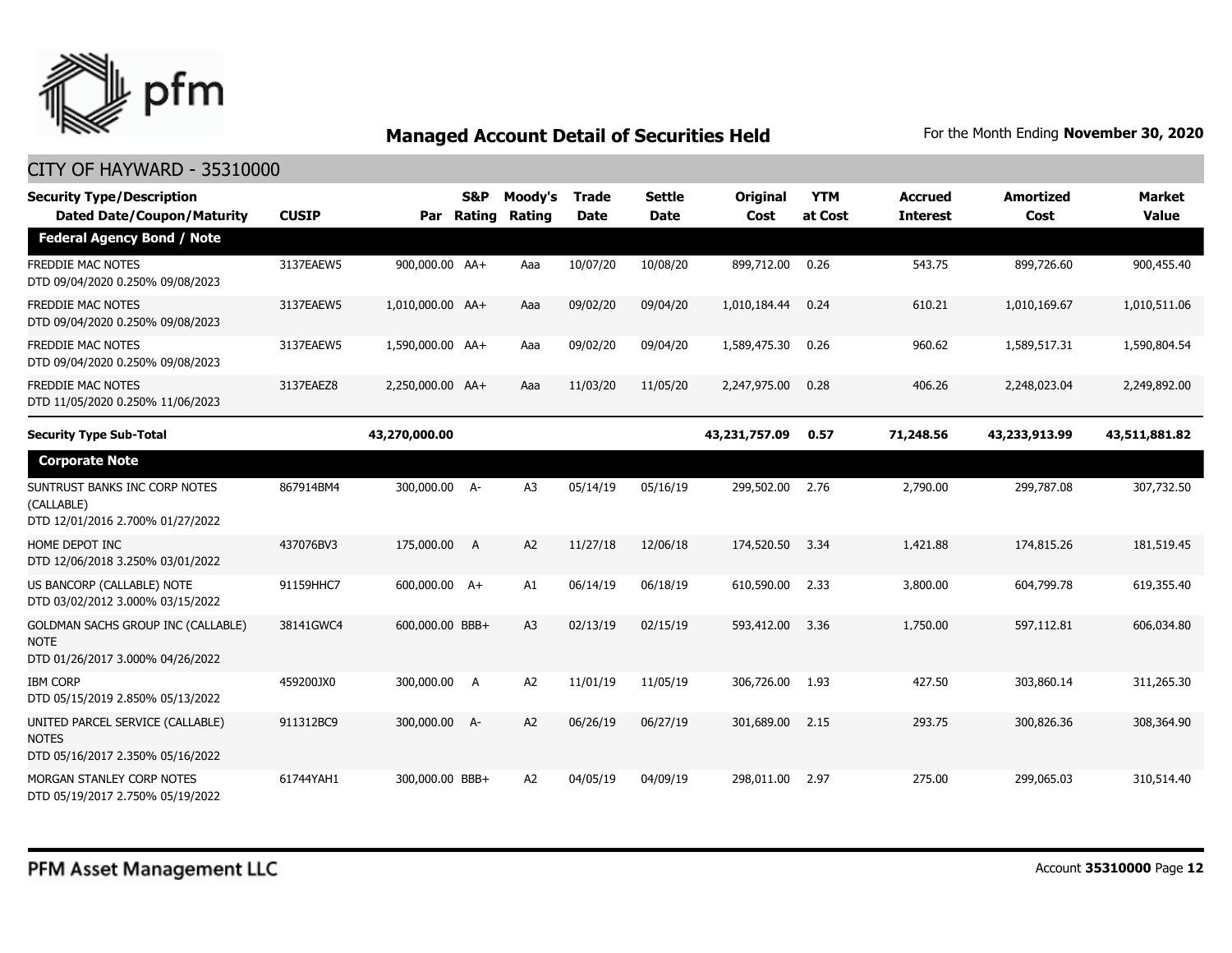

#### CITY OF HAYWARD - 35310000

| <b>Security Type/Description</b><br><b>Dated Date/Coupon/Maturity</b>                  | <b>CUSIP</b> |               | S&P<br>Par Rating | Moody's<br>Rating | <b>Trade</b><br><b>Date</b> | <b>Settle</b><br><b>Date</b> | <b>Original</b><br>Cost | <b>YTM</b><br>at Cost | <b>Accrued</b><br><b>Interest</b> | <b>Amortized</b><br>Cost | <b>Market</b><br><b>Value</b> |
|----------------------------------------------------------------------------------------|--------------|---------------|-------------------|-------------------|-----------------------------|------------------------------|-------------------------|-----------------------|-----------------------------------|--------------------------|-------------------------------|
| <b>Corporate Note</b>                                                                  |              |               |                   |                   |                             |                              |                         |                       |                                   |                          |                               |
| AMERICAN HONDA FINANCE<br>DTD 06/27/2019 2.200% 06/27/2022                             | 02665WCY5    | 600,000.00 A- |                   | A3                | 06/24/19                    | 06/27/19                     | 599,448.00              | 2.23                  | 5,646.67                          | 599,711.41               | 617,073.00                    |
| BANK OF NY MELLON CORP CORP NOTES<br>DTD 08/23/2019 1.950% 08/23/2022                  | 06406RAK3    | 115,000.00 A  |                   | A1                | 09/03/19                    | 09/05/19                     | 115,317.40              | 1.85                  | 610.46                            | 115,184.64               | 118,306.71                    |
| BANK OF NY MELLON CORP CORP NOTES<br>DTD 08/23/2019 1.950% 08/23/2022                  | 06406RAK3    | 185,000.00 A  |                   | A1                | 08/20/19                    | 08/23/19                     | 184,940.80              | 1.96                  | 982.04                            | 184,965.97               | 190,319.49                    |
| CATERPILLAR FINANCIAL SERVICES CORP<br><b>NOTE</b><br>DTD 09/06/2019 1.900% 09/06/2022 | 14913Q3A5    | 325,000.00 A  |                   | A3                | 09/03/19                    | 09/06/19                     | 324,548.25              | 1.95                  | 1,457.99                          | 324,734.56               | 334,084.08                    |
| ADOBE INC CORP NOTE<br>DTD 02/03/2020 1.700% 02/01/2023                                | 00724PAA7    | 300,000.00 A  |                   | A <sub>2</sub>    | 01/23/20                    | 02/03/20                     | 299,931.00              | 1.71                  | 1,700.00                          | 299,950.05               | 309,401.10                    |
| TOYOTA MOTOR CREDIT CORP CORPORATE<br><b>NOTES</b><br>DTD 04/01/2020 2.900% 03/30/2023 | 89236TGW9    | 575,000.00 A+ |                   | A1                | 04/27/20                    | 04/29/20                     | 601,588.00              | 1.28                  | 2,825.49                          | 596,195.50               | 608,404.05                    |
| JPMORGAN CHASE & CO BONDS<br>DTD 03/22/2019 3.207% 04/01/2023                          | 46647PBB1    | 600,000.00 A- |                   | A <sub>2</sub>    | 09/28/20                    | 09/30/20                     | 623,952.00              | 1.57                  | 3,207.00                          | 621,242.10               | 622,099.80                    |
| EXXON MOBIL CORPORATION CORPORATE<br><b>NOTES</b><br>DTD 04/15/2020 1.571% 04/15/2023  | 30231GBL5    | 150,000.00 AA |                   | Aa1               | 05/12/20                    | 05/14/20                     | 151,872.00              | 1.14                  | 301.11                            | 151,519.02               | 154,131.90                    |
| CHEVRON CORP CORPORATE NOTES<br>DTD 05/11/2020 1.141% 05/11/2023                       | 166764BV1    | 150,000.00 AA |                   | Aa2               | 05/07/20                    | 05/11/20                     | 150,000.00              | 1.14                  | 95.08                             | 150,000.00               | 152,986.65                    |
| PACCAR FINANCIAL CORP CORPORATE<br><b>NOTES</b><br>DTD 06/08/2020 0.800% 06/08/2023    | 69371RQ82    | 175,000.00 A+ |                   | A1                | 06/01/20                    | 06/08/20                     | 174,756.75              | 0.85                  | 672.78                            | 174,795.85               | 176,971.90                    |
| JOHN DEERE CAPITAL CORP CORPORATE<br><b>NOTES</b><br>DTD 06/04/2020 0.700% 07/05/2023  | 24422EVH9    | 200,000.00 A  |                   | A <sub>2</sub>    | 06/01/20                    | 06/04/20                     | 199,836.00              | 0.73                  | 688.34                            | 199,862.22               | 201,735.60                    |
| CATERPILLAR FINL SERVICE CORPORATE<br><b>NOTES</b><br>DTD 07/08/2020 0.650% 07/07/2023 | 14913R2D8    | 325,000.00 A  |                   | A <sub>3</sub>    | 07/06/20                    | 07/08/20                     | 324,818.00              | 0.67                  | 839.13                            | 324,842.29               | 327,251.60                    |

PFM Asset Management LLC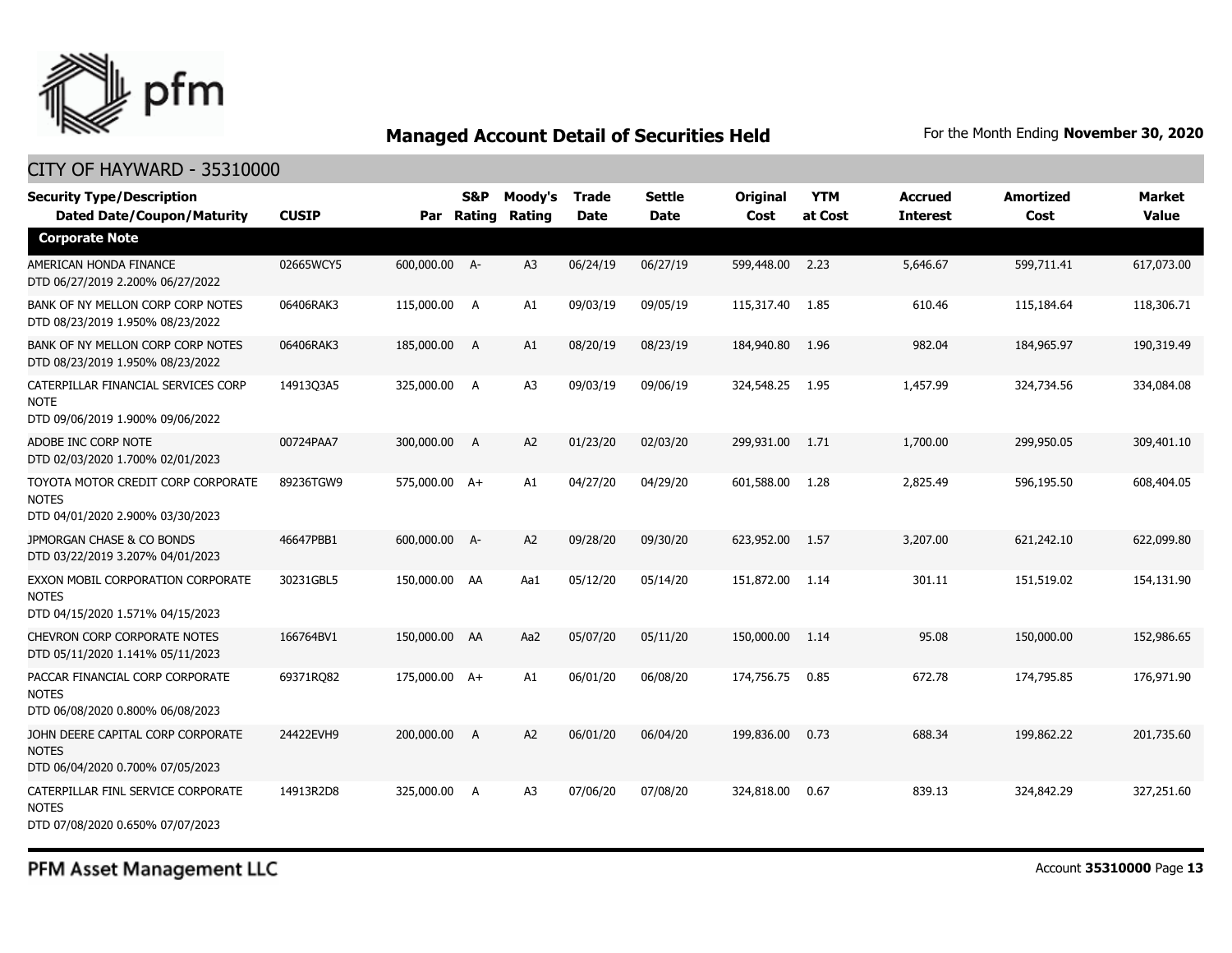

#### CITY OF HAYWARD - 35310000

| <b>Security Type/Description</b><br><b>Dated Date/Coupon/Maturity</b>                  | <b>CUSIP</b> | Par             | S&P<br>Rating | Moody's<br>Rating | <b>Trade</b><br>Date | <b>Settle</b><br><b>Date</b> | Original<br>Cost | <b>YTM</b><br>at Cost | <b>Accrued</b><br><b>Interest</b> | <b>Amortized</b><br>Cost | <b>Market</b><br><b>Value</b> |
|----------------------------------------------------------------------------------------|--------------|-----------------|---------------|-------------------|----------------------|------------------------------|------------------|-----------------------|-----------------------------------|--------------------------|-------------------------------|
| <b>Corporate Note</b>                                                                  |              |                 |               |                   |                      |                              |                  |                       |                                   |                          |                               |
| PACCAR FINANCIAL CORP CORPORATE<br><b>NOTES</b><br>DTD 08/11/2020 0.350% 08/11/2023    | 69371RQ90    | 325,000.00 A+   |               | A1                | 08/04/20             | 08/11/20                     | 324,574.25       | 0.39                  | 347.57                            | 324,617.80               | 324,724.73                    |
| CHEVRON USA INC CORPORATE NOTES<br>DTD 08/12/2020 0.426% 08/11/2023                    | 166756AJ5    | 415,000.00 AA   |               | Aa2               | 08/10/20             | 08/12/20                     | 415,000.00       | 0.43                  | 535.28                            | 415,000.00               | 415,380.97                    |
| TOYOTA MOTOR CREDIT CORP CORPORATE<br><b>NOTES</b><br>DTD 08/14/2020 0.500% 08/14/2023 | 89236THF5    | 530,000.00 A+   |               | A1                | 08/11/20             | 08/14/20                     | 529,591.90       | 0.53                  | 787.64                            | 529,632.52               | 531,547.60                    |
| JOHN DEERE CAPITAL CORP CORPORATE<br><b>NOTES</b><br>DTD 10/09/2020 0.400% 10/10/2023  | 24422EVJ5    | 250,000.00      | A             | A <sub>2</sub>    | 10/06/20             | 10/09/20                     | 249,710.00       | 0.44                  | 144.45                            | 249,724.02               | 250,403.50                    |
| CITIGROUP INC CORP NOTES<br>DTD 10/25/2013 3.875% 10/25/2023                           | 172967HD6    | 300,000.00 BBB+ |               | A <sub>3</sub>    | 10/02/20             | 10/06/20                     | 329,100.00       | 0.66                  | 1,162.50                          | 327,637.16               | 328,821.30                    |
| BRISTOL-MYERS SQUIBB CO CORPORATE<br><b>NOTES</b><br>DTD 11/13/2020 0.537% 11/13/2023  | 110122DT2    | 350,000.00 A+   |               | A <sub>2</sub>    | 11/09/20             | 11/13/20                     | 350,000.00       | 0.54                  | 93.98                             | 350,000.00               | 350,197.40                    |
| GOLDMAN SACHS GROUP INC CORPORATE<br><b>NOTES</b><br>DTD 11/19/2020 0.627% 11/17/2023  | 38141GXL3    | 250,000.00 BBB+ |               | A <sub>3</sub>    | 11/16/20             | 11/19/20                     | 250,000.00       | 0.63                  | 52.25                             | 250,000.00               | 250,604.75                    |
| <b>IBM CORP NOTES</b><br>DTD 02/12/2014 3.625% 02/12/2024                              | 459200HU8    | 275,000.00      | A             | A <sub>2</sub>    | 10/02/20             | 10/06/20                     | 302,315.75       | 0.62                  | 3,018.32                          | 301,066.01               | 301,197.88                    |
| COMCAST CORP (CALLABLE) CORPORATE<br><b>NOTES</b><br>DTD 10/05/2018 3.700% 04/15/2024  | 20030NCR0    | 150,000.00 A-   |               | A <sub>3</sub>    | 05/07/20             | 05/11/20                     | 164,338.50       | 1.20                  | 709.17                            | 162,255.13               | 165,112.20                    |
| MORGAN STANLEY CORP NOTES<br>DTD 04/24/2018 3.737% 04/24/2024                          | 61744YAQ1    | 300,000.00 BBB+ |               | A <sub>2</sub>    | 10/02/20             | 10/06/20                     | 322,851.00       | 1.52                  | 1,152.24                          | 321,863.61               | 322,132.20                    |
| CITIGROUP INC CORPORATE NOTES<br>DTD 05/14/2020 1.678% 05/15/2024                      | 172967MR9    | 300,000.00 BBB+ |               | A <sub>3</sub>    | 05/07/20             | 05/14/20                     | 300,000.00       | 1.68                  | 223.73                            | 300,000.00               | 307,467.00                    |
| BANK OF AMERICA CORP NOTES<br>DTD 07/23/2018 3.864% 07/23/2024                         | 06051GHL6    | 150,000.00 A-   |               | A <sub>2</sub>    | 09/28/20             | 10/01/20                     | 162,622.50       | 1.58                  | 2,060.80                          | 162,086.40               | 162,360.00                    |

PFM Asset Management LLC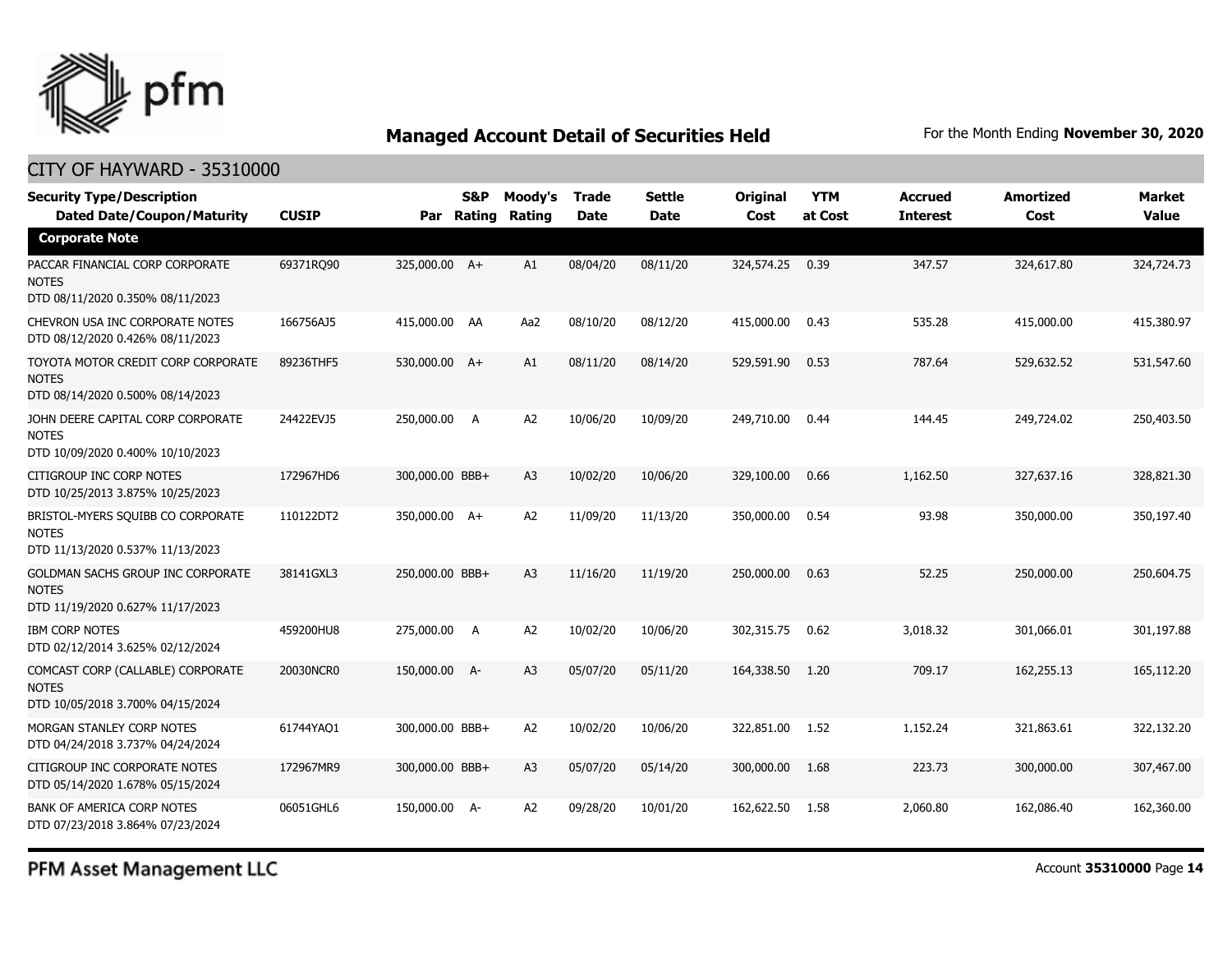

| <b>Security Type/Description</b><br><b>Dated Date/Coupon/Maturity</b>              | <b>CUSIP</b> | Par             | S&P<br>Rating | Moody's<br>Rating | <b>Trade</b><br><b>Date</b> | <b>Settle</b><br><b>Date</b> | Original<br>Cost | <b>YTM</b><br>at Cost | <b>Accrued</b><br><b>Interest</b> | <b>Amortized</b><br>Cost | <b>Market</b><br><b>Value</b> |
|------------------------------------------------------------------------------------|--------------|-----------------|---------------|-------------------|-----------------------------|------------------------------|------------------|-----------------------|-----------------------------------|--------------------------|-------------------------------|
| <b>Corporate Note</b>                                                              |              |                 |               |                   |                             |                              |                  |                       |                                   |                          |                               |
| <b>BANK OF AMERICA CORP NOTES</b><br>DTD 07/23/2018 3.864% 07/23/2024              | 06051GHL6    | 300,000.00 A-   |               | A2                | 08/21/20                    | 08/25/20                     | 327,150.00       | 1.47                  | 4,121.60                          | 325,346.52               | 324,720.00                    |
| BRISTOL MYERS SQUIBB CO CORP NOTES<br>(CALL<br>DTD 07/15/2020 2.900% 07/26/2024    | 110122CM8    | 225,000.00 A+   |               | A2                | 10/05/20                    | 10/07/20                     | 243,605.25       | 0.69                  | 2,465.01                          | 242,851.72               | 242,565.53                    |
| JPMORGAN CHASE & CO CORPORATE<br><b>NOTES</b><br>DTD 09/16/2020 0.653% 09/16/2024  | 46647PBS4    | 125,000.00 A-   |               | A2                | 09/28/20                    | 09/30/20                     | 124,967.50       | 0.66                  | 170.05                            | 124,968.89               | 125,137.12                    |
| JPMORGAN CHASE & CO CORPORATE<br><b>NOTES</b><br>DTD 09/16/2020 0.653% 09/16/2024  | 46647PBS4    | 485,000.00 A-   |               | A <sub>2</sub>    | 09/09/20                    | 09/16/20                     | 485,000.00       | 0.65                  | 659.80                            | 485,000.00               | 485,532.05                    |
| BANK OF AMERICA CORP CORPORATE<br><b>NOTES</b><br>DTD 10/21/2020 0.810% 10/24/2024 | 06051GJH3    | 625,000.00 A-   |               | A <sub>2</sub>    | 10/16/20                    | 10/21/20                     | 625,000.00       | 0.81                  | 562.50                            | 625,000.00               | 625,750.63                    |
| <b>Security Type Sub-Total</b>                                                     |              | 11,630,000.00   |               |                   |                             |                              | 11,841,285.35    | 1.45                  | 48,051.11                         | 11,820,319.85            | 11,971,207.49                 |
| <b>Certificate of Deposit</b>                                                      |              |                 |               |                   |                             |                              |                  |                       |                                   |                          |                               |
| MUFG BANK LTD/NY CERT DEPOS<br>DTD 02/28/2019 2.970% 02/26/2021                    | 55379WZT6    | 600,000.00 A-1  |               | $P-1$             | 02/27/19                    | 02/28/19                     | 600,000.00       | 2.94                  | 13,810.50                         | 600,000.00               | 603,998.40                    |
| CREDIT AGRICOLE CIB NY CERT DEPOS<br>DTD 04/04/2019 2.830% 04/02/2021              | 22535CDU2    | 600,000.00 A-1  |               | $P-1$             | 04/03/19                    | 04/04/19                     | 600,000.00       | 2.83                  | 11,272.83                         | 600,000.00               | 605,275.20                    |
| ROYAL BANK OF CANADA NY CD<br>DTD 06/08/2018 3.240% 06/07/2021                     | 78012UEE1    | 600,000.00 A-1+ |               | $P-1$             | 06/07/18                    | 06/08/18                     | 600,000.00       | 3.24                  | 9,396.00                          | 600,000.00               | 609,747.00                    |
| CREDIT SUISSE NEW YORK CERT DEPOS<br>DTD 08/07/2020 0.520% 02/01/2022              | 22549L6F7    | 975,000.00 A+   |               | A1                | 08/05/20                    | 08/07/20                     | 975,000.00       | 0.52                  | 1,633,67                          | 975,000.00               | 976,192.43                    |
| SOCIETE GENERALE NY CERT DEPOS<br>DTD 02/19/2020 1.800% 02/14/2022                 | 83369XDL9    | 600,000.00      | A             | A1                | 02/14/20                    | 02/19/20                     | 600,000.00       | 1.80                  | 3,210,00                          | 600,000.00               | 606,954.00                    |
| SUMITOMO MITSUI BANK NY CERT DEPOS<br>DTD 07/14/2020 0.700% 07/08/2022             | 86565CKU2    | 475,000.00      | A             | A1                | 07/10/20                    | 07/14/20                     | 475,000,00       | 0.70                  | 1,293.06                          | 475,000,00               | 476,007.00                    |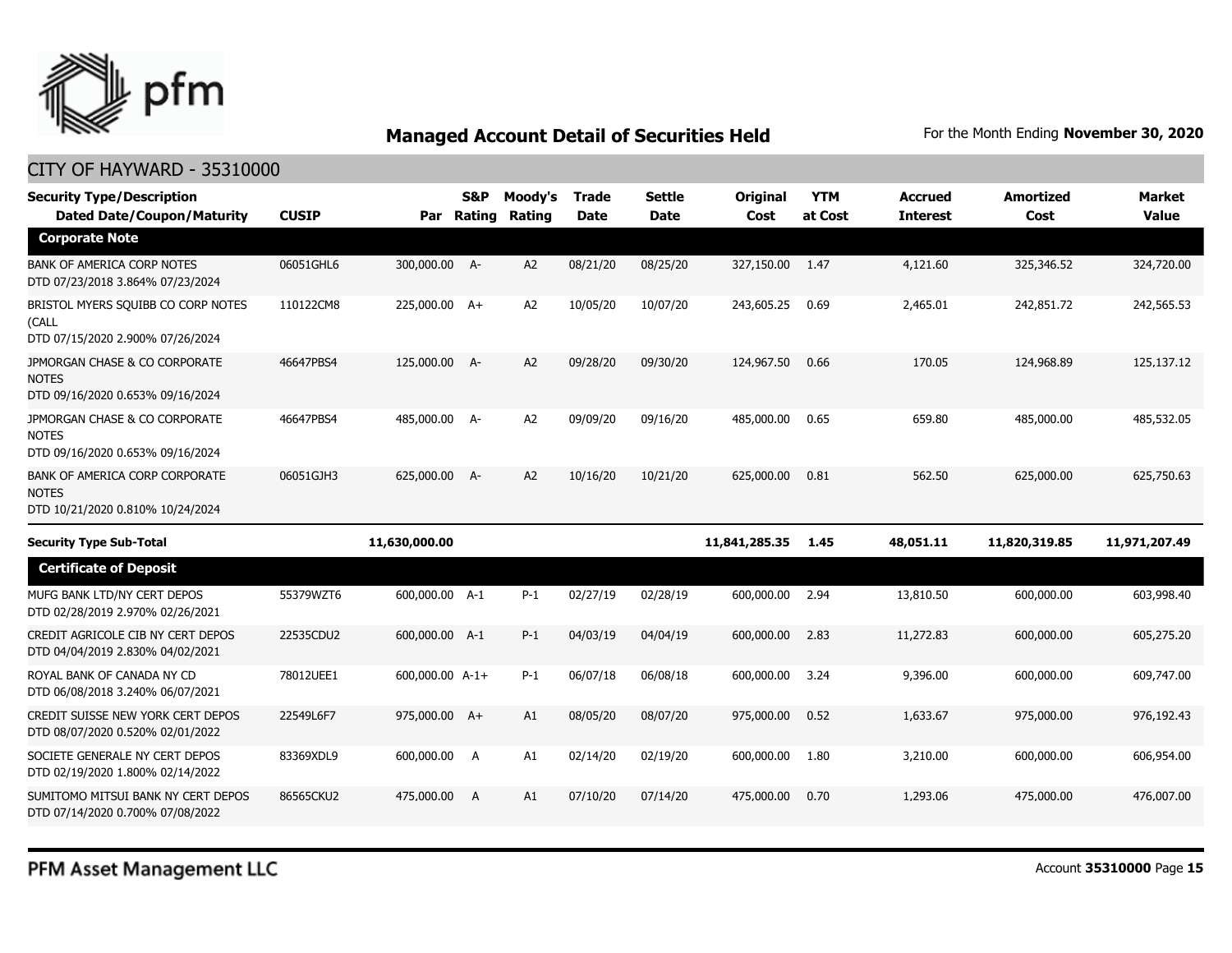

| <b>Security Type/Description</b><br><b>Dated Date/Coupon/Maturity</b>   | <b>CUSIP</b> | Par            | S&P<br>Rating | Moody's<br>Rating | <b>Trade</b><br><b>Date</b> | <b>Settle</b><br><b>Date</b> | Original<br>Cost | <b>YTM</b><br>at Cost | <b>Accrued</b><br><b>Interest</b> | <b>Amortized</b><br>Cost | <b>Market</b><br><b>Value</b> |
|-------------------------------------------------------------------------|--------------|----------------|---------------|-------------------|-----------------------------|------------------------------|------------------|-----------------------|-----------------------------------|--------------------------|-------------------------------|
| <b>Certificate of Deposit</b>                                           |              |                |               |                   |                             |                              |                  |                       |                                   |                          |                               |
| NORDEA BANK ABP NEW YORK CERT DEPOS<br>DTD 08/29/2019 1.850% 08/26/2022 | 65558TLL7    | 625,000.00 AA- |               | Aa3               | 08/27/19                    | 08/29/19                     | 625,000.00       | 1.84                  | 3,115.45                          | 625,000.00               | 641,713.13                    |
| SKANDINAV ENSKILDA BANK LT CD<br>DTD 09/03/2019 1.860% 08/26/2022       | 83050PDR7    | 625,000.00 A+  |               | Aa2               | 08/29/19                    | 09/03/19                     | 625,000.00       | 1.85                  | 3,132.29                          | 625,000.00               | 641,821.25                    |
| DNB BANK ASA/NY LT CD<br>DTD 12/06/2019 2.040% 12/02/2022               | 23341VZT1    | 625,000.00 AA- |               | Aa2               | 12/04/19                    | 12/06/19                     | 625,000.00       | 2.03                  | 6,445.83                          | 625,000.00               | 646,473.75                    |
| <b>Security Type Sub-Total</b>                                          |              | 5,725,000.00   |               |                   |                             |                              | 5,725,000.00     | 1.91                  | 53,309.63                         | 5,725,000.00             | 5,808,182.16                  |
| <b>Bank Note</b>                                                        |              |                |               |                   |                             |                              |                  |                       |                                   |                          |                               |
| PNC BANK NA CORP NOTES<br>DTD 06/08/2018 3.500% 06/08/2023              | 69353RFL7    | 300,000.00 A   |               | A2                | 03/05/20                    | 03/09/20                     | 321,240.00 1.27  |                       | 5,045.83                          | 311,943.15               | 322,081.80                    |
| <b>Security Type Sub-Total</b>                                          |              | 300,000.00     |               |                   |                             |                              | 321,240.00       | 1.27                  | 5,045.83                          | 311,943.15               | 322,081.80                    |
| <b>Asset-Backed Security</b>                                            |              |                |               |                   |                             |                              |                  |                       |                                   |                          |                               |
| BMWLT 2018-1 A3<br>DTD 10/17/2018 3.260% 07/20/2021                     | 05586CAC8    | 29,087.84 AAA  |               | Aaa               | 10/10/18                    | 10/17/18                     | 29,083.80        | 3.27                  | 28.97                             | 29,086.91                | 29,154.79                     |
| NISSAN AUTO LEASE TRUST<br>DTD 10/24/2018 3.250% 09/15/2021             | 65478BAD3    | 42,115.21 AAA  |               | Aaa               | 10/16/18                    | 10/24/18                     | 42,111.53        | 3.25                  | 60.83                             | 42,114.21                | 42,206.12                     |
| FORDL 2018-B A3<br>DTD 09/21/2018 3.190% 12/15/2021                     | 34531LAD2    | 31,938.85 NR   |               | Aaa               | 09/18/18                    | 09/21/18                     | 31,936.15        | 3.19                  | 45.28                             | 31,937.98                | 31,982.42                     |
| GMALT 2019-1 A3<br>DTD 02/21/2019 2.980% 12/20/2021                     | 36256UAD0    | 104,707.60 AAA |               | Aaa               | 02/13/19                    | 02/21/19                     | 104,691.16       | 2.99                  | 95.34                             | 104,701.49               | 105,297.48                    |
| FORDL 2019-A A3<br>DTD 02/25/2019 2.900% 05/15/2022                     | 34532FAD4    | 174,804.61 AAA |               | <b>NR</b>         | 02/20/19                    | 02/25/19                     | 174,790.94       | 2.90                  | 225.30                            | 174,798.44               | 175,863.96                    |
| <b>VWALT 2019-A A3</b><br>DTD 10/04/2019 1.990% 11/21/2022              | 92867XAD8    | 300,000.00 AAA |               | <b>NR</b>         | 10/01/19                    | 10/04/19                     | 299,995.26       | 1.99                  | 182.42                            | 299,997.02               | 304,561.50                    |
| <b>HART 2018-B A3</b><br>DTD 12/12/2018 3.200% 12/15/2022               | 44933AAC1    | 105,860.79 AAA |               | Aaa               | 12/04/18                    | 12/12/18                     | 105,859.52       | 3.20                  | 150.56                            | 105,860.14               | 107,344.61                    |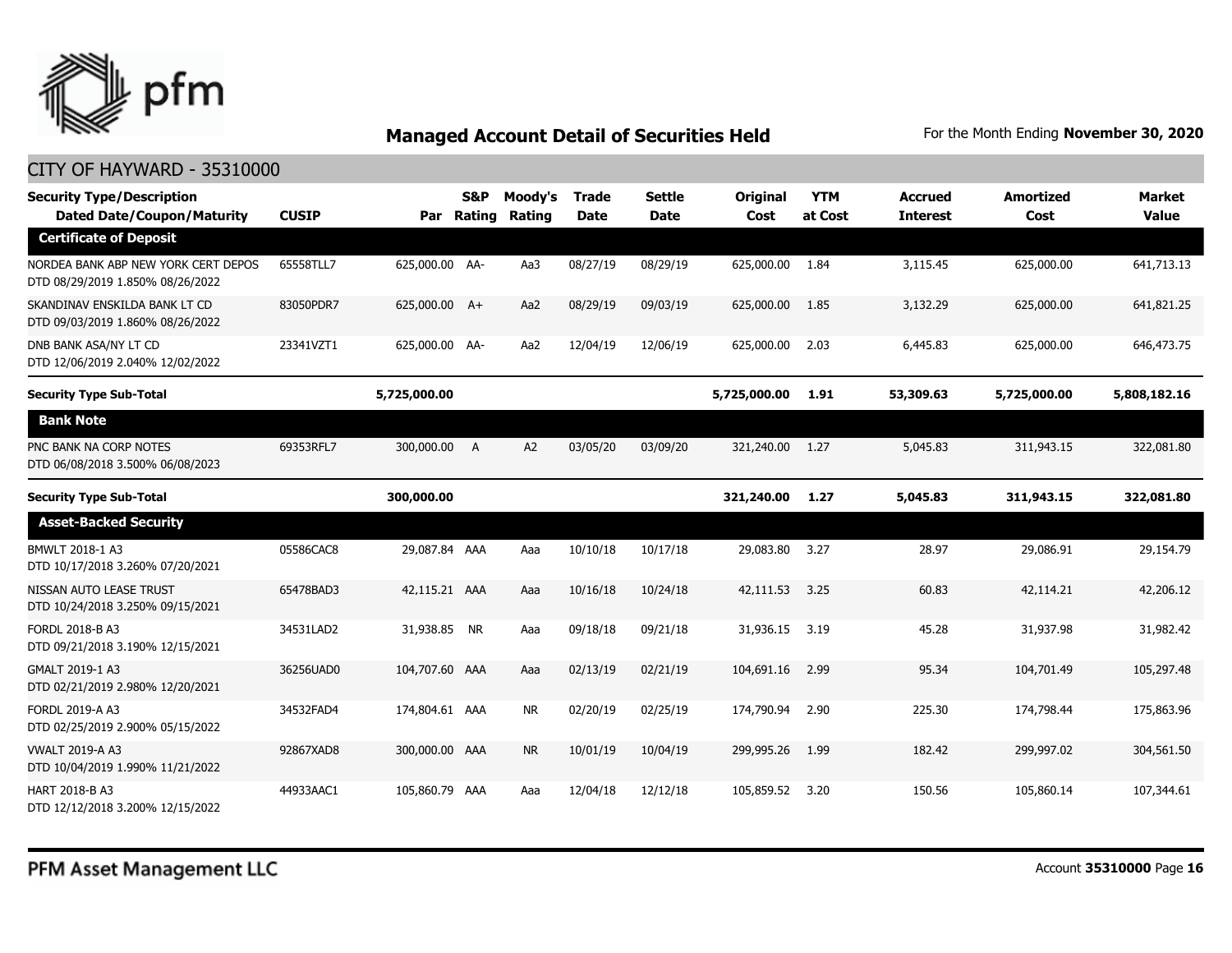

| <b>Security Type/Description</b><br><b>Dated Date/Coupon/Maturity</b> | <b>CUSIP</b> | Par            | <b>S&amp;P</b><br>Rating | Moody's<br>Rating | <b>Trade</b><br><b>Date</b> | <b>Settle</b><br><b>Date</b> | <b>Original</b><br>Cost | <b>YTM</b><br>at Cost | <b>Accrued</b><br><b>Interest</b> | <b>Amortized</b><br>Cost | <b>Market</b><br><b>Value</b> |
|-----------------------------------------------------------------------|--------------|----------------|--------------------------|-------------------|-----------------------------|------------------------------|-------------------------|-----------------------|-----------------------------------|--------------------------|-------------------------------|
| <b>Asset-Backed Security</b>                                          |              |                |                          |                   |                             |                              |                         |                       |                                   |                          |                               |
| HAROT 2019-1 A3<br>DTD 02/27/2019 2.830% 03/20/2023                   | 43814WAC9    | 170,000.00 AAA |                          | <b>NR</b>         | 02/19/19                    | 02/27/19                     | 169,995.44              | 2.83                  | 173.73                            | 169,997.42               | 172,962.35                    |
| FORD CREDIT AUTO OWNER TRUST<br>DTD 10/23/2018 3.240% 04/15/2023      | 34532TAD4    | 147,301.29 NR  |                          | Aaa               | 10/16/18                    | 10/23/18                     | 147,276.10              | 3.24                  | 212.11                            | 147,287.96               | 149,633.60                    |
| NAROT 2018-C A3<br>DTD 12/12/2018 3.220% 06/15/2023                   | 65478NAD7    | 176,064.33 AAA |                          | Aaa               | 12/04/18                    | 12/12/18                     | 176,030.59              | 3.22                  | 251.97                            | 176,045.35               | 179,377.23                    |
| CARMAX AUTO OWNER TRUST<br>DTD 07/25/2018 3.130% 06/15/2023           | 14313FAD1    | 201,382.67 AAA |                          | <b>NR</b>         | 07/18/18                    | 07/25/18                     | 201,355.23              | 3.13                  | 280.15                            | 201,368.44               | 204,843.61                    |
| HYUNDAI AUTO RECEIVABLES TRUST<br>DTD 04/10/2019 2.660% 06/15/2023    | 44932NAD2    | 250,000.00 AAA |                          | <b>NR</b>         | 04/03/19                    | 04/10/19                     | 249,967.10              | 2.66                  | 295.56                            | 249,980.05               | 254,134.15                    |
| GMALT 2020-3 A3<br>DTD 09/29/2020 0.450% 08/21/2023                   | 362569AC9    | 320,000.00 AAA |                          | Aaa               | 09/22/20                    | 09/29/20                     | 319,969.34              | 0.45                  | 44.00                             | 319,971.17               | 320,569.70                    |
| CARMAX AUTO OWNER TRUST<br>DTD 10/24/2018 3.360% 09/15/2023           | 14315EAC4    | 205,103.74 AAA |                          | <b>NR</b>         | 10/17/18                    | 10/24/18                     | 205,101.85              | 3.36                  | 306.29                            | 205,102.66               | 209,698.37                    |
| MBALT 2020-B A3<br>DTD 09/23/2020 0.400% 11/15/2023                   | 58769EAC2    | 170,000.00 AAA |                          | <b>NR</b>         | 09/15/20                    | 09/23/20                     | 169,991.38              | 0.40                  | 30.22                             | 169,991.90               | 170,138.53                    |
| COPAR 2019-1 A3<br>DTD 05/30/2019 2.510% 11/15/2023                   | 14042WAC4    | 175,000.00 AAA |                          | Aaa               | 05/21/19                    | 05/30/19                     | 174,964.55              | 2.51                  | 195.22                            | 174,976.53               | 178,203.67                    |
| FIFTH THIRD AUTO TRUST<br>DTD 05/08/2019 2.640% 12/15/2023            | 31680YAD9    | 215,000.00 AAA |                          | Aaa               | 04/30/19                    | 05/08/19                     | 214,952.74              | 2.65                  | 252.27                            | 214,968.84               | 218,681.55                    |
| <b>HDMOT 2019-A A3</b><br>DTD 06/26/2019 2.340% 02/15/2024            | 41284WAC4    | 300,000.00 NR  |                          | Aaa               | 06/19/19                    | 06/26/19                     | 299,976.78              | 2.34                  | 312.00                            | 299,983.96               | 304,499.46                    |
| GMCAR 2019-2 A3<br>DTD 04/17/2019 2.650% 02/16/2024                   | 36257FAD2    | 319,956.26 AAA |                          | Aaa               | 04/09/19                    | 04/17/19                     | 319,930.22              | 2.65                  | 353.29                            | 319,938.98               | 325,407.23                    |
| <b>VZOT 2020-A A1A</b><br>DTD 01/29/2020 1.850% 07/22/2024            | 92348TAA2    | 150,000.00 AAA |                          | Aaa               | 01/21/20                    | 01/29/20                     | 149,982.44              | 1.85                  | 84.79                             | 149,985,74               | 153,367,38                    |
| COMET 2019-A2 A2<br>DTD 09/05/2019 1.720% 08/15/2024                  | 14041NFU0    | 600,000.00 AAA |                          | <b>NR</b>         | 08/28/19                    | 09/05/19                     | 599,848.92              | 1.73                  | 458.67                            | 599,886.82               | 612,931.80                    |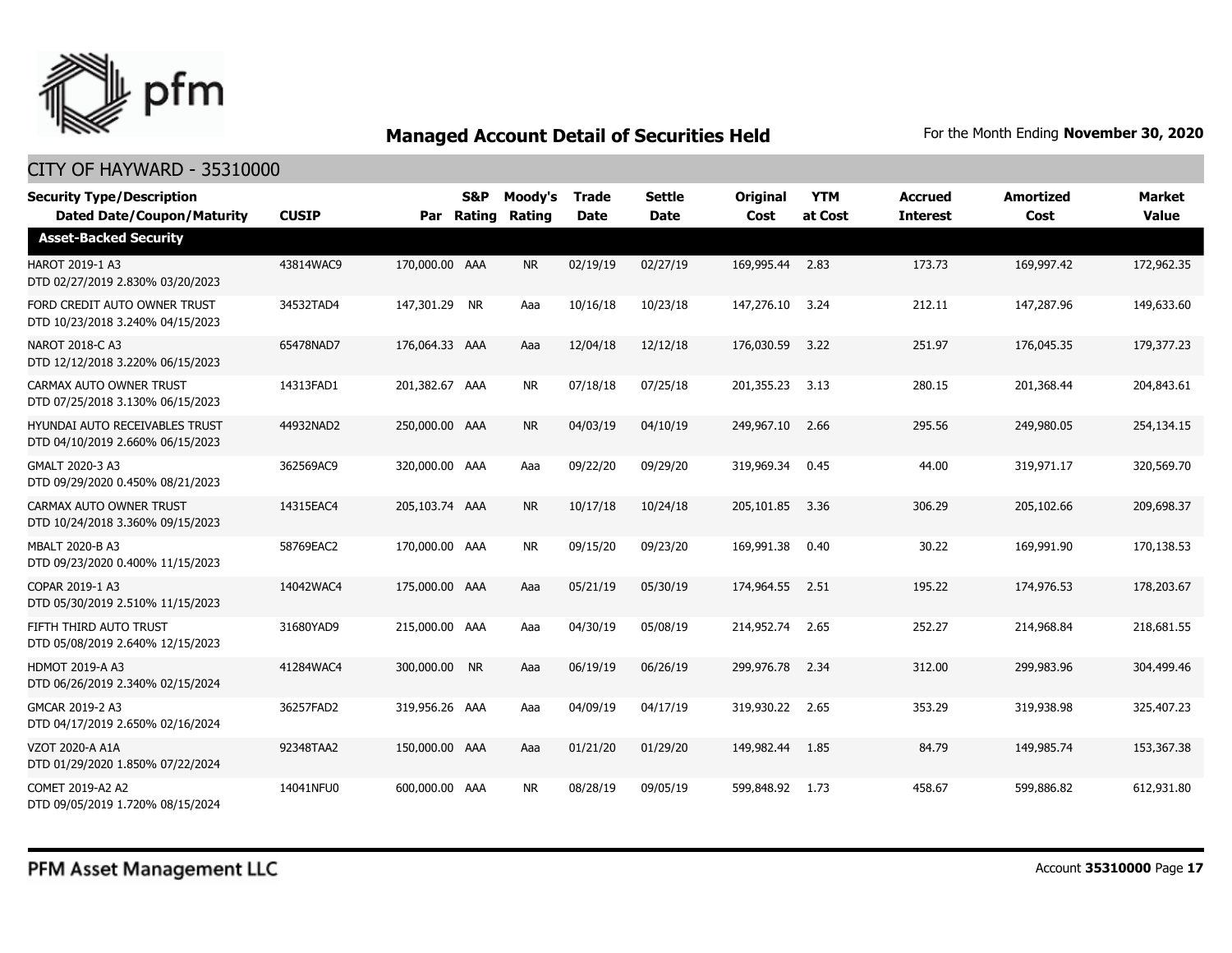

| <b>Security Type/Description</b><br><b>Dated Date/Coupon/Maturity</b> | <b>CUSIP</b> | Par              | S&P<br>Rating | Moody's<br>Rating | Trade<br>Date | <b>Settle</b><br><b>Date</b> | <b>Original</b><br>Cost | <b>YTM</b><br>at Cost | <b>Accrued</b><br><b>Interest</b> | <b>Amortized</b><br>Cost | Market<br>Value  |
|-----------------------------------------------------------------------|--------------|------------------|---------------|-------------------|---------------|------------------------------|-------------------------|-----------------------|-----------------------------------|--------------------------|------------------|
| <b>Asset-Backed Security</b>                                          |              |                  |               |                   |               |                              |                         |                       |                                   |                          |                  |
| <b>HDMOT 2020-A A3</b><br>DTD 01/29/2020 1.870% 10/15/2024            | 41284UAD6    | 135,000.00 AAA   |               | Aaa               | 01/21/20      | 01/29/20                     | 134,970.56              | 1.87                  | 112.20                            | 134,975.81               | 136,967.95       |
| CARMX 2020-1 A3<br>DTD 01/22/2020 1.890% 12/16/2024                   | 14315XAC2    | 345,000.00 AAA   |               | <b>NR</b>         | 01/14/20      | 01/22/20                     | 344,932.31              | 1.89                  | 289.80                            | 344,944.18               | 353,332.34       |
| <b>VZOT 2020-B A</b><br>DTD 08/12/2020 0.470% 02/20/2025              | 92290BAA9    | 675,000.00 NR    |               | Aaa               | 08/04/20      | 08/12/20                     | 674,858.25              | 0.47                  | 96.94                             | 674,867.77               | 676,048.82       |
| GMCAR 2020-3 A3<br>DTD 08/19/2020 0.450% 04/16/2025                   | 362590AC5    | 445,000.00       | <b>NR</b>     | Aaa               | 08/11/20      | 08/19/20                     | 444,898.18              | 0.46                  | 83.44                             | 444,904.41               | 446,438.95       |
| <b>Security Type Sub-Total</b>                                        |              | 5,788,323.19     |               |                   |               |                              | 5,787,470.34            | 1.93                  | 4,621.35                          | 5,787,674.18             | 5,863,647.57     |
| <b>Managed Account Sub-Total</b>                                      |              | 127,502,592.64   |               |                   |               |                              | 127,899,482.13          | 1.38                  | 494,719.07                        | 127,879,012.72           | 129,765,039.77   |
| <b>Securities Sub-Total</b>                                           |              | \$127,502,592.64 |               |                   |               |                              | \$127,899,482.13        | 1.38%                 | \$494,719.07                      | \$127,879,012.72         | \$129,765,039.77 |
| <b>Accrued Interest</b>                                               |              |                  |               |                   |               |                              |                         |                       |                                   |                          | \$494,719.07     |
| <b>Total Investments</b>                                              |              |                  |               |                   |               |                              |                         |                       |                                   |                          | \$130,259,758.84 |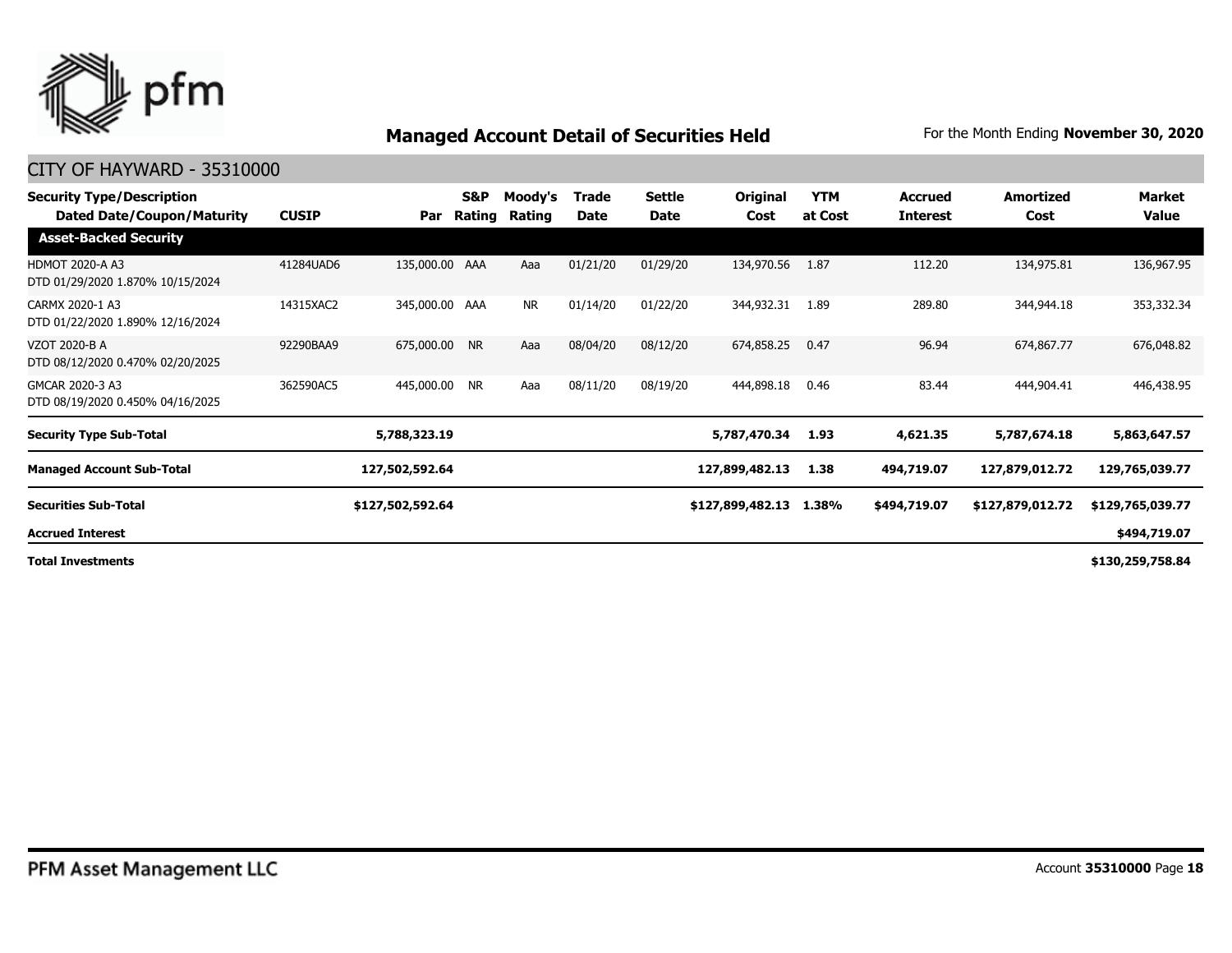

#### CITY OF HAYWARD - 35310000

| <b>Security Type/Description</b><br><b>Dated Date/Coupon/Maturity</b>                 | <b>CUSIP</b> | Par                   | <b>Broker</b>       | <b>Next Call</b><br><b>Date</b> | <b>Market</b><br><b>Price</b> | <b>Market</b><br><b>Value</b> | Unreal G/L<br><b>On Cost</b> | Unreal G/L<br><b>Amort Cost</b> | <b>Effective</b><br><b>Duration</b> | <b>YTM</b><br>at Mkt |
|---------------------------------------------------------------------------------------|--------------|-----------------------|---------------------|---------------------------------|-------------------------------|-------------------------------|------------------------------|---------------------------------|-------------------------------------|----------------------|
| <b>U.S. Treasury Bond / Note</b>                                                      |              |                       |                     |                                 |                               |                               |                              |                                 |                                     |                      |
| <b>US TREASURY NOTES</b><br>DTD 01/15/2019 2.500% 01/15/2022                          | 9128285V8    | 1,500,000.00 JPM CHAS |                     |                                 | 102.66                        | 1,539,843.75                  | 36,855.47                    | 38,697.64                       | 1.11                                | 0.14                 |
| <b>US TREASURY NOTES</b><br>DTD 01/15/2019 2.500% 01/15/2022                          | 9128285V8    | 5,900,000.00 MORGAN_S |                     |                                 | 102.66                        | 6,056,718.75                  | 165,246.09                   | 159,955.98                      | 1.11                                | 0.14                 |
| <b>US TREASURY NOTES</b><br>DTD 01/31/2017 1.875% 01/31/2022                          | 912828V72    | 8,750,000.00 CITIGRP  |                     |                                 | 102.03                        | 8,927,734.38                  | 337,011.72                   | 238,425.03                      | 1.15                                | 0.13                 |
| US TREASURY NOTES<br>DTD 02/15/2019 2.500% 02/15/2022                                 | 9128286C9    | 1,800,000.00 TD       |                     |                                 | 102.86                        | 1,851,468.84                  | 40,992.28                    | 47,064.49                       | 1.19                                | 0.13                 |
| <b>US TREASURY NOTES</b><br>DTD 07/31/2017 1.875% 07/31/2022                          | 9128282P4    | 1,600,000.00 NOMURA   |                     |                                 | 102.86                        | 1,645,750.08                  | 40,312.58                    | 42,813.64                       | 1.64                                | 0.16                 |
| <b>US TREASURY NOTES</b><br>DTD 07/31/2017 1.875% 07/31/2022                          | 9128282P4    | 4,000,000.00 GOLDMAN  |                     |                                 | 102.86                        | 4,114,375.20                  | 111,093.95                   | 112,646.28                      | 1.64                                | 0.16                 |
| <b>US TREASURY NOTES</b><br>DTD 08/31/2017 1.625% 08/31/2022                          | 9128282S8    |                       | 125,000.00 MORGAN_S |                                 | 102.56                        | 128,203.13                    | 3,452.15                     | 3,344.73                        | 1.73                                | 0.16                 |
| UNITED STATES TREASURY NOTES<br>DTD 10/15/2019 1.375% 10/15/2022                      | 912828YK0    | 5,250,000.00 DEUTSCHE |                     |                                 | 102.28                        | 5,369,765.63                  | 156,679.69                   | 143,869.17                      | 1.85                                | 0.16                 |
| UNITED STATES TREASURY NOTES<br>DTD 01/15/2020 1.500% 01/15/2023                      | 912828Z29    | 2,500,000.00 MERRILL  |                     |                                 | 102.83                        | 2,570,703.00                  | 58,495.97                    | 61,902.58                       | 2.09                                | 0.17                 |
| <b>US TREASURY NOTES</b><br>DTD 02/01/2016 1.750% 01/31/2023                          | 912828P38    |                       | 150,000.00 MORGAN S |                                 | 103.44                        | 155,156.25                    | 4,546.87                     | 4,726.26                        | 2.13                                | 0.16                 |
| <b>Security Type Sub-Total</b>                                                        |              | 31,575,000.00         |                     |                                 |                               | 32,359,719.01                 | 954,686.77                   | 853,445.80                      | 1.43                                | 0.15                 |
| <b>Supra-National Agency Bond / Note</b>                                              |              |                       |                     |                                 |                               |                               |                              |                                 |                                     |                      |
| INTER-AMERICAN DEVEL BK CORPORATE<br><b>NOTES</b><br>DTD 04/24/2020 0.500% 05/24/2023 | 4581X0DM7    | 1,285,000.00 RBC      |                     |                                 | 100.62                        | 1,292,977.28                  | 8,414.18                     | 8,328.35                        | 2.47                                | 0.25                 |
| INTL BK RECON & DEVELOP CORPORATE<br><b>NOTES</b><br>DTD 11/24/2020 0.250% 11/24/2023 | 459058JM6    | 1,375,000.00 TD       |                     |                                 | 100.00                        | 1,374,932.63                  | 2,888.88                     | 2,869.98                        | 2.97                                | 0.25                 |
| <b>Security Type Sub-Total</b>                                                        |              | 2,660,000.00          |                     |                                 |                               | 2,667,909.91                  | 11,303.06                    | 11,198.33                       | 2.73                                | 0.25                 |
| <b>Municipal Bond / Note</b>                                                          |              |                       |                     |                                 |                               |                               |                              |                                 |                                     |                      |

PFM Asset Management LLC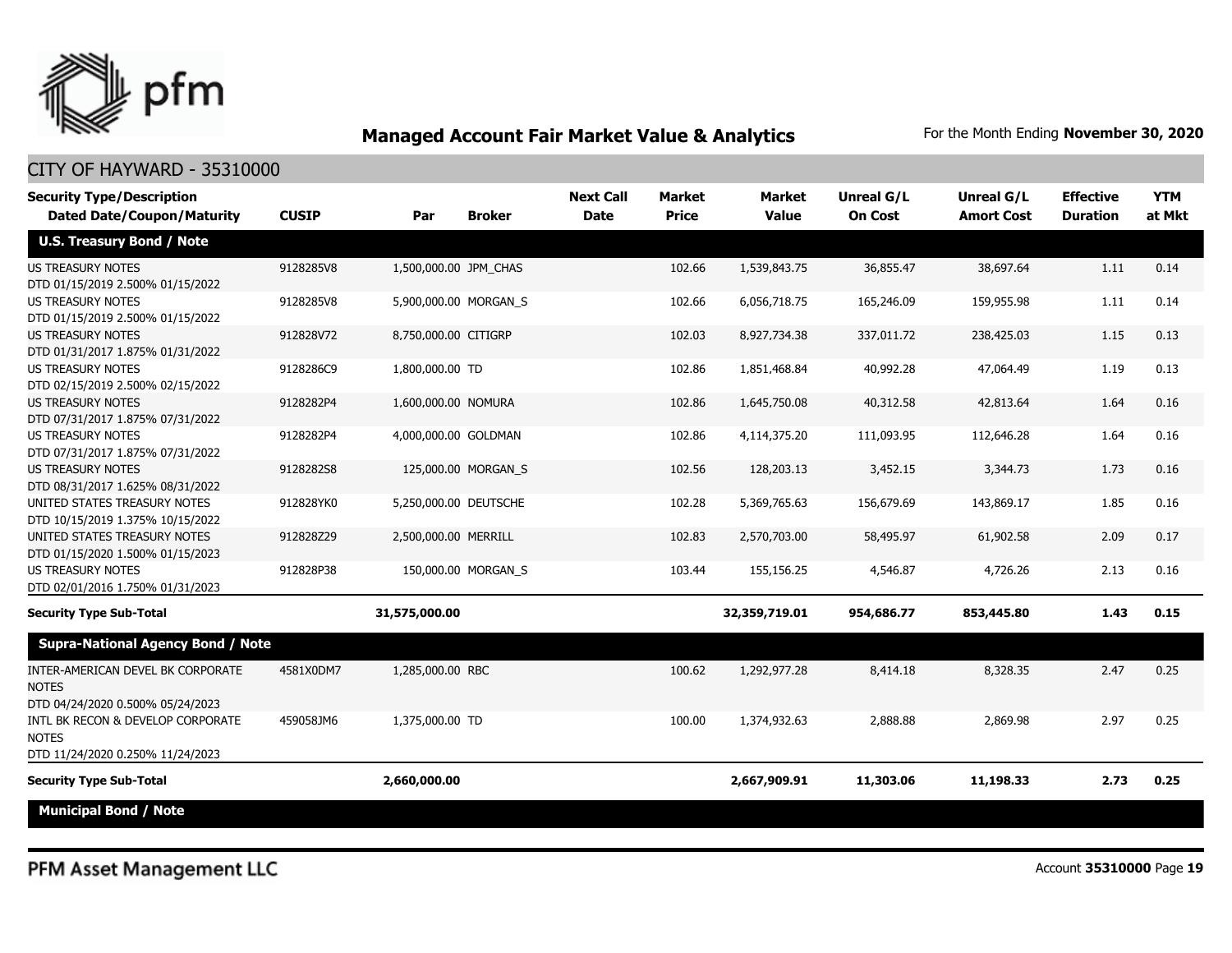

| <b>Security Type/Description</b><br><b>Dated Date/Coupon/Maturity</b>                  | <b>CUSIP</b> | Par                   | <b>Broker</b> | <b>Next Call</b><br><b>Date</b> | Market<br><b>Price</b> | <b>Market</b><br><b>Value</b> | <b>Unreal G/L</b><br><b>On Cost</b> | Unreal G/L<br><b>Amort Cost</b> | <b>Effective</b><br><b>Duration</b> | <b>YTM</b><br>at Mkt |
|----------------------------------------------------------------------------------------|--------------|-----------------------|---------------|---------------------------------|------------------------|-------------------------------|-------------------------------------|---------------------------------|-------------------------------------|----------------------|
| <b>Municipal Bond / Note</b>                                                           |              |                       |               |                                 |                        |                               |                                     |                                 |                                     |                      |
| UNIV OF CAL TXBL REV BONDS<br>DTD 06/05/2018 3.029% 05/15/2021                         | 91412HBH5    | 455,000.00 MERRILL    |               |                                 | 101.26                 | 460,710.25                    | 5,710.25                            | 5,710.25                        | 0.46                                | 0.29                 |
| LA ST T/E GO BONDS<br>DTD 03/11/2020 5.000% 11/15/2021                                 | 546417DK9    | 600,000.00 MORGAN     |               |                                 | 104.55                 | 627,306.00                    | (9,738.00)                          | 4,703.98                        | 0.95                                | 0.24                 |
| CA ST T/E GO BONDS<br>DTD 04/22/2020 5.000% 03/01/2022                                 | 13063DUV8    | 600,000.00 MERRILL    |               |                                 | 105.99                 | 635,958.00                    | (8, 112.00)                         | 6,383.00                        | 1.22                                | 0.21                 |
| CT ST T/E GO BONDS<br>DTD 06/25/2020 3.000% 06/01/2022                                 | 20772KKE8    | 750,000.00 MORGAN     |               |                                 | 104.05                 | 780,390.00                    | (4, 447.50)                         | 3,398.34                        | 1.46                                | 0.30                 |
| CT ST TXBL GO BONDS<br>DTD 06/11/2020 2.500% 07/01/2022                                | 20772KJU4    | 305,000.00 SIEBERT    |               |                                 | 102.85                 | 313,704.70                    | 3,574.60                            | 4,757.94                        | 1.55                                | 0.69                 |
| PALOMAR COMM COLL DIST, CA TXBL GO<br><b>BONDS</b><br>DTD 11/03/2020 0.441% 08/01/2022 | 697511EZ2    | 375,000.00 RBC        |               |                                 | 100.18                 | 375,671.25                    | 671.25                              | 671.25                          | 1.66                                | 0.33                 |
| CHAFFEY UHSD, CA TXBL GO BONDS<br>DTD 12/05/2019 1.913% 08/01/2022                     | 157411TH2    | 600,000.00 RBC        |               |                                 | 102.30                 | 613,800.00                    | 13,800.00                           | 13,800.00                       | 1.64                                | 0.53                 |
| SAN DIEGO CCD, CA TXBL GO BONDS<br>DTD 10/16/2019 1.936% 08/01/2022                    | 7972720M6    | 675,000.00 RBC        |               |                                 | 102.58                 | 692,415.00                    | 17,415.00                           | 17,415.00                       | 1.64                                | 0.38                 |
| LONG BEACH CCD, CA TXBL GO BONDS<br>DTD 10/23/2019 1.702% 08/01/2022                   | 542411NG4    | 920,000.00 PIPER JA   |               |                                 | 102.41                 | 942,199.60                    | 22,199.60                           | 22,199.60                       | 1.65                                | 0.25                 |
| TAMALPAIS UHSD, CA TXBL GO BONDS<br>DTD 10/09/2019 1.925% 08/01/2022                   | 874857KH7    | 995,000.00 RBC        |               |                                 | 102.71                 | 1,021,914.75                  | 26,914.75                           | 26,914.75                       | 1.64                                | 0.30                 |
| SAN JOSE, CA TXBL GO BONDS<br>DTD 07/25/2019 2.300% 09/01/2022                         | 798135H44    | 1,150,000.00 MORGAN_S |               |                                 | 103.53                 | 1,190,537.50                  | 32,993.50                           | 36,286.52                       | 1.72                                | 0.28                 |
| OR ST DEPT OF TRANS TXBL REV BONDS<br>DTD 11/20/2019 1.855% 11/15/2022                 | 68607DTT2    | 600,000.00 CITIGRP    |               |                                 | 102.81                 | 616,860.00                    | 16,860.00                           | 16,860.00                       | 1.93                                | 0.41                 |
| UNIV OF CAL TXBL REV BONDS<br>DTD 07/16/2020 0.628% 05/15/2023                         | 91412HFK4    | 500,000.00 JPM_CHA    |               |                                 | 100.55                 | 502,730.00                    | 2,730.00                            | 2,730.00                        | 2.44                                | 0.40                 |
| CHAFFEY CMTY CLG DIST, CA TXBL GO<br><b>BONDS</b><br>DTD 09/24/2019 1.617% 06/01/2023  | 157432KD6    | 770,000.00 RBC        |               |                                 | 103.00                 | 793,107.70                    | 793.10                              | 1,886.72                        | 2.44                                | 0.41                 |
| CA ST EARTHQUAKE AUTH TXBL REV<br><b>BONDS</b><br>DTD 11/24/2020 1.477% 07/01/2023     | 13017HAK2    | 300,000.00 TFC        |               |                                 | 100.67                 | 302,004.00                    | 405.00                              | 416.79                          | 2.55                                | 1.21                 |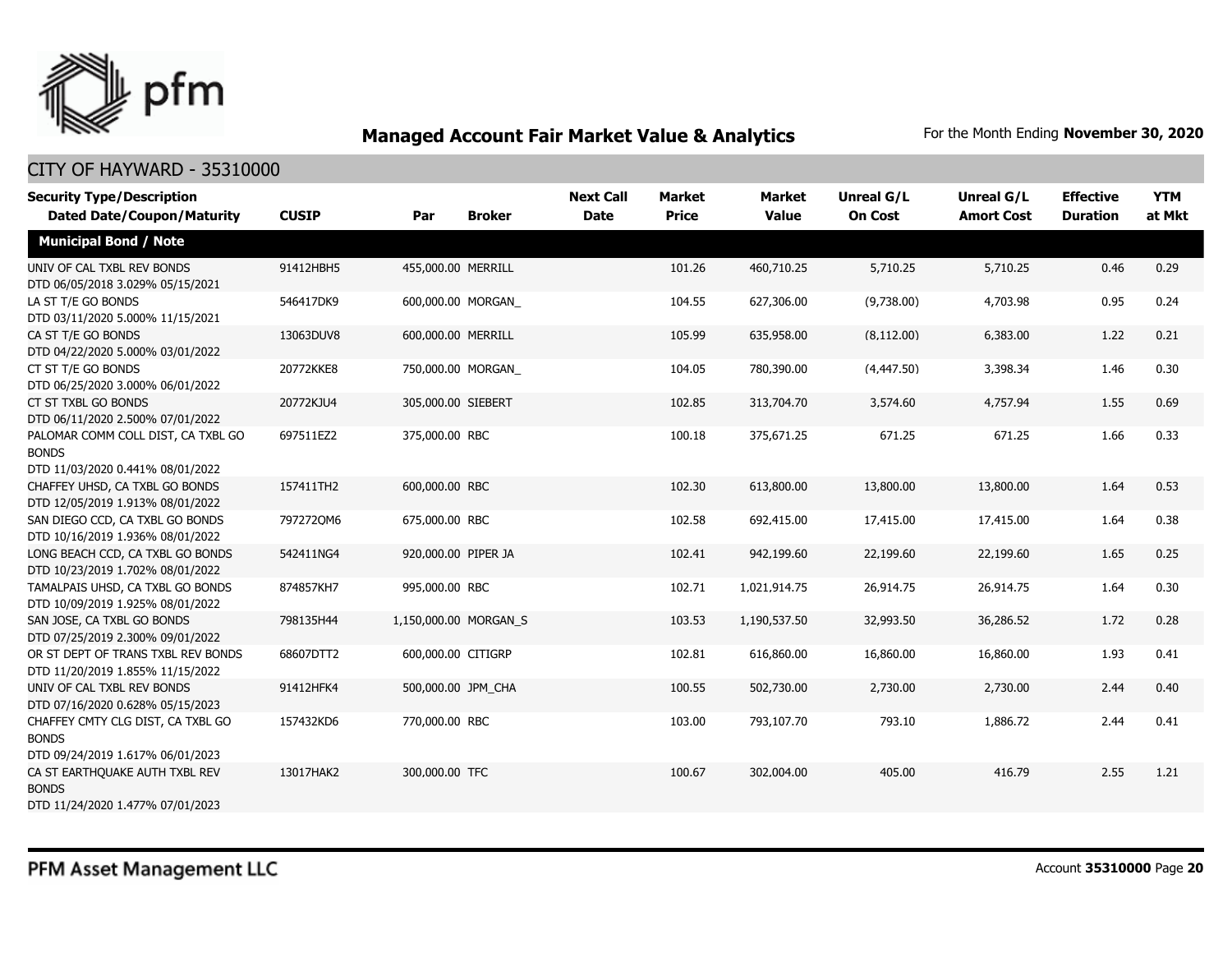

| <b>Security Type/Description</b>                                                       |              |                       |                     | <b>Next Call</b> | <b>Market</b> | <b>Market</b> | <b>Unreal G/L</b> | Unreal G/L        | <b>Effective</b> | <b>YTM</b> |
|----------------------------------------------------------------------------------------|--------------|-----------------------|---------------------|------------------|---------------|---------------|-------------------|-------------------|------------------|------------|
| <b>Dated Date/Coupon/Maturity</b>                                                      | <b>CUSIP</b> | Par                   | <b>Broker</b>       | <b>Date</b>      | <b>Price</b>  | <b>Value</b>  | <b>On Cost</b>    | <b>Amort Cost</b> | <b>Duration</b>  | at Mkt     |
| <b>Municipal Bond / Note</b>                                                           |              |                       |                     |                  |               |               |                   |                   |                  |            |
| PORT AUTH OF NY/NJ TXBL REV BONDS<br>DTD 07/08/2020 1.086% 07/01/2023                  | 73358W4V3    | 370,000.00 CITIGRP    |                     |                  | 101.17        | 374,329.00    | 4,329.00          | 4,329.00          | 2.55             | 0.63       |
| PORT AUTH OF NY/NJ TXBL REV BONDS<br>DTD 07/08/2020 1.086% 07/01/2023                  | 73358W4V3    | 375,000.00 CITIGRP    |                     |                  | 101.17        | 379,387.50    | 2,190.00          | 2,483.13          | 2.55             | 0.63       |
| WA ST T/E GO BONDS<br>DTD 04/29/2020 5.000% 07/01/2023                                 | 93974EHJ8    | 605,000.00 WELLS_F    |                     |                  | 112.27        | 679,221.40    | (538.45)          | 13,406.39         | 2.42             | 0.24       |
| WI DEPT OF TRANS TXBL REV BONDS<br>DTD 07/30/2020 0.420% 07/01/2023                    | 977123X52    | 625,000.00 WELLS_F    |                     |                  | 99.81         | 623,800.00    | (1,200.00)        | (1,200.00)        | 2.57             | 0.49       |
| AZ TRAN BOARD TXBL REV BONDS<br>DTD 02/12/2020 1.795% 07/01/2023                       | 040654XT7    | 1,235,000.00 JPM_CHAS |                     |                  | 102.93        | 1,271,185.50  | 36,185.50         | 36,185.50         | 2.52             | 0.65       |
| LOS ANGELES CCD, CA TXBL GO BONDS<br>DTD 11/10/2020 0.444% 08/01/2023                  | 54438CYH9    | 310,000.00 MERRILL    |                     |                  | 100.69        | 312,148.30    | 2,148.30          | 2,148.30          | 2.66             | 0.18       |
| PALOMAR COMM COLL DIST, CA TXBL GO<br><b>BONDS</b><br>DTD 11/03/2020 0.580% 08/01/2023 | 697511FA6    | 350,000.00 RBC        |                     |                  | 99.89         | 349,601.00    | (399.00)          | (399.00)          | 2.65             | 0.62       |
| MD ST TXBL GO BONDS<br>DTD 08/05/2020 0.410% 08/01/2023                                | 574193TP3    | 650,000.00 JPM CHA    |                     |                  | 100.40        | 652,606.50    | 2,606.50          | 2,606.50          | 2.65             | 0.26       |
| CA ST UNIV TXBL REV BONDS<br>DTD 09/17/2020 0.475% 11/01/2023                          | 13077DMJ8    |                       | 325,000.00 GOLDMAN  |                  | 99.53         | 323,482.25    | (1, 517.75)       | (1, 517.75)       | 2.90             | 0.64       |
| MS ST TXBL GO BONDS<br>DTD 08/06/2020 0.422% 11/01/2023                                | 605581MY0    | 475,000.00 WELLS_F    |                     |                  | 100.18        | 475,840.75    | 840.75            | 840.75            | 2.90             | 0.36       |
| MD ST T/E GO BONDS<br>DTD 08/30/2017 5.000% 08/01/2024                                 | 574193PK8    | 500,000.00 MERRILL    |                     |                  | 117.39        | 586,965.00    | 3,040.00          | 14,417.82         | 3.38             | 0.24       |
| FL ST BOARD OF ADMIN TXBL REV BONDS<br>DTD 09/16/2020 1.258% 07/01/2025                | 341271AD6    | 295,000.00 MERRILL    |                     |                  | 102.02        | 300,944.25    | 5,944.25          | 5,944.25          | 4.46             | 0.81       |
| <b>Security Type Sub-Total</b>                                                         |              | 15,710,000.00         |                     |                  |               | 16,198,820.20 | 175,398.65        | 243,379.03        | 2.09             | 0.41       |
| <b>Federal Agency Collateralized Mortgage Obligation</b>                               |              |                       |                     |                  |               |               |                   |                   |                  |            |
| FNA 2018-M5 A2<br>DTD 04/01/2018 3.560% 09/01/2021                                     | 3136B1XP4    |                       | 334,392.51 JPM_CHAS |                  | 100.22        | 335,139.04    | (5,904.87)        | (747.31)          | 0.38             | 3.26       |
| <b>FHMS K720 A1</b><br>DTD 11/01/2015 2.316% 11/01/2021                                | 3137BLUQ9    |                       | 140,438.89 BARCLAYS |                  | 100.64        | 141,332.72    | 509.81            | 732.42            | 0.61             | 1.62       |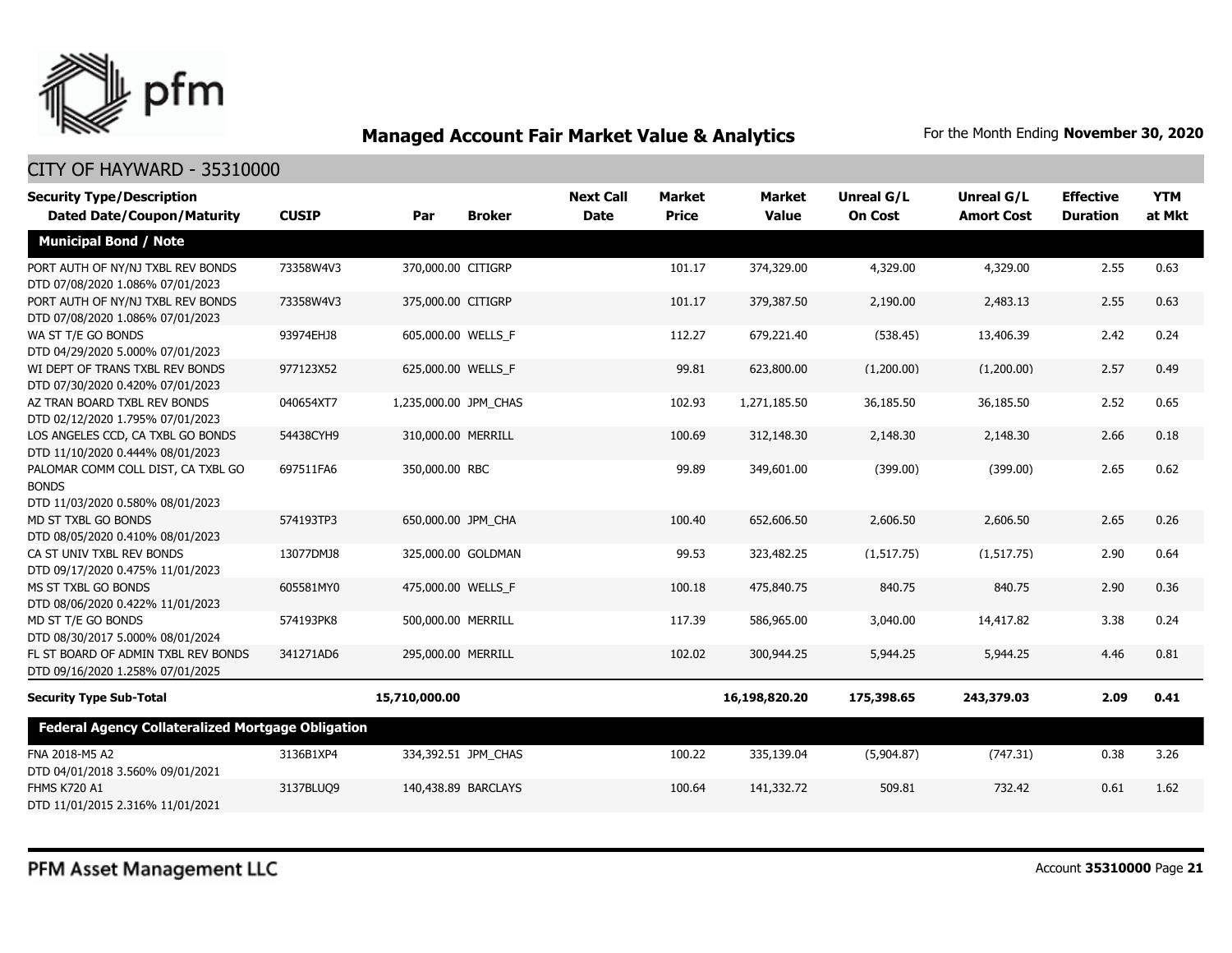

#### CITY OF HAYWARD - 35310000

| <b>Security Type/Description</b><br><b>Dated Date/Coupon/Maturity</b> | <b>CUSIP</b> | Par                   | <b>Broker</b>       | <b>Next Call</b><br><b>Date</b> | <b>Market</b><br><b>Price</b> | <b>Market</b><br><b>Value</b> | <b>Unreal G/L</b><br><b>On Cost</b> | Unreal G/L<br><b>Amort Cost</b> | <b>Effective</b><br><b>Duration</b> | <b>YTM</b><br>at Mkt |
|-----------------------------------------------------------------------|--------------|-----------------------|---------------------|---------------------------------|-------------------------------|-------------------------------|-------------------------------------|---------------------------------|-------------------------------------|----------------------|
| <b>Federal Agency Collateralized Mortgage Obligation</b>              |              |                       |                     |                                 |                               |                               |                                     |                                 |                                     |                      |
| FHLMC MULTIFAMILY STRUCTURED P<br>DTD 05/01/2015 2.791% 01/01/2022    | 3137BHXY8    | 1,250,000.00 AMHERST  |                     |                                 | 101.45                        | 1,268,185.61                  | (4,470.64)                          | 7,801.50                        | 1.02                                | 1.44                 |
| FHMS K019 A2<br>DTD 08/01/2012 2.272% 03/01/2022                      | 3137ASNJ9    |                       | 574,591.14 MORGAN S |                                 | 101.24                        | 581,705.54                    | 11,356.51                           | 8,930.17                        | 1.15                                | 1.28                 |
| FHMS K023 A1<br>DTD 12/01/2012 1.583% 04/01/2022                      | 3137AWOG3    | 44,645.51 BAIRD       |                     |                                 | 100.72                        | 44,966.86                     | 1,291.01                            | 638.91                          | 0.75                                | 1.04                 |
| FHMS K023 A1<br>DTD 12/01/2012 1.583% 04/01/2022                      | 3137AWQG3    |                       | 196,004.67 BARCLAYS |                                 | 100.72                        | 197,415.46                    | 6,364.49                            | 3,188.85                        | 0.75                                | 1.04                 |
| FHMS K023 A1<br>DTD 12/01/2012 1.583% 04/01/2022                      | 3137AWQG3    | 402,898.48 BAIRD      |                     |                                 | 100.72                        | 405,798.43                    | 11,713.34                           | 5,786.28                        | 0.75                                | 1.04                 |
| FHLMC MULTIFAMILY STRUCTURED P<br>DTD 11/01/2015 2.716% 06/01/2022    | 3137BLUR7    |                       | 600,000.00 JPM CHAS |                                 | 102.01                        | 612,075.20                    | 12,821.68                           | 12,423.90                       | 1.31                                | 1.36                 |
| FHLMC MULTIFAMILY STRUCTURED P<br>DTD 12/01/2012 2.355% 07/01/2022    | 3137AVXN2    |                       | 570,000.00 WELLS FA |                                 | 102.07                        | 581,804.23                    | 9,711.26                            | 10,716.26                       | 1.53                                | 1.04                 |
| FHLMC MULTIFAMILY STRUCTURED P<br>DTD 12/01/2012 2.355% 07/01/2022    | 3137AVXN2    | 1,227,386.00 WELLS FA |                     |                                 | 102.07                        | 1,252,804.16                  | 30,212.64                           | 27,750.72                       | 1.53                                | 1.04                 |
| FHLMC MULTIFAMILY STRUCTURED P<br>DTD 12/01/2012 2.307% 08/01/2022    | 3137AWQH1    | 1,250,000.00 CANT FIT |                     |                                 | 102.21                        | 1,277,615.80                  | 9,158.77                            | 16,999.08                       | 1.63                                | 0.97                 |
| FHLMC MULTIFAMILY STRUCTURED P<br>DTD 05/01/2013 2.510% 11/01/2022    | 3137B1BS0    | 500,000.00 PTRU       |                     |                                 | 103.04                        | 515,179.63                    | 5,531.19                            | 8,315.90                        | 1.84                                | 0.91                 |
| <b>FANNIEMAE-ACES</b><br>DTD 02/01/2013 2.509% 11/01/2022             | 3136ACGJ4    |                       | 936,258.98 JPM CHAS |                                 | 102.53                        | 959,966.11                    | 12,150.17                           | 17,092.35                       | 1.81                                | 1.17                 |
| FHLMC MULTIFAMILY STRUCTURED P<br>DTD 05/01/2013 2.510% 11/01/2022    | 3137B1BS0    | 1,065,000.00 CITIGRP  |                     |                                 | 103.04                        | 1,097,332.61                  | 23,013.86                           | 27,042.16                       | 1.84                                | 0.91                 |
| FNA 2013-M7 A2<br>DTD 05/01/2013 2.280% 12/01/2022                    | 3136AEGO4    | 304,110.57 BAIRD      |                     |                                 | 102.44                        | 311,537.62                    | 5,532.12                            | 6,246.76                        | 1.93                                | 1.05                 |
| FNA 2013-M7 A2<br>DTD 05/01/2013 2.280% 12/01/2022                    | 3136AEGQ4    | 402,881.53 BAIRD      |                     |                                 | 102.44                        | 412,720.77                    | 4,561.09                            | 6,571.17                        | 1.93                                | 1.05                 |
| <b>FHMS J22F A1</b><br>DTD 11/01/2018 3.454% 05/01/2023               | 3137FJYA1    |                       | 26,298.52 MORGAN S  |                                 | 100.00                        | 26,298.52                     | 0.71                                | 0.39                            | 0.15                                | 3.45                 |
| FHMS KP05 A<br>DTD 12/01/2018 3.203% 07/01/2023                       | 3137FKK39    | 162,201.68 CSFB       |                     |                                 | 103.23                        | 167,435.22                    | 5,234.04                            | 5,233.82                        | 1.54                                | 1.92                 |
| FHMS KJ27 A1<br>DTD 11/01/2019 2.092% 07/01/2024                      | 3137FQ3V3    |                       | 465,964.04 JPM CHAS |                                 | 103.17                        | 480,747.36                    | 14,794.51                           | 14,792.04                       | 2.21                                | 1.19                 |

## PFM Asset Management LLC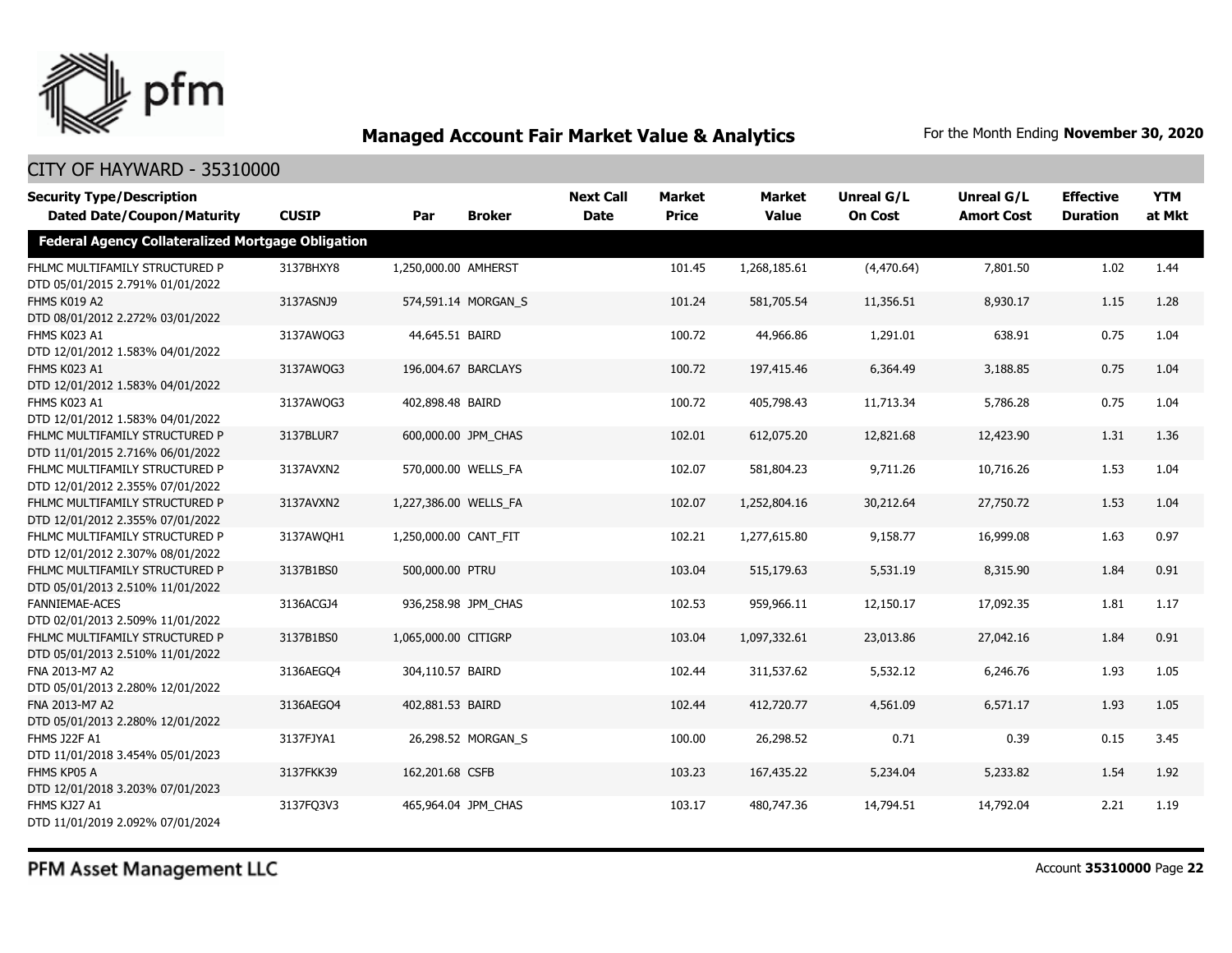

#### CITY OF HAYWARD - 35310000

| <b>Security Type/Description</b><br><b>Dated Date/Coupon/Maturity</b> | <b>CUSIP</b> | Par                   | <b>Broker</b> | <b>Next Call</b><br><b>Date</b> | <b>Market</b><br><b>Price</b> | <b>Market</b><br><b>Value</b> | Unreal G/L<br><b>On Cost</b> | Unreal G/L<br><b>Amort Cost</b> | <b>Effective</b><br><b>Duration</b> | <b>YTM</b><br>at Mkt |
|-----------------------------------------------------------------------|--------------|-----------------------|---------------|---------------------------------|-------------------------------|-------------------------------|------------------------------|---------------------------------|-------------------------------------|----------------------|
| <b>Federal Agency Collateralized Mortgage Obligation</b>              |              |                       |               |                                 |                               |                               |                              |                                 |                                     |                      |
| FHMS KJ30 A1<br>DTD 07/01/2020 0.526% 01/25/2025                      | 3137FUZN7    | 391,196.93 JPM_CHA    |               |                                 | 100.08                        | 391,528.92                    | 339.41                       | 338.85                          | 3.18                                | 0.51                 |
| <b>Security Type Sub-Total</b>                                        |              | 10,844,269.45         |               |                                 |                               | 11,061,589.81                 | 153,921.10                   | 179,854.22                      | 1.54                                | 1.18                 |
| <b>Federal Agency Bond / Note</b>                                     |              |                       |               |                                 |                               |                               |                              |                                 |                                     |                      |
| <b>FANNIE MAE NOTES</b><br>DTD 01/11/2019 2.625% 01/11/2022           | 3135G0U92    | 900,000.00 NOMURA     |               |                                 | 102.75                        | 924,716.70                    | 24,482.70                    | 24,628.41                       | 1.09                                | 0.16                 |
| FEDERAL FARM CREDIT BANK NOTES<br>DTD 04/08/2020 0.375% 04/08/2022    | 3133ELWD2    | 2,550,000.00 WELLS_F  |               |                                 | 100.29                        | 2,557,456.20                  | 11,230.20                    | 10,004.94                       | 1.35                                | 0.16                 |
| FEDERAL FARM CREDIT BANK NOTES<br>DTD 06/02/2020 0.250% 06/02/2022    | 3133ELE75    | 2,575,000.00 DAIWA    |               |                                 | 100.12                        | 2,578,149.23                  | 4,884.78                     | 4,455.66                        | 1.50                                | 0.17                 |
| FEDERAL HOME LOAN BANK<br>DTD 06/01/2012 2.125% 06/10/2022            | 313379069    | 2,475,000.00 CITIGRP  |               |                                 | 102.98                        | 2,548,717.88                  | 56,318.63                    | 64,858.92                       | 1.50                                | 0.17                 |
| <b>FREDDIE MAC NOTES</b><br>DTD 07/23/2020 0.125% 07/25/2022          | 3137EAET2    | 1,575,000.00 WELLS_F  |               |                                 | 99.93                         | 1,573,870.73                  | 2,430.23                     | 1,793.22                        | 1.65                                | 0.17                 |
| <b>FANNIE MAE NOTES</b><br>DTD 09/06/2019 1.375% 09/06/2022           | 3135G0W33    | 1,250,000.00 BARCLAYS |               |                                 | 102.12                        | 1,276,550.00                  | 30,900.00                    | 29,106.02                       | 1.75                                | 0.17                 |
| FEDERAL HOME LOAN BANKS NOTES<br>DTD 02/21/2020 1.375% 02/17/2023     | 3130AJ7E3    | 2,140,000.00 WELLS_FA |               |                                 | 102.63                        | 2,196,326.94                  | 60,264.54                    | 59,240.48                       | 2.18                                | 0.18                 |
| FREDDIE MAC NOTES<br>DTD 04/20/2020 0.375% 04/20/2023                 | 3137EAEO8    | 3,825,000.00 CITIGRP  |               |                                 | 100.44                        | 3,841,688.48                  | 26,250.98                    | 24,286.08                       | 2.38                                | 0.19                 |
| <b>FREDDIE MAC NOTES</b><br>DTD 05/07/2020 0.375% 05/05/2023          | 3137EAER6    | 1,750,000.00 JEFFERI  |               |                                 | 100.42                        | 1,757,343.00                  | 3,738.00                     | 4,350.11                        | 2.42                                | 0.20                 |
| <b>FREDDIE MAC NOTES</b><br>DTD 05/07/2020 0.375% 05/05/2023          | 3137EAER6    | 2,410,000.00 WELLS F  |               |                                 | 100.42                        | 2,420,112.36                  | 11,124.56                    | 10,931.94                       | 2.42                                | 0.20                 |
| <b>FANNIE MAE NOTES</b><br>DTD 05/22/2020 0.250% 05/22/2023           | 3135G04Q3    | 1,550,000.00 WELLS_F  |               |                                 | 100.12                        | 1,551,849.15                  | 4,561.65                     | 4,108.31                        | 2.47                                | 0.20                 |
| <b>FANNIE MAE NOTES</b><br>DTD 05/22/2020 0.250% 05/22/2023           | 3135G04Q3    | 2,550,000.00 CITIGRP  |               |                                 | 100.12                        | 2,553,042.15                  | 10,717.65                    | 9,364.80                        | 2.47                                | 0.20                 |
| FREDDIE MAC NOTES<br>DTD 06/16/2020 0.500% 06/16/2023                 | 3134GVR67    | 1,900,000.00 JPM_CHA  |               |                                 | 100.17                        | 1,903,201.50                  | 3,201.50                     | 3,201.50                        | 2.53                                | 0.43                 |
| <b>FREDDIE MAC NOTES</b><br>DTD 06/26/2020 0.250% 06/26/2023          | 3137EAES4    | 2,340,000.00 TD       |               |                                 | 100.10                        | 2,342,297.88                  | 9,130.68                     | 8,144,76                        | 2.56                                | 0.21                 |

PFM Asset Management LLC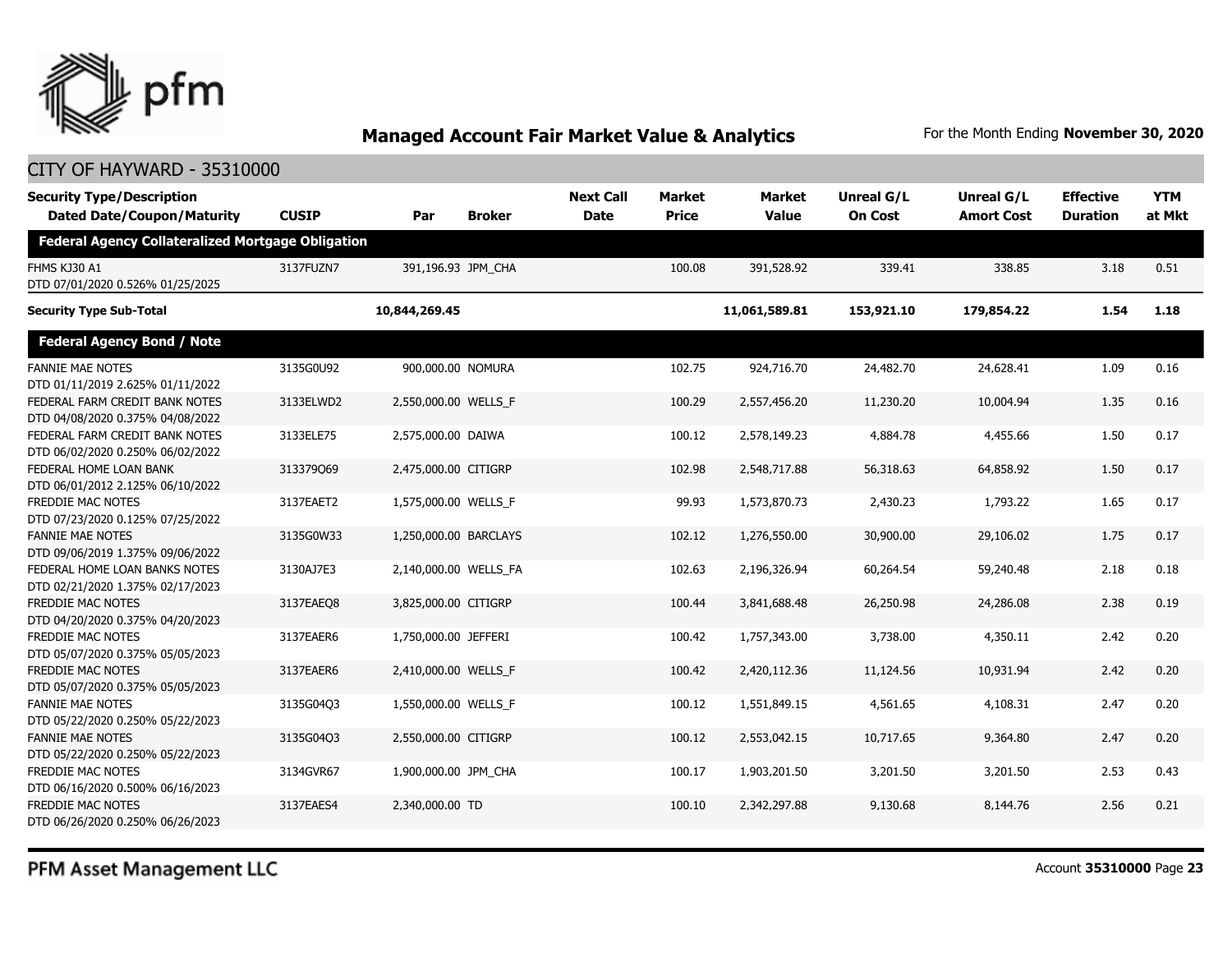

| <b>Security Type/Description</b>                                                      |              |                      |                     | <b>Next Call</b> | <b>Market</b> | <b>Market</b> | <b>Unreal G/L</b> | Unreal G/L        | <b>Effective</b> | <b>YTM</b> |
|---------------------------------------------------------------------------------------|--------------|----------------------|---------------------|------------------|---------------|---------------|-------------------|-------------------|------------------|------------|
| <b>Dated Date/Coupon/Maturity</b>                                                     | <b>CUSIP</b> | Par                  | <b>Broker</b>       | <b>Date</b>      | <b>Price</b>  | <b>Value</b>  | <b>On Cost</b>    | <b>Amort Cost</b> | <b>Duration</b>  | at Mkt     |
| <b>Federal Agency Bond / Note</b>                                                     |              |                      |                     |                  |               |               |                   |                   |                  |            |
| <b>FANNIE MAE NOTES</b><br>DTD 07/10/2020 0.250% 07/10/2023                           | 3135G05G4    | 1,000,000.00 WELLS_F |                     |                  | 100.07        | 1,000,737.00  | 1,097.00          | 1,077.66          | 2.60             | 0.22       |
| <b>FANNIE MAE NOTES</b><br>DTD 07/10/2020 0.250% 07/10/2023                           | 3135G05G4    | 2,455,000.00 CITIGRP |                     |                  | 100.07        | 2,456,809.34  | 7,087.59          | 6,393.46          | 2.60             | 0.22       |
| FANNIE MAE NOTES (CALLABLE)<br>DTD 08/10/2020 0.300% 08/10/2023                       | 3135G05R0    | 1,950,000.00 CITIGRP |                     | 08/10/22         | 100.03        | 1,950,557.70  | 4,223.70          | 3,851.40          | 1.69             | 0.29       |
| FREDDIE MAC NOTES<br>DTD 08/21/2020 0.250% 08/24/2023                                 | 3137EAEV7    | 2,325,000.00 CITIGRP |                     |                  | 100.08        | 2,326,792.58  | 4,164.08          | 3,943.78          | 2.72             | 0.22       |
| <b>FREDDIE MAC NOTES</b><br>DTD 09/04/2020 0.250% 09/08/2023                          | 3137EAEW5    | 900,000.00 NOMURA    |                     |                  | 100.05        | 900,455.40    | 743.40            | 728.80            | 2.76             | 0.23       |
| <b>FREDDIE MAC NOTES</b><br>DTD 09/04/2020 0.250% 09/08/2023                          | 3137EAEW5    | 1,010,000.00 NOMURA  |                     |                  | 100.05        | 1,010,511.06  | 326.62            | 341.39            | 2.76             | 0.23       |
| FREDDIE MAC NOTES<br>DTD 09/04/2020 0.250% 09/08/2023                                 | 3137EAEW5    | 1,590,000.00 WELLS_F |                     |                  | 100.05        | 1,590,804.54  | 1,329.24          | 1,287.23          | 2.76             | 0.23       |
| FREDDIE MAC NOTES<br>DTD 11/05/2020 0.250% 11/06/2023                                 | 3137EAEZ8    | 2,250,000.00 CITIGRP |                     |                  | 100.00        | 2,249,892.00  | 1,917.00          | 1,868.96          | 2.92             | 0.25       |
| <b>Security Type Sub-Total</b>                                                        |              | 43,270,000.00        |                     |                  |               | 43,511,881.82 | 280,124.73        | 277,967.83        | 2.23             | 0.21       |
| <b>Corporate Note</b>                                                                 |              |                      |                     |                  |               |               |                   |                   |                  |            |
| SUNTRUST BANKS INC CORP NOTES<br>(CALLABLE)<br>DTD 12/01/2016 2.700% 01/27/2022       | 867914BM4    | 300,000.00 ACADEMY   |                     | 12/27/21         | 102.58        | 307,732.50    | 8,230.50          | 7,945.42          | 1.06             | 0.47       |
| HOME DEPOT INC<br>DTD 12/06/2018 3.250% 03/01/2022                                    | 437076BV3    |                      | 175,000.00 JPM CHAS |                  | 103.73        | 181,519.45    | 6,998.95          | 6,704.19          | 1.23             | 0.27       |
| US BANCORP (CALLABLE) NOTE<br>DTD 03/02/2012 3.000% 03/15/2022                        | 91159HHC7    |                      | 600,000.00 US BANCO | 02/15/22         | 103.23        | 619,355.40    | 8,765.40          | 14,555.62         | 1.19             | 0.49       |
| GOLDMAN SACHS GROUP INC (CALLABLE)<br><b>NOTE</b><br>DTD 01/26/2017 3.000% 04/26/2022 | 38141GWC4    | 600,000.00 GOLDMAN   |                     | 04/26/21         | 101.01        | 606,034.80    | 12,622.80         | 8,921.99          | 0.41             | 2.27       |
| <b>IBM CORP</b><br>DTD 05/15/2019 2.850% 05/13/2022                                   | 459200JX0    |                      | 300,000.00 WELLS FA |                  | 103.76        | 311,265.30    | 4,539.30          | 7,405.16          | 1.43             | 0.26       |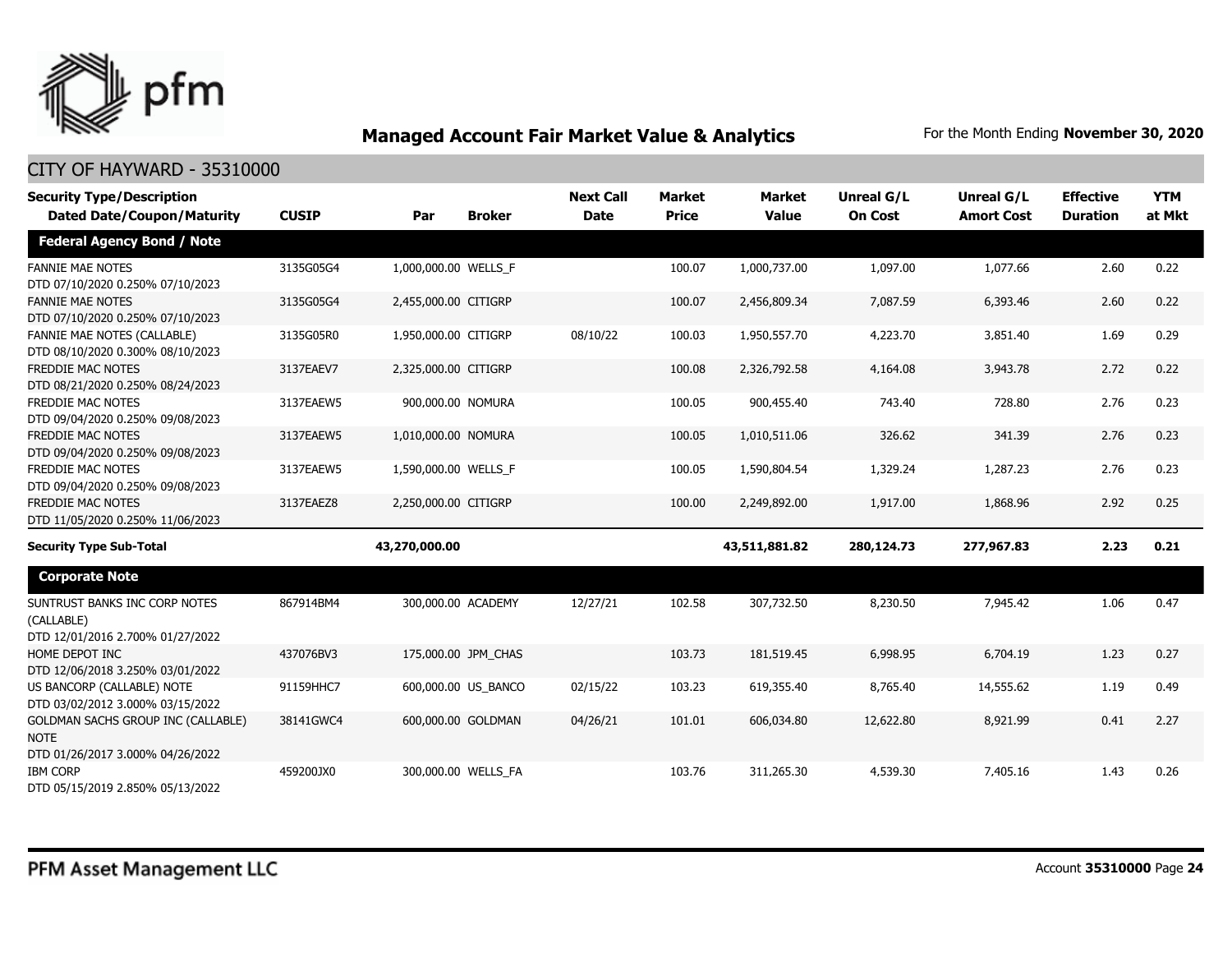

| <b>Security Type/Description</b><br><b>Dated Date/Coupon/Maturity</b>                  | <b>CUSIP</b> | Par                 | <b>Broker</b> | <b>Next Call</b><br><b>Date</b> | <b>Market</b><br><b>Price</b> | <b>Market</b><br><b>Value</b> | <b>Unreal G/L</b><br><b>On Cost</b> | Unreal G/L<br><b>Amort Cost</b> | <b>Effective</b><br><b>Duration</b> | <b>YTM</b><br>at Mkt |
|----------------------------------------------------------------------------------------|--------------|---------------------|---------------|---------------------------------|-------------------------------|-------------------------------|-------------------------------------|---------------------------------|-------------------------------------|----------------------|
| <b>Corporate Note</b>                                                                  |              |                     |               |                                 |                               |                               |                                     |                                 |                                     |                      |
| UNITED PARCEL SERVICE (CALLABLE)<br><b>NOTES</b><br>DTD 05/16/2017 2.350% 05/16/2022   | 911312BC9    | 300,000.00 JPM_CHAS |               | 04/16/22                        | 102.79                        | 308,364.90                    | 6,675.90                            | 7,538.54                        | 1.36                                | 0.43                 |
| MORGAN STANLEY CORP NOTES<br>DTD 05/19/2017 2.750% 05/19/2022                          | 61744YAH1    | 300,000.00 RBC      |               |                                 | 103.50                        | 310,514.40                    | 12,503.40                           | 11,449.37                       | 1.45                                | 0.36                 |
| AMERICAN HONDA FINANCE<br>DTD 06/27/2019 2.200% 06/27/2022                             | 02665WCY5    | 600,000.00 MERRILL  |               |                                 | 102.85                        | 617,073.00                    | 17,625.00                           | 17,361.59                       | 1.54                                | 0.39                 |
| BANK OF NY MELLON CORP CORP NOTES<br>DTD 08/23/2019 1.950% 08/23/2022                  | 06406RAK3    | 115,000.00 BARCLAYS |               |                                 | 102.88                        | 118,306.71                    | 2,989.31                            | 3,122.07                        | 1.70                                | 0.28                 |
| BANK OF NY MELLON CORP CORP NOTES<br>DTD 08/23/2019 1.950% 08/23/2022                  | 06406RAK3    | 185,000.00 CITIGRP  |               |                                 | 102.88                        | 190,319.49                    | 5,378.69                            | 5,353.52                        | 1.70                                | 0.28                 |
| CATERPILLAR FINANCIAL SERVICES CORP<br><b>NOTE</b><br>DTD 09/06/2019 1.900% 09/06/2022 | 14913Q3A5    | 325,000.00 BARCLAYS |               |                                 | 102.80                        | 334,084.08                    | 9,535.83                            | 9,349.52                        | 1.74                                | 0.31                 |
| ADOBE INC CORP NOTE<br>DTD 02/03/2020 1.700% 02/01/2023                                | 00724PAA7    | 300,000.00 KEYBANC  |               |                                 | 103.13                        | 309,401.10                    | 9,470.10                            | 9,451.05                        | 2.13                                | 0.25                 |
| TOYOTA MOTOR CREDIT CORP<br><b>CORPORATE NOTES</b><br>DTD 04/01/2020 2.900% 03/30/2023 | 89236TGW9    | 575,000.00 BNP PAR  |               |                                 | 105.81                        | 608,404.05                    | 6,816.05                            | 12,208.55                       | 2.27                                | 0.40                 |
| JPMORGAN CHASE & CO BONDS<br>DTD 03/22/2019 3.207% 04/01/2023                          | 46647PBB1    | 600,000.00 WELLS F  |               | 04/01/22                        | 103.68                        | 622,099.80                    | (1,852.20)                          | 857.70                          | 1.31                                | 1.59                 |
| EXXON MOBIL CORPORATION CORPORATE<br><b>NOTES</b><br>DTD 04/15/2020 1.571% 04/15/2023  | 30231GBL5    | 150,000.00 CITIGRP  |               |                                 | 102.75                        | 154,131.90                    | 2,259.90                            | 2,612.88                        | 2.34                                | 0.40                 |
| CHEVRON CORP CORPORATE NOTES<br>DTD 05/11/2020 1.141% 05/11/2023                       | 166764BV1    | 150,000.00 JPM_CHA  |               |                                 | 101.99                        | 152,986.65                    | 2,986.65                            | 2,986.65                        | 2.42                                | 0.32                 |
| PACCAR FINANCIAL CORP CORPORATE<br><b>NOTES</b><br>DTD 06/08/2020 0.800% 06/08/2023    | 69371RQ82    | 175,000.00 TD       |               |                                 | 101.13                        | 176,971.90                    | 2,215.15                            | 2,176.05                        | 2.49                                | 0.35                 |
| JOHN DEERE CAPITAL CORP CORPORATE<br><b>NOTES</b><br>DTD 06/04/2020 0.700% 07/05/2023  | 24422EVH9    | 200,000.00 HSBC     |               |                                 | 100.87                        | 201,735.60                    | 1,899.60                            | 1,873.38                        | 2.57                                | 0.36                 |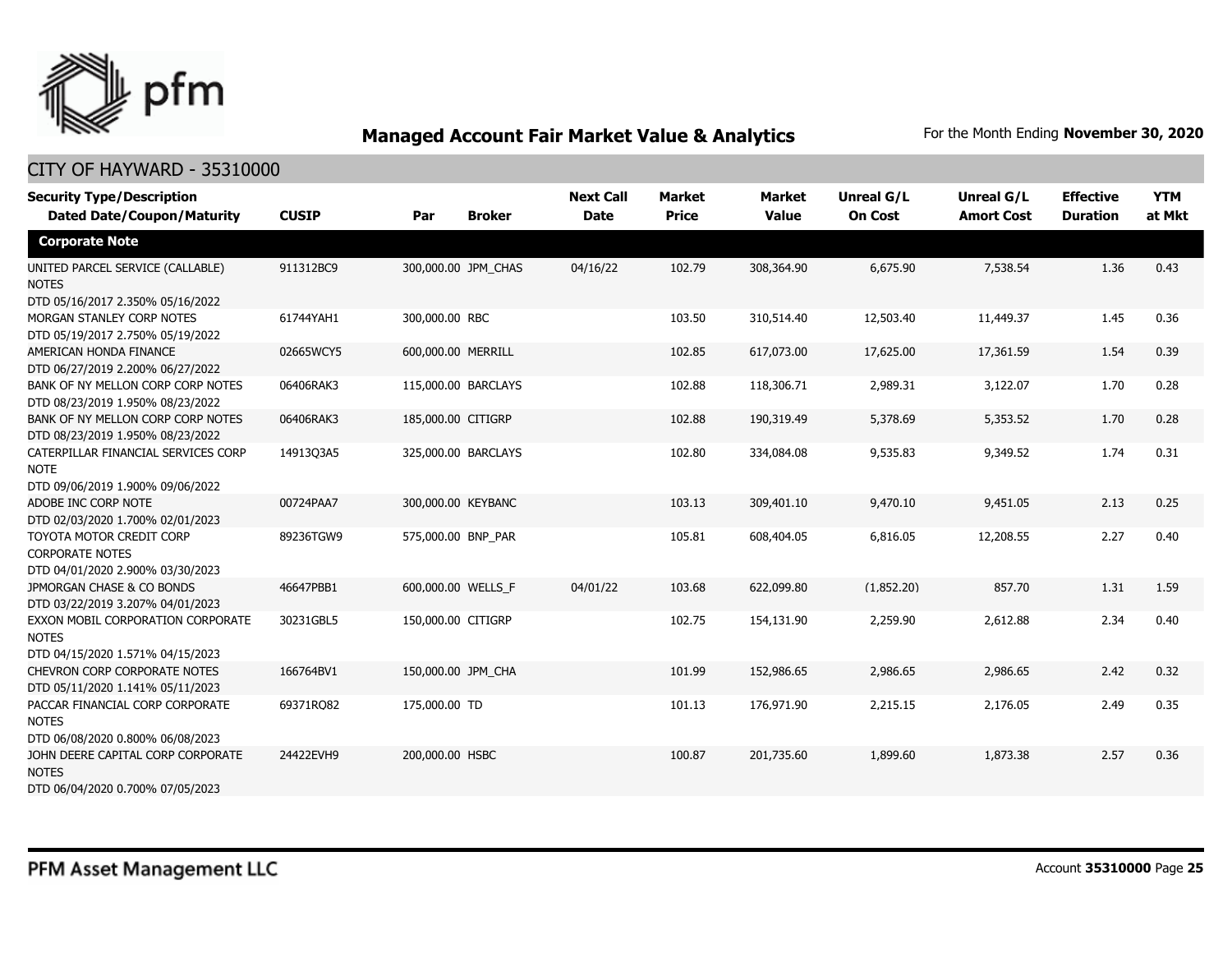

| <b>Security Type/Description</b>                                                       |              |                    |               | <b>Next Call</b> | <b>Market</b> | <b>Market</b> | <b>Unreal G/L</b> | Unreal G/L        | <b>Effective</b> | <b>YTM</b> |
|----------------------------------------------------------------------------------------|--------------|--------------------|---------------|------------------|---------------|---------------|-------------------|-------------------|------------------|------------|
| <b>Dated Date/Coupon/Maturity</b>                                                      | <b>CUSIP</b> | Par                | <b>Broker</b> | <b>Date</b>      | <b>Price</b>  | <b>Value</b>  | <b>On Cost</b>    | <b>Amort Cost</b> | <b>Duration</b>  | at Mkt     |
| <b>Corporate Note</b>                                                                  |              |                    |               |                  |               |               |                   |                   |                  |            |
| CATERPILLAR FINL SERVICE CORPORATE<br><b>NOTES</b><br>DTD 07/08/2020 0.650% 07/07/2023 | 14913R2D8    | 325,000.00 BARCLAY |               |                  | 100.69        | 327,251.60    | 2,433.60          | 2,409.31          | 2.58             | 0.38       |
| PACCAR FINANCIAL CORP CORPORATE<br><b>NOTES</b><br>DTD 08/11/2020 0.350% 08/11/2023    | 69371RO90    | 325,000.00 BNP_PAR |               |                  | 99.92         | 324,724.73    | 150.48            | 106.93            | 2.68             | 0.38       |
| CHEVRON USA INC CORPORATE NOTES<br>DTD 08/12/2020 0.426% 08/11/2023                    | 166756AJ5    | 415,000.00 BARCLAY |               |                  | 100.09        | 415,380.97    | 380.97            | 380.97            | 2.68             | 0.39       |
| TOYOTA MOTOR CREDIT CORP<br><b>CORPORATE NOTES</b><br>DTD 08/14/2020 0.500% 08/14/2023 | 89236THF5    | 530,000.00 JPM CHA |               |                  | 100.29        | 531,547.60    | 1,955.70          | 1,915.08          | 2.69             | 0.39       |
| JOHN DEERE CAPITAL CORP CORPORATE<br><b>NOTES</b><br>DTD 10/09/2020 0.400% 10/10/2023  | 24422EVJ5    | 250,000.00 JPM CHA |               |                  | 100.16        | 250,403.50    | 693.50            | 679.48            | 2.85             | 0.34       |
| CITIGROUP INC CORP NOTES<br>DTD 10/25/2013 3.875% 10/25/2023                           | 172967HD6    | 300,000.00 SUSQ    |               |                  | 109.61        | 328,821.30    | (278.70)          | 1,184.14          | 2.77             | 0.54       |
| BRISTOL-MYERS SQUIBB CO CORPORATE<br><b>NOTES</b><br>DTD 11/13/2020 0.537% 11/13/2023  | 110122DT2    | 350,000.00 CITIGRP |               |                  | 100.06        | 350,197.40    | 197.40            | 197.40            | 2.93             | 0.52       |
| GOLDMAN SACHS GROUP INC CORPORATE<br><b>NOTES</b><br>DTD 11/19/2020 0.627% 11/17/2023  | 38141GXL3    | 250,000.00 GOLDMAN |               |                  | 100.24        | 250,604.75    | 604.75            | 604.75            | 2.94             | 0.54       |
| <b>IBM CORP NOTES</b><br>DTD 02/12/2014 3.625% 02/12/2024                              | 459200HU8    | 275,000.00 WELLS_F |               |                  | 109.53        | 301,197.88    | (1, 117.87)       | 131.87            | 3.03             | 0.61       |
| COMCAST CORP (CALLABLE) CORPORATE<br><b>NOTES</b><br>DTD 10/05/2018 3.700% 04/15/2024  | 20030NCR0    | 150,000.00 CITIGRP |               | 03/15/24         | 110.07        | 165,112.20    | 773.70            | 2,857.07          | 3.13             | 0.68       |
| MORGAN STANLEY CORP NOTES<br>DTD 04/24/2018 3.737% 04/24/2024                          | 61744YAQ1    | 300,000.00 CSFB    |               |                  | 107.38        | 322,132.20    | (718.80)          | 268.59            | 3.22             | 1.50       |
| CITIGROUP INC CORPORATE NOTES<br>DTD 05/14/2020 1.678% 05/15/2024                      | 172967MR9    | 300,000.00 CITIGRP |               |                  | 102.49        | 307,467.00    | 7,467.00          | 7,467.00          | 3.37             | 0.94       |
| BANK OF AMERICA CORP NOTES<br>DTD 07/23/2018 3.864% 07/23/2024                         | 06051GHL6    | 150,000.00 MERRILL |               |                  | 108.24        | 162,360.00    | (262.50)          | 273.60            | 3.40             | 1.53       |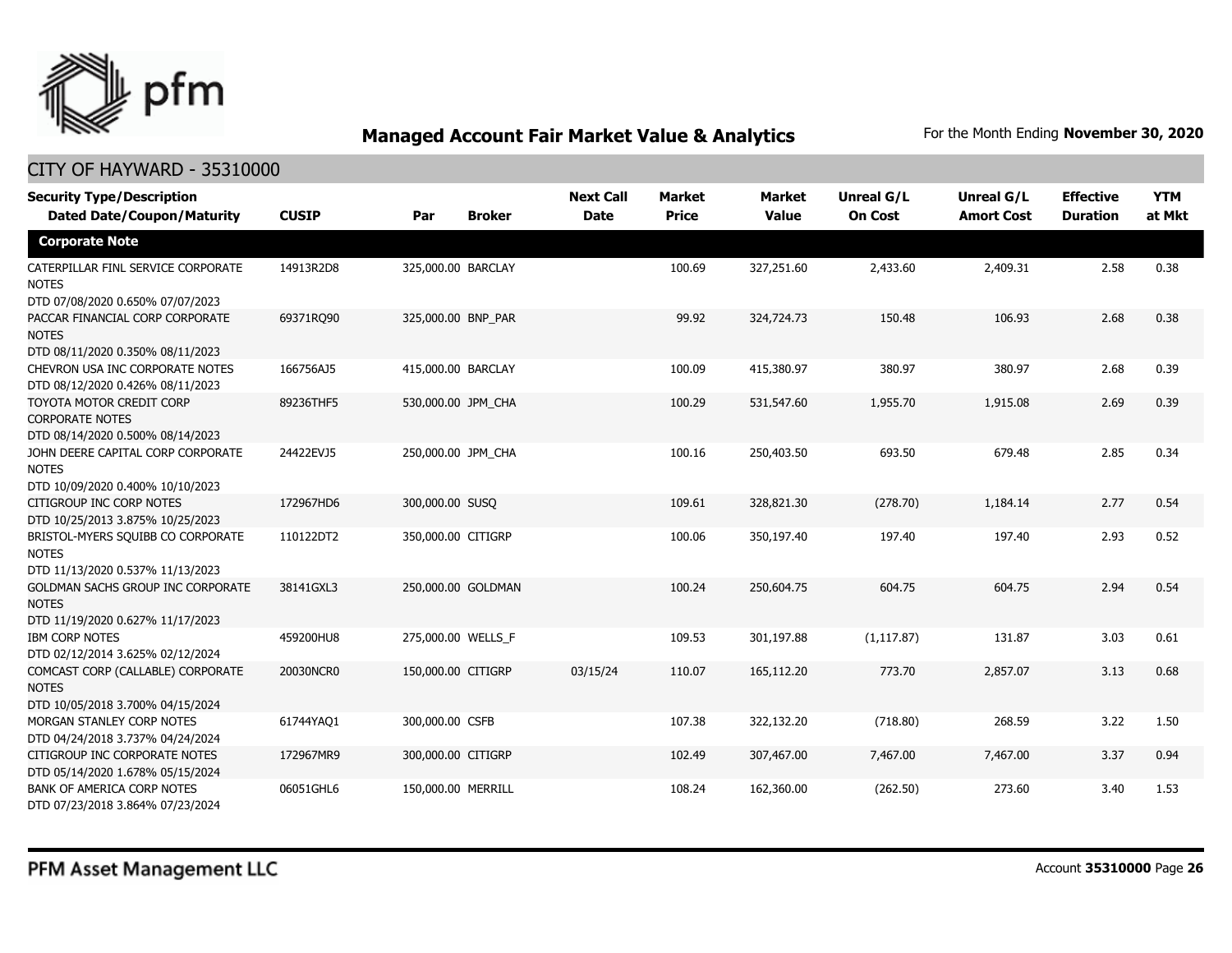

| <b>Security Type/Description</b><br><b>Dated Date/Coupon/Maturity</b>              | <b>CUSIP</b> | Par                | <b>Broker</b> | <b>Next Call</b><br><b>Date</b> | <b>Market</b><br><b>Price</b> | <b>Market</b><br><b>Value</b> | <b>Unreal G/L</b><br><b>On Cost</b> | Unreal G/L<br><b>Amort Cost</b> | <b>Effective</b><br><b>Duration</b> | <b>YTM</b><br>at Mkt |
|------------------------------------------------------------------------------------|--------------|--------------------|---------------|---------------------------------|-------------------------------|-------------------------------|-------------------------------------|---------------------------------|-------------------------------------|----------------------|
| <b>Corporate Note</b>                                                              |              |                    |               |                                 |                               |                               |                                     |                                 |                                     |                      |
| <b>BANK OF AMERICA CORP NOTES</b><br>DTD 07/23/2018 3.864% 07/23/2024              | 06051GHL6    | 300,000.00 SUSQ    |               |                                 | 108.24                        | 324,720.00                    | (2,430.00)                          | (626.52)                        | 3.40                                | 1.53                 |
| BRISTOL MYERS SQUIBB CO CORP NOTES<br>(CALL<br>DTD 07/15/2020 2.900% 07/26/2024    | 110122CM8    | 225,000.00 HSBC    |               | 06/26/24                        | 107.81                        | 242,565.53                    | (1,039.72)                          | (286.19)                        | 3.47                                | 0.73                 |
| JPMORGAN CHASE & CO CORPORATE<br><b>NOTES</b><br>DTD 09/16/2020 0.653% 09/16/2024  | 46647PBS4    | 125,000.00 CSFB    |               |                                 | 100.11                        | 125,137.12                    | 169.62                              | 168.23                          | 3.75                                | 0.62                 |
| JPMORGAN CHASE & CO CORPORATE<br><b>NOTES</b><br>DTD 09/16/2020 0.653% 09/16/2024  | 46647PBS4    | 485,000.00 JPM_CHA |               |                                 | 100.11                        | 485,532.05                    | 532.05                              | 532.05                          | 3.75                                | 0.62                 |
| BANK OF AMERICA CORP CORPORATE<br><b>NOTES</b><br>DTD 10/21/2020 0.810% 10/24/2024 | 06051GJH3    | 625,000.00 MERRILL |               |                                 | 100.12                        | 625,750.63                    | 750.63                              | 750.63                          | 3.84                                | 0.78                 |
| <b>Security Type Sub-Total</b>                                                     |              | 11,630,000.00      |               |                                 |                               | 11,971,207.49                 | 129,922.14                          | 150,887.64                      | 2.32                                | 0.69                 |
| <b>Certificate of Deposit</b>                                                      |              |                    |               |                                 |                               |                               |                                     |                                 |                                     |                      |
| MUFG BANK LTD/NY CERT DEPOS<br>DTD 02/28/2019 2.970% 02/26/2021                    | 55379WZT6    | 600,000.00 MITSU   |               |                                 | 100.67                        | 603,998.40                    | 3,998.40                            | 3,998.40                        | 0.24                                | 0.04                 |
| CREDIT AGRICOLE CIB NY CERT DEPOS<br>DTD 04/04/2019 2.830% 04/02/2021              | 22535CDU2    | 600,000.00 CREDAG  |               |                                 | 100.88                        | 605,275.20                    | 5,275.20                            | 5,275.20                        | 0.34                                | 0.22                 |
| ROYAL BANK OF CANADA NY CD<br>DTD 06/08/2018 3.240% 06/07/2021                     | 78012UEE1    | 600,000.00 RBC     |               |                                 | 101.62                        | 609,747.00                    | 9,747.00                            | 9,747.00                        | 0.51                                | 0.11                 |
| CREDIT SUISSE NEW YORK CERT DEPOS<br>DTD 08/07/2020 0.520% 02/01/2022              | 22549L6F7    | 975,000.00 CSFB    |               |                                 | 100.12                        | 976,192.43                    | 1,192.43                            | 1,192.43                        | 1.19                                | 0.42                 |
| SOCIETE GENERALE NY CERT DEPOS<br>DTD 02/19/2020 1.800% 02/14/2022                 | 83369XDL9    | 600,000.00 MERRILL |               |                                 | 101.16                        | 606,954.00                    | 6,954.00                            | 6,954.00                        | 1.19                                | 0.83                 |
| SUMITOMO MITSUI BANK NY CERT DEPOS<br>DTD 07/14/2020 0.700% 07/08/2022             | 86565CKU2    | 475,000.00 SMBC    |               |                                 | 100.21                        | 476,007.00                    | 1,007.00                            | 1,007.00                        | 1.60                                | 0.56                 |
| NORDEA BANK ABP NEW YORK CERT<br><b>DEPOS</b><br>DTD 08/29/2019 1.850% 08/26/2022  | 65558TLL7    | 625,000.00 MERRILL |               |                                 | 102.67                        | 641,713.13                    | 16,713.13                           | 16,713.13                       | 1.72                                | 0.30                 |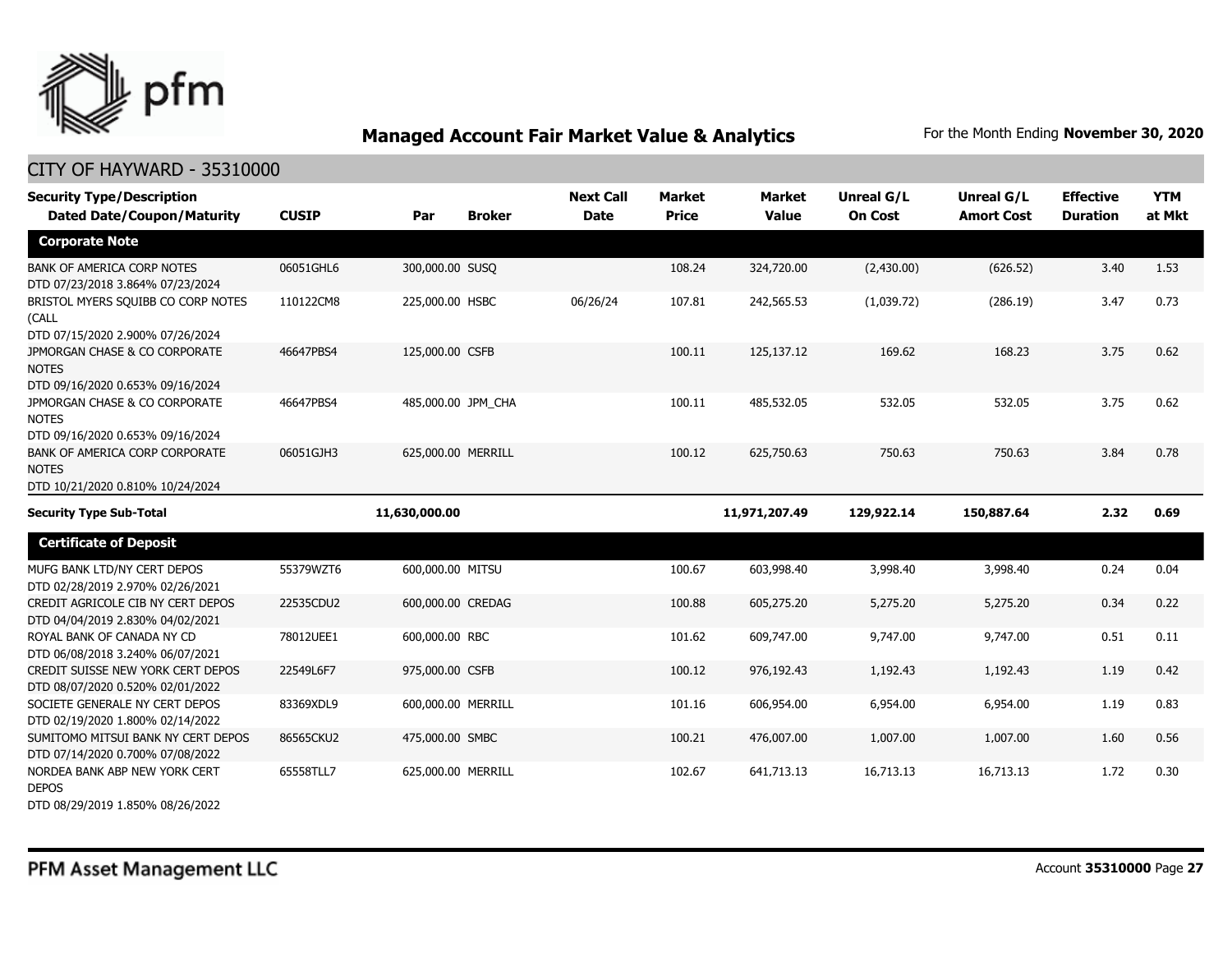

| <b>Security Type/Description</b><br><b>Dated Date/Coupon/Maturity</b> | <b>CUSIP</b> | Par                | <b>Broker</b>       | <b>Next Call</b><br><b>Date</b> | <b>Market</b><br><b>Price</b> | <b>Market</b><br><b>Value</b> | Unreal G/L<br><b>On Cost</b> | Unreal G/L<br><b>Amort Cost</b> | <b>Effective</b><br><b>Duration</b> | <b>YTM</b><br>at Mkt |
|-----------------------------------------------------------------------|--------------|--------------------|---------------------|---------------------------------|-------------------------------|-------------------------------|------------------------------|---------------------------------|-------------------------------------|----------------------|
| <b>Certificate of Deposit</b>                                         |              |                    |                     |                                 |                               |                               |                              |                                 |                                     |                      |
| SKANDINAV ENSKILDA BANK LT CD<br>DTD 09/03/2019 1.860% 08/26/2022     | 83050PDR7    |                    | 625,000.00 BARCLAYS |                                 | 102.69                        | 641,821.25                    | 16,821.25                    | 16,821.25                       | 1.72                                | 0.30                 |
| DNB BANK ASA/NY LT CD<br>DTD 12/06/2019 2.040% 12/02/2022             | 23341VZT1    |                    | 625,000.00 GOLDMAN  |                                 | 103.44                        | 646,473.75                    | 21,473.75                    | 21,473.75                       | 1.96                                | 0.31                 |
| <b>Security Type Sub-Total</b>                                        |              | 5,725,000.00       |                     |                                 |                               | 5,808,182.16                  | 83,182.16                    | 83,182.16                       | 1.17                                | 0.34                 |
| <b>Bank Note</b>                                                      |              |                    |                     |                                 |                               |                               |                              |                                 |                                     |                      |
| PNC BANK NA CORP NOTES<br>DTD 06/08/2018 3.500% 06/08/2023            | 69353RFL7    | 300,000.00 TD      |                     | 11/09/21                        | 107.36                        | 322,081.80                    | 841.80                       | 10,138.65                       | 0.92                                | 0.56                 |
| <b>Security Type Sub-Total</b>                                        |              | 300,000.00         |                     |                                 |                               | 322,081.80                    | 841.80                       | 10,138.65                       | 0.92                                | 0.56                 |
| <b>Asset-Backed Security</b>                                          |              |                    |                     |                                 |                               |                               |                              |                                 |                                     |                      |
| BMWLT 2018-1 A3<br>DTD 10/17/2018 3.260% 07/20/2021                   | 05586CAC8    | 29,087.84 SOCGEN   |                     |                                 | 100.23                        | 29,154.79                     | 70.99                        | 67.88                           | 0.10                                | 2.90                 |
| NISSAN AUTO LEASE TRUST<br>DTD 10/24/2018 3.250% 09/15/2021           | 65478BAD3    | 42,115.21 CITIGRP  |                     |                                 | 100.22                        | 42,206.12                     | 94.59                        | 91.91                           | 0.09                                | 2.97                 |
| FORDL 2018-B A3<br>DTD 09/21/2018 3.190% 12/15/2021                   | 34531LAD2    |                    | 31,938.85 JPM_CHAS  |                                 | 100.14                        | 31,982.42                     | 46.27                        | 44.44                           | 0.06                                | 3.06                 |
| GMALT 2019-1 A3<br>DTD 02/21/2019 2.980% 12/20/2021                   | 36256UAD0    |                    | 104,707.60 WELLS_FA |                                 | 100.56                        | 105,297.48                    | 606.32                       | 595.99                          | 0.20                                | 2.44                 |
| FORDL 2019-A A3<br>DTD 02/25/2019 2.900% 05/15/2022                   | 34532FAD4    | 174,804.61 CITIGRP |                     |                                 | 100.61                        | 175,863.96                    | 1,073.02                     | 1,065.52                        | 0.25                                | 2.48                 |
| <b>VWALT 2019-A A3</b><br>DTD 10/04/2019 1.990% 11/21/2022            | 92867XAD8    |                    | 300,000.00 JPM_CHAS |                                 | 101.52                        | 304,561.50                    | 4,566.24                     | 4,564.48                        | 1.00                                | 1.21                 |
| HART 2018-B A3<br>DTD 12/12/2018 3.200% 12/15/2022                    | 44933AAC1    |                    | 105,860.79 BARCLAYS |                                 | 101.40                        | 107,344.61                    | 1,485.09                     | 1,484.47                        | 0.49                                | 2.50                 |
| HAROT 2019-1 A3<br>DTD 02/27/2019 2.830% 03/20/2023                   | 43814WAC9    | 170,000.00 MERRILL |                     |                                 | 101.74                        | 172,962.35                    | 2,966.91                     | 2,964.93                        | 0.70                                | 2.06                 |
| FORD CREDIT AUTO OWNER TRUST<br>DTD 10/23/2018 3.240% 04/15/2023      | 34532TAD4    |                    | 147,301.29 BARCLAYS |                                 | 101.58                        | 149,633.60                    | 2,357.50                     | 2,345.64                        | 0.55                                | 2.55                 |
| NAROT 2018-C A3<br>DTD 12/12/2018 3.220% 06/15/2023                   | 65478NAD7    | 176,064.33 MIZUHO  |                     |                                 | 101.88                        | 179,377.23                    | 3,346.64                     | 3,331.88                        | 0.65                                | 2.46                 |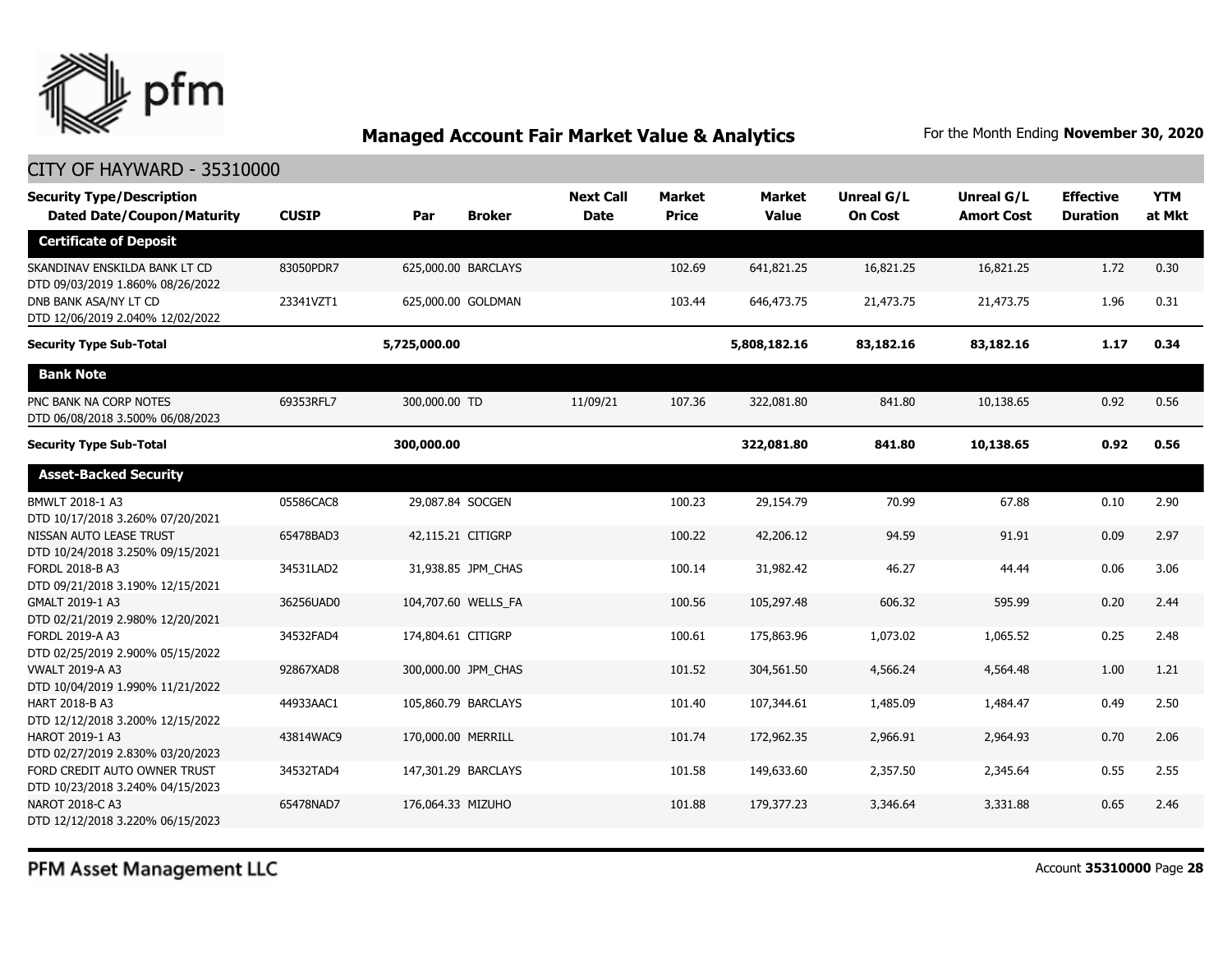

| <b>Security Type/Description</b><br><b>Dated Date/Coupon/Maturity</b> | <b>CUSIP</b> | Par                 | <b>Broker</b> | <b>Next Call</b><br><b>Date</b> | Market<br><b>Price</b> | <b>Market</b><br><b>Value</b> | Unreal G/L<br><b>On Cost</b> | <b>Unreal G/L</b><br><b>Amort Cost</b> | <b>Effective</b><br><b>Duration</b> | <b>YTM</b><br>at Mkt |
|-----------------------------------------------------------------------|--------------|---------------------|---------------|---------------------------------|------------------------|-------------------------------|------------------------------|----------------------------------------|-------------------------------------|----------------------|
| <b>Asset-Backed Security</b>                                          |              |                     |               |                                 |                        |                               |                              |                                        |                                     |                      |
| CARMAX AUTO OWNER TRUST<br>DTD 07/25/2018 3.130% 06/15/2023           | 14313FAD1    | 201,382.67 BARCLAYS |               |                                 | 101.72                 | 204,843.61                    | 3,488.38                     | 3,475.17                               | 0.62                                | 2.43                 |
| HYUNDAI AUTO RECEIVABLES TRUST<br>DTD 04/10/2019 2.660% 06/15/2023    | 44932NAD2    | 250,000.00 SOCGEN   |               |                                 | 101.65                 | 254,134.15                    | 4,167.05                     | 4,154.10                               | 0.68                                | 1.99                 |
| GMALT 2020-3 A3<br>DTD 09/29/2020 0.450% 08/21/2023                   | 362569AC9    | 320,000.00 WELLS_F  |               |                                 | 100.18                 | 320,569.70                    | 600.36                       | 598.53                                 | 1.58                                | 0.38                 |
| CARMAX AUTO OWNER TRUST<br>DTD 10/24/2018 3.360% 09/15/2023           | 14315EAC4    | 205,103.74 MERRILL  |               |                                 | 102.24                 | 209,698.37                    | 4,596.52                     | 4,595.71                               | 0.74                                | 2.53                 |
| <b>MBALT 2020-B A3</b><br>DTD 09/23/2020 0.400% 11/15/2023            | 58769EAC2    | 170,000.00 MIZUHO   |               |                                 | 100.08                 | 170,138.53                    | 147.15                       | 146.63                                 | 1.74                                | 0.37                 |
| COPAR 2019-1 A3<br>DTD 05/30/2019 2.510% 11/15/2023                   | 14042WAC4    | 175,000.00 JPM CHAS |               |                                 | 101.83                 | 178,203.67                    | 3,239.12                     | 3,227.14                               | 0.82                                | 1.87                 |
| FIFTH THIRD AUTO TRUST<br>DTD 05/08/2019 2.640% 12/15/2023            | 31680YAD9    | 215,000.00 CSFB     |               |                                 | 101.71                 | 218,681.55                    | 3,728.81                     | 3,712.71                               | 0.75                                | 2.06                 |
| <b>HDMOT 2019-A A3</b><br>DTD 06/26/2019 2.340% 02/15/2024            | 41284WAC4    | 300,000.00 BARCLAYS |               |                                 | 101.50                 | 304,499.46                    | 4,522.68                     | 4,515.50                               | 0.70                                | 1.86                 |
| GMCAR 2019-2 A3<br>DTD 04/17/2019 2.650% 02/16/2024                   | 36257FAD2    | 319,956.26 BARCLAYS |               |                                 | 101.70                 | 325,407.23                    | 5,477.01                     | 5,468.25                               | 0.74                                | 2.10                 |
| VZOT 2020-A A1A<br>DTD 01/29/2020 1.850% 07/22/2024                   | 92348TAA2    | 150,000.00 MERRILL  |               |                                 | 102.24                 | 153,367.38                    | 3,384.94                     | 3,381.64                               | 1.60                                | 1.22                 |
| COMET 2019-A2 A2<br>DTD 09/05/2019 1.720% 08/15/2024                  | 14041NFU0    | 600,000.00 RBC      |               |                                 | 102.16                 | 612,931.80                    | 13,082.88                    | 13,044.98                              | 1.69                                | 1.13                 |
| <b>HDMOT 2020-A A3</b><br>DTD 01/29/2020 1.870% 10/15/2024            | 41284UAD6    | 135,000.00 CITIGRP  |               |                                 | 101.46                 | 136,967.95                    | 1,997.39                     | 1,992.14                               | 1.15                                | 1.48                 |
| CARMX 2020-1 A3<br>DTD 01/22/2020 1.890% 12/16/2024                   | 14315XAC2    | 345,000.00 MERRILL  |               |                                 | 102.42                 | 353,332.34                    | 8,400.03                     | 8,388.16                               | 1.65                                | 1.28                 |
| VZOT 2020-B A<br>DTD 08/12/2020 0.470% 02/20/2025                     | 92290BAA9    | 675,000.00 RBC      |               |                                 | 100.16                 | 676,048.82                    | 1,190.57                     | 1,181.05                               | 2.17                                | 0.43                 |
| GMCAR 2020-3 A3<br>DTD 08/19/2020 0.450% 04/16/2025                   | 362590AC5    | 445,000.00 CITIGRP  |               |                                 | 100.32                 | 446,438.95                    | 1,540.77                     | 1,534.54                               | 2.08                                | 0.38                 |
| <b>Security Type Sub-Total</b>                                        |              | 5,788,323.19        |               |                                 |                        | 5,863,647.57                  | 76,177.23                    | 75,973.39                              | 1.23                                | 1.46                 |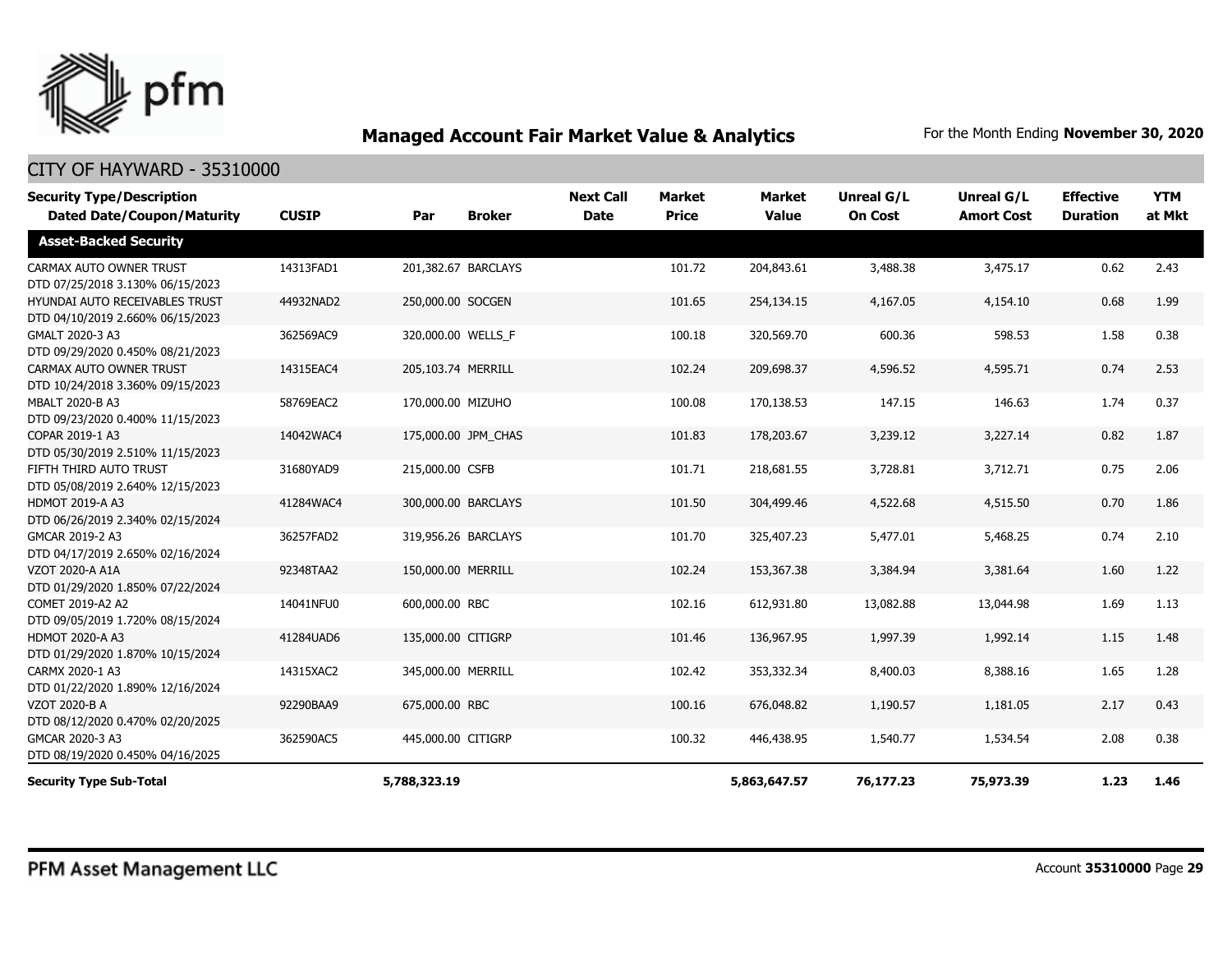

| <b>Security Type/Description</b><br><b>Dated Date/Coupon/Maturity</b> | <b>CUSIP</b> | Par              | <b>Broker</b> | <b>Next Call</b><br>Date | <b>Market</b><br><b>Price</b> | <b>Market</b><br><b>Value</b> | Unreal G/L<br><b>On Cost</b> | Unreal G/L<br><b>Amort Cost</b> | <b>Effective</b><br><b>Duration</b> | <b>YTM</b><br>at Mkt |
|-----------------------------------------------------------------------|--------------|------------------|---------------|--------------------------|-------------------------------|-------------------------------|------------------------------|---------------------------------|-------------------------------------|----------------------|
| <b>Managed Account Sub-Total</b>                                      |              | 127,502,592.64   |               |                          |                               | 129,765,039.77                | 1,865,557,64                 | 1,886,027.05                    | 1.88                                | 0.41                 |
| <b>Securities Sub-Total</b>                                           |              | \$127,502,592.64 |               |                          |                               | \$129,765,039.77              | \$1,865,557.64               | \$1,886,027.05                  | 1.88                                | 0.41%                |
| <b>Accrued Interest</b>                                               |              |                  |               |                          |                               | \$494,719.07                  |                              |                                 |                                     |                      |
| <b>Total Investments</b>                                              |              |                  |               |                          |                               | \$130,259,758.84              |                              |                                 |                                     |                      |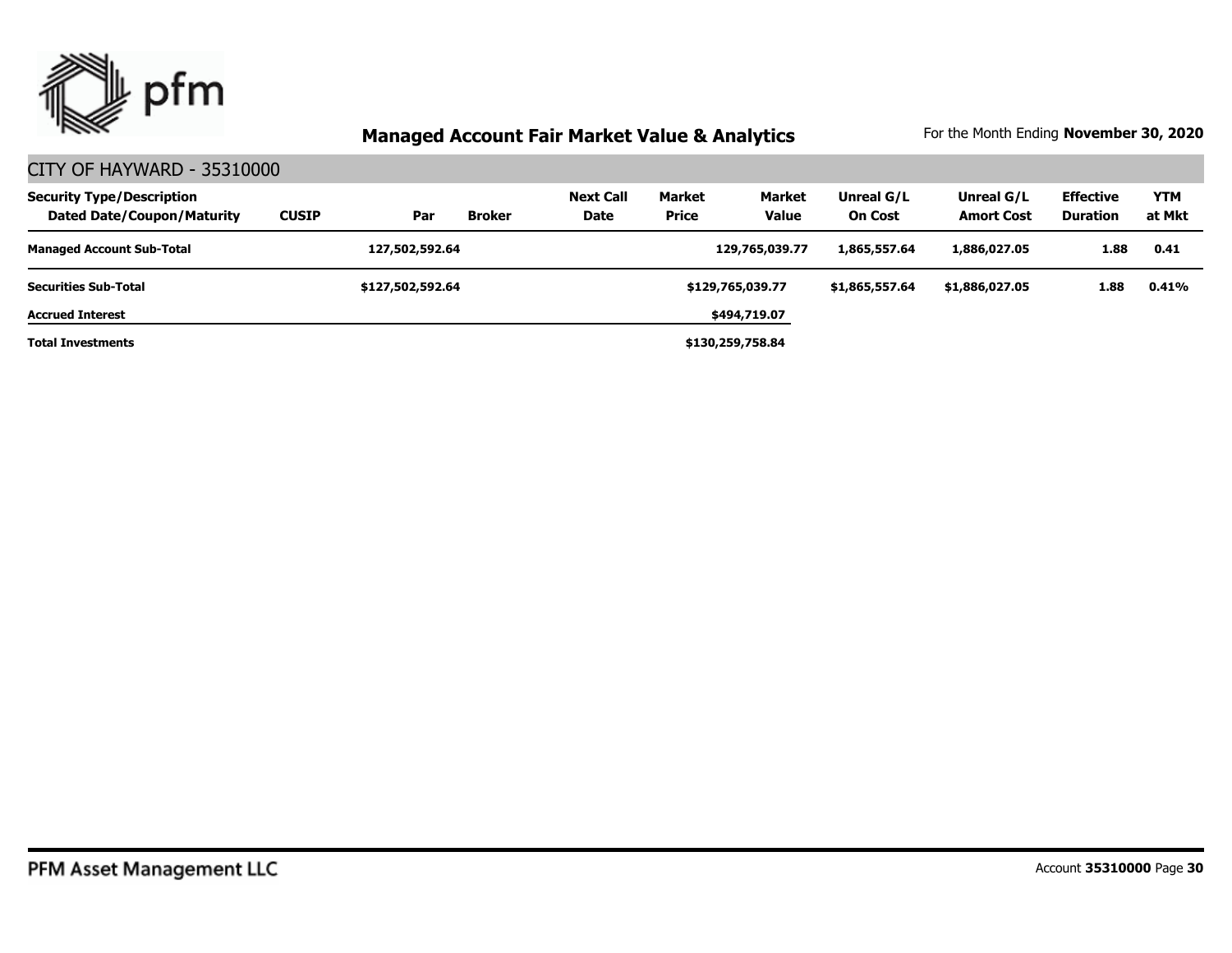

CITY OF HAYWARD - 35310000

| <b>Transaction Type</b> |                                   |                                                                    |              |              | <b>Principal</b> | <b>Accrued</b>  |                | <b>Realized G/L</b> | <b>Realized G/L</b> | Sale          |
|-------------------------|-----------------------------------|--------------------------------------------------------------------|--------------|--------------|------------------|-----------------|----------------|---------------------|---------------------|---------------|
| Trade                   | <b>Settle</b>                     | <b>Security Description</b>                                        | <b>CUSIP</b> | Par          | <b>Proceeds</b>  | <b>Interest</b> | <b>Total</b>   | Cost                | <b>Amort Cost</b>   | <b>Method</b> |
| <b>BUY</b>              |                                   |                                                                    |              |              |                  |                 |                |                     |                     |               |
| 10/16/20                | 11/03/20                          | PALOMAR COMM COLL DIST, CA TXBL                                    | 697511EZ2    | 375,000.00   | (375,000.00)     | 0.00            | (375,000.00)   |                     |                     |               |
|                         |                                   | <b>GO BONDS</b>                                                    |              |              |                  |                 |                |                     |                     |               |
|                         |                                   | DTD 11/03/2020 0.441% 08/01/2022                                   |              |              |                  |                 |                |                     |                     |               |
| 10/16/20                | 11/03/20                          | PALOMAR COMM COLL DIST, CA TXBL                                    | 697511FA6    | 350,000.00   | (350,000.00)     | 0.00            | (350,000.00)   |                     |                     |               |
|                         |                                   | <b>GO BONDS</b><br>DTD 11/03/2020 0.580% 08/01/2023                |              |              |                  |                 |                |                     |                     |               |
| 10/30/20                | 11/10/20                          | LOS ANGELES CCD, CA TXBL GO BONDS                                  | 54438CYH9    | 310,000.00   | (310,000.00)     | 0.00            | (310,000.00)   |                     |                     |               |
|                         |                                   | DTD 11/10/2020 0.444% 08/01/2023                                   |              |              |                  |                 |                |                     |                     |               |
| 11/03/20                | 11/05/20                          | FREDDIE MAC NOTES                                                  | 3137EAEZ8    | 2,250,000.00 | (2,247,975.00)   | 0.00            | (2,247,975.00) |                     |                     |               |
|                         |                                   | DTD 11/05/2020 0.250% 11/06/2023                                   |              |              |                  |                 |                |                     |                     |               |
| 11/09/20                | 11/13/20                          | BRISTOL-MYERS SQUIBB CO                                            | 110122DT2    | 350,000.00   | (350,000.00)     | 0.00            | (350,000.00)   |                     |                     |               |
|                         |                                   | <b>CORPORATE NOTES</b>                                             |              |              |                  |                 |                |                     |                     |               |
|                         |                                   | DTD 11/13/2020 0.537% 11/13/2023                                   |              |              |                  |                 |                |                     |                     |               |
| 11/16/20                | 11/19/20                          | GOLDMAN SACHS GROUP INC<br><b>CORPORATE NOTES</b>                  | 38141GXL3    | 250,000.00   | (250,000.00)     | 0.00            | (250,000.00)   |                     |                     |               |
|                         |                                   | DTD 11/19/2020 0.627% 11/17/2023                                   |              |              |                  |                 |                |                     |                     |               |
| 11/17/20                | 11/24/20                          | INTL BK RECON & DEVELOP                                            | 459058JM6    | 1,375,000.00 | (1,372,043.75)   | 0.00            | (1,372,043.75) |                     |                     |               |
|                         |                                   | <b>CORPORATE NOTES</b>                                             |              |              |                  |                 |                |                     |                     |               |
|                         |                                   | DTD 11/24/2020 0.250% 11/24/2023                                   |              |              |                  |                 |                |                     |                     |               |
| 11/19/20                | 11/24/20                          | CA ST EARTHQUAKE AUTH TXBL REV                                     | 13017HAK2    | 300,000.00   | (301, 599.00)    | 0.00            | (301, 599.00)  |                     |                     |               |
|                         |                                   | <b>BONDS</b>                                                       |              |              |                  |                 |                |                     |                     |               |
|                         |                                   | DTD 11/24/2020 1.477% 07/01/2023                                   |              |              |                  |                 |                |                     |                     |               |
|                         | <b>Transaction Type Sub-Total</b> |                                                                    |              | 5,560,000.00 | (5,556,617.75)   | 0.00            | (5,556,617.75) |                     |                     |               |
| <b>INTEREST</b>         |                                   |                                                                    |              |              |                  |                 |                |                     |                     |               |
| 11/01/20                | 11/01/20                          | MS ST TXBL GO BONDS                                                | 605581MY0    | 475,000.00   | 0.00             | 473.28          | 473.28         |                     |                     |               |
|                         |                                   | DTD 08/06/2020 0.422% 11/01/2023                                   |              |              |                  |                 |                |                     |                     |               |
| 11/01/20                | 11/25/20                          | FNA 2018-M5 A2                                                     | 3136B1XP4    | 347,281.20   | 0.00             | 1,032.78        | 1,032.78       |                     |                     |               |
|                         |                                   | DTD 04/01/2018 3.560% 09/01/2021                                   |              |              |                  |                 |                |                     |                     |               |
| 11/01/20                | 11/25/20                          | FHMS J22F A1                                                       | 3137FJYA1    | 59,623.78    | 0.00             | 171.62          | 171.62         |                     |                     |               |
| 11/01/20                | 11/25/20                          | DTD 11/01/2018 3.454% 05/01/2023<br>FHLMC MULTIFAMILY STRUCTURED P | 3137B1BS0    | 1,565,000.00 | 0.00             | 3,273.46        | 3,273.46       |                     |                     |               |
|                         |                                   | DTD 05/01/2013 2.510% 11/01/2022                                   |              |              |                  |                 |                |                     |                     |               |
|                         |                                   |                                                                    |              |              |                  |                 |                |                     |                     |               |

PFM Asset Management LLC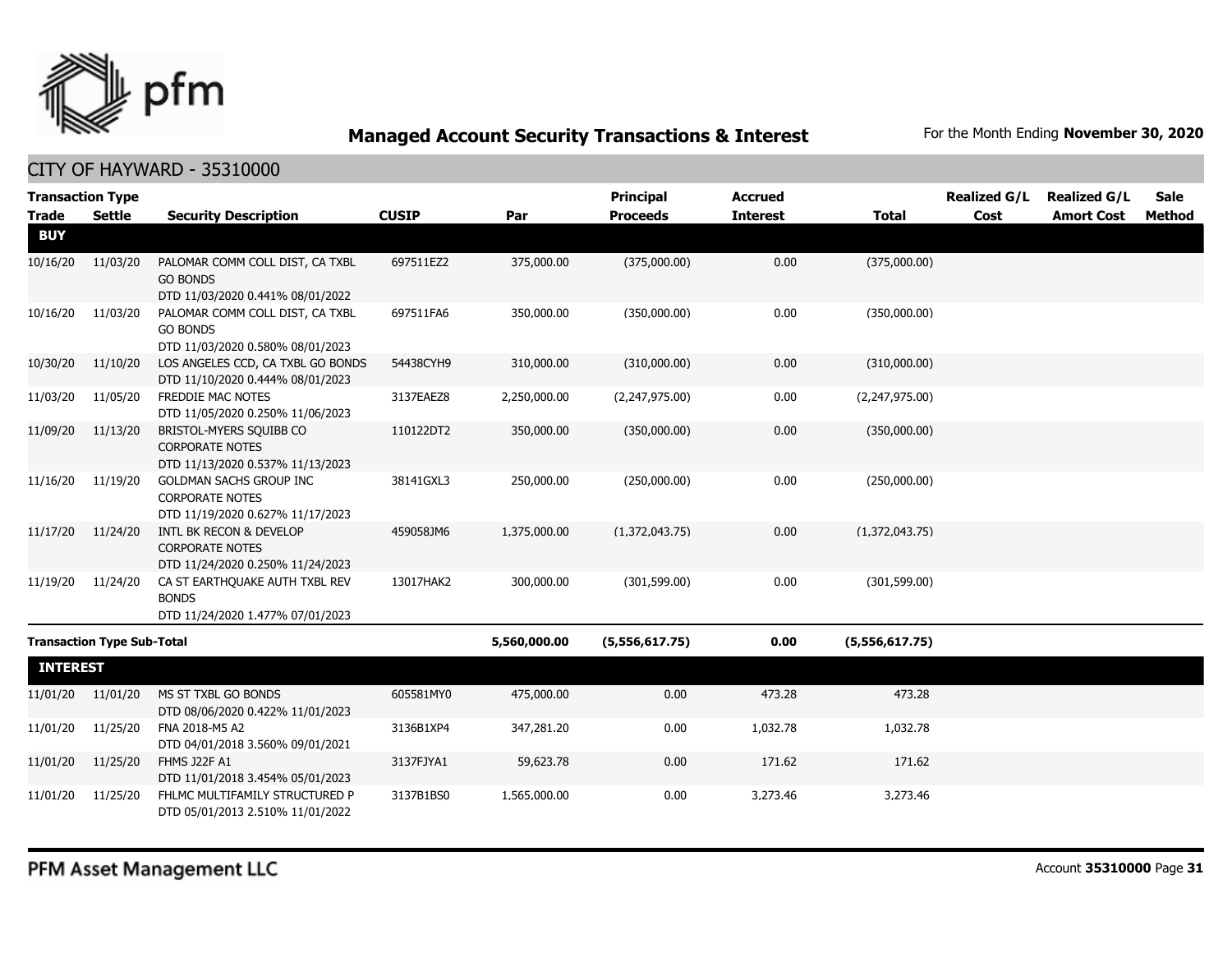

| <b>Transaction Type</b> |          |                                                                    |              |              | <b>Principal</b> | <b>Accrued</b>  |              | <b>Realized G/L</b> | <b>Realized G/L</b> | Sale   |
|-------------------------|----------|--------------------------------------------------------------------|--------------|--------------|------------------|-----------------|--------------|---------------------|---------------------|--------|
| <b>Trade</b>            | Settle   | <b>Security Description</b>                                        | <b>CUSIP</b> | Par          | <b>Proceeds</b>  | <b>Interest</b> | <b>Total</b> | Cost                | <b>Amort Cost</b>   | Method |
| <b>INTEREST</b>         |          |                                                                    |              |              |                  |                 |              |                     |                     |        |
| 11/01/20                | 11/25/20 | FHMS KJ27 A1<br>DTD 11/01/2019 2.092% 07/01/2024                   | 3137FQ3V3    | 466,783.44   | 0.00             | 813.76          | 813.76       |                     |                     |        |
| 11/01/20                | 11/25/20 | <b>FANNIEMAE-ACES</b><br>DTD 02/01/2013 2.509% 11/01/2022          | 3136ACGJ4    | 942,884.94   | 0.00             | 2,022.98        | 2,022.98     |                     |                     |        |
| 11/01/20                | 11/25/20 | FHLMC MULTIFAMILY STRUCTURED P<br>DTD 11/01/2015 2.716% 06/01/2022 | 3137BLUR7    | 600,000.00   | 0.00             | 1,358.00        | 1,358.00     |                     |                     |        |
| 11/01/20                | 11/25/20 | FHMS K019 A2<br>DTD 08/01/2012 2.272% 03/01/2022                   | 3137ASNJ9    | 576,078.73   | 0.00             | 1,090.71        | 1,090.71     |                     |                     |        |
| 11/01/20                | 11/25/20 | FHMS KJ30 A1<br>DTD 07/01/2020 0.526% 01/25/2025                   | 3137FUZN7    | 392,127.47   | 0.00             | 171.88          | 171.88       |                     |                     |        |
| 11/01/20                | 11/25/20 | FHLMC MULTIFAMILY STRUCTURED P<br>DTD 12/01/2012 2.355% 07/01/2022 | 3137AVXN2    | 1,797,386.00 | 0.00             | 3,527.37        | 3,527.37     |                     |                     |        |
| 11/01/20                | 11/25/20 | FHLMC MULTIFAMILY STRUCTURED P<br>DTD 05/01/2015 2.791% 01/01/2022 | 3137BHXY8    | 1,250,000.00 | 0.00             | 2,907.29        | 2,907.29     |                     |                     |        |
| 11/01/20                | 11/25/20 | FHLMC MULTIFAMILY STRUCTURED P<br>DTD 12/01/2012 2.307% 08/01/2022 | 3137AWOH1    | 1,250,000.00 | 0.00             | 2,403.13        | 2,403.13     |                     |                     |        |
| 11/01/20                | 11/25/20 | FHMS K023 A1<br>DTD 12/01/2012 1.583% 04/01/2022                   | 3137AWQG3    | 679,076.28   | 0.00             | 895.81          | 895.81       |                     |                     |        |
| 11/01/20                | 11/25/20 | <b>FHMS K720 A1</b><br>DTD 11/01/2015 2.316% 11/01/2021            | 3137BLUO9    | 149,644.95   | 0.00             | 288.81          | 288.81       |                     |                     |        |
| 11/01/20                | 11/25/20 | FNA 2013-M7 A2<br>DTD 05/01/2013 2.280% 12/01/2022                 | 3136AEGQ4    | 708,445.13   | 0.00             | 1,346.05        | 1,346.05     |                     |                     |        |
| 11/01/20                | 11/25/20 | FHMS KP05 A<br>DTD 12/01/2018 3.203% 07/01/2023                    | 3137FKK39    | 162,486.54   | 0.00             | 433.70          | 433.70       |                     |                     |        |
| 11/05/20                | 11/05/20 | FREDDIE MAC NOTES<br>DTD 05/07/2020 0.375% 05/05/2023              | 3137EAER6    | 4,160,000.00 | 0.00             | 7,713.33        | 7,713.33     |                     |                     |        |
| 11/11/20                | 11/11/20 | CHEVRON CORP CORPORATE NOTES<br>DTD 05/11/2020 1.141% 05/11/2023   | 166764BV1    | 150,000.00   | 0.00             | 855.75          | 855.75       |                     |                     |        |
| 11/13/20                | 11/13/20 | <b>IBM CORP</b><br>DTD 05/15/2019 2.850% 05/13/2022                | 459200JX0    | 300,000.00   | 0.00             | 4,275.00        | 4,275.00     |                     |                     |        |
| 11/15/20                | 11/15/20 | UNIV OF CAL TXBL REV BONDS<br>DTD 07/16/2020 0.628% 05/15/2023     | 91412HFK4    | 500,000.00   | 0.00             | 1,037.94        | 1,037.94     |                     |                     |        |
| 11/15/20                | 11/15/20 | CARMAX AUTO OWNER TRUST<br>DTD 07/25/2018 3.130% 06/15/2023        | 14313FAD1    | 216,983.71   | 0.00             | 565.97          | 565.97       |                     |                     |        |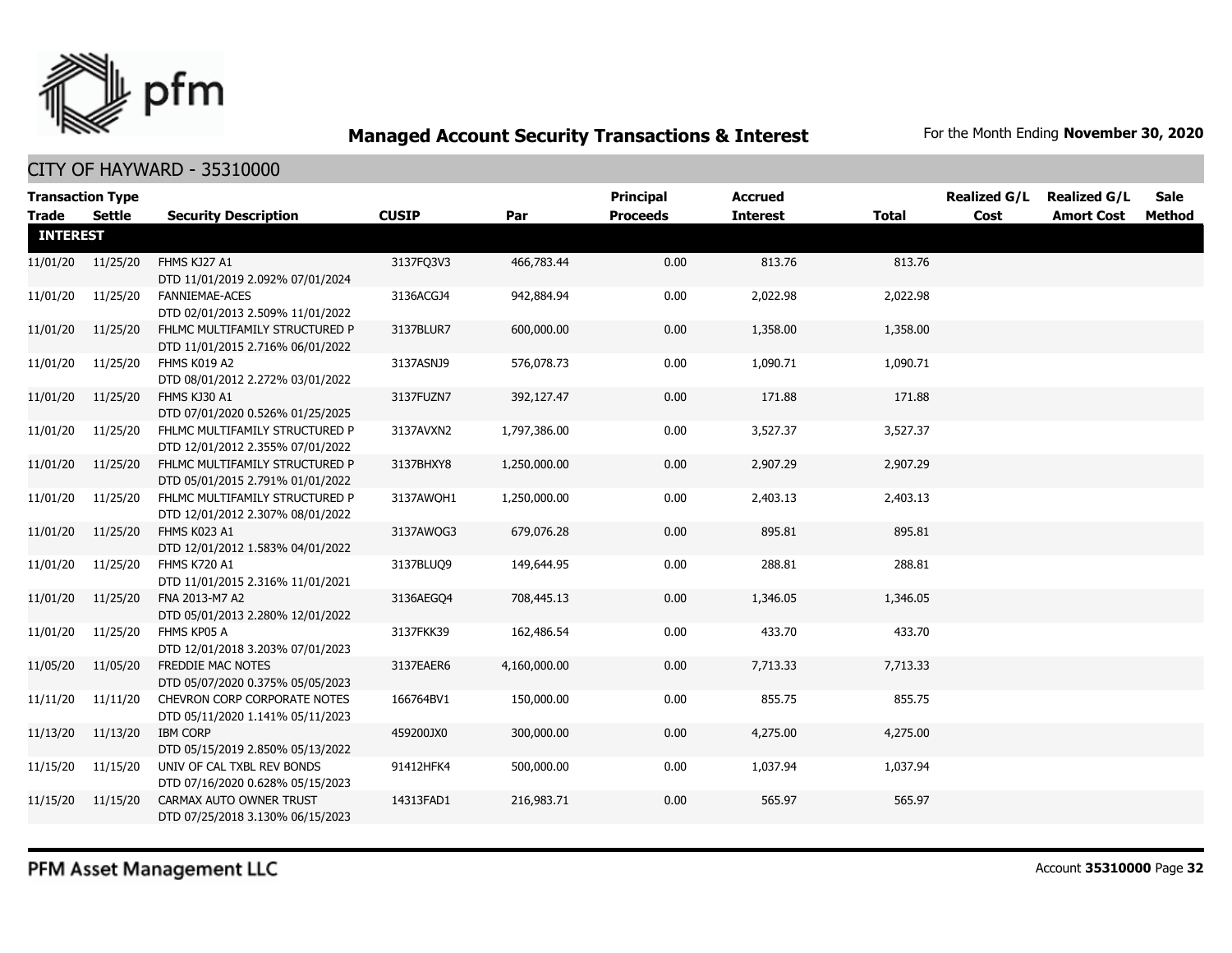

| <b>Transaction Type</b><br>Trade | Settle            | <b>Security Description</b>                                                      | <b>CUSIP</b> | Par        | <b>Principal</b><br><b>Proceeds</b> | <b>Accrued</b><br><b>Interest</b> | <b>Total</b> | <b>Realized G/L</b><br>Cost | <b>Realized G/L</b><br><b>Amort Cost</b> | Sale<br>Method |
|----------------------------------|-------------------|----------------------------------------------------------------------------------|--------------|------------|-------------------------------------|-----------------------------------|--------------|-----------------------------|------------------------------------------|----------------|
| <b>INTEREST</b>                  |                   |                                                                                  |              |            |                                     |                                   |              |                             |                                          |                |
|                                  | 11/15/20 11/15/20 | UNIV OF CAL TXBL REV BONDS<br>DTD 06/05/2018 3.029% 05/15/2021                   | 91412HBH5    | 455,000.00 | 0.00                                | 6,890.98                          | 6,890.98     |                             |                                          |                |
|                                  | 11/15/20 11/15/20 | CITIGROUP INC CORPORATE NOTES<br>DTD 05/14/2020 1.678% 05/15/2024                | 172967MR9    | 300,000.00 | 0.00                                | 2,530.98                          | 2,530.98     |                             |                                          |                |
| 11/15/20                         | 11/15/20          | <b>HDMOT 2019-A A3</b><br>DTD 06/26/2019 2.340% 02/15/2024                       | 41284WAC4    | 300,000.00 | 0.00                                | 585.00                            | 585.00       |                             |                                          |                |
| 11/15/20                         | 11/15/20          | FIFTH THIRD AUTO TRUST<br>DTD 05/08/2019 2.640% 12/15/2023                       | 31680YAD9    | 215,000.00 | 0.00                                | 473.00                            | 473.00       |                             |                                          |                |
| 11/15/20                         | 11/15/20          | CARMAX AUTO OWNER TRUST<br>DTD 10/24/2018 3.360% 09/15/2023                      | 14315EAC4    | 218,451.90 | 0.00                                | 611.67                            | 611.67       |                             |                                          |                |
| 11/15/20                         | 11/15/20          | NISSAN AUTO LEASE TRUST<br>DTD 10/24/2018 3.250% 09/15/2021                      | 65478BAD3    | 73,270.73  | 0.00                                | 198.44                            | 198.44       |                             |                                          |                |
| 11/15/20                         | 11/15/20          | HYUNDAI AUTO RECEIVABLES TRUST<br>DTD 04/10/2019 2.660% 06/15/2023               | 44932NAD2    | 250,000.00 | 0.00                                | 554.17                            | 554.17       |                             |                                          |                |
| 11/15/20                         | 11/15/20          | NAROT 2018-C A3<br>DTD 12/12/2018 3.220% 06/15/2023                              | 65478NAD7    | 189,016.72 | 0.00                                | 507.19                            | 507.19       |                             |                                          |                |
| 11/15/20                         | 11/15/20          | FORDL 2019-A A3<br>DTD 02/25/2019 2.900% 05/15/2022                              | 34532FAD4    | 206,611.37 | 0.00                                | 499.31                            | 499.31       |                             |                                          |                |
| 11/15/20                         | 11/15/20          | FORDL 2018-B A3<br>DTD 09/21/2018 3.190% 12/15/2021                              | 34531LAD2    | 61,020.33  | 0.00                                | 162.21                            | 162.21       |                             |                                          |                |
| 11/15/20                         | 11/15/20          | LA ST T/E GO BONDS<br>DTD 03/11/2020 5.000% 11/15/2021                           | 546417DK9    | 600,000.00 | 0.00                                | 15,000.00                         | 15,000.00    |                             |                                          |                |
| 11/15/20                         | 11/15/20          | <b>HDMOT 2020-A A3</b><br>DTD 01/29/2020 1.870% 10/15/2024                       | 41284UAD6    | 135,000.00 | 0.00                                | 210.38                            | 210.38       |                             |                                          |                |
| 11/15/20                         | 11/15/20          | HART 2018-B A3<br>DTD 12/12/2018 3.200% 12/15/2022                               | 44933AAC1    | 116,228.00 | 0.00                                | 309.94                            | 309.94       |                             |                                          |                |
| 11/15/20                         | 11/15/20          | COPAR 2019-1 A3<br>DTD 05/30/2019 2.510% 11/15/2023                              | 14042WAC4    | 175,000.00 | 0.00                                | 366.04                            | 366.04       |                             |                                          |                |
| 11/15/20                         | 11/15/20          | CARMX 2020-1 A3<br>DTD 01/22/2020 1.890% 12/16/2024                              | 14315XAC2    | 345,000.00 | 0.00                                | 543.38                            | 543.38       |                             |                                          |                |
| 11/15/20                         | 11/15/20          | OR ST DEPT OF TRANS TXBL REV<br><b>BONDS</b><br>DTD 11/20/2019 1.855% 11/15/2022 | 68607DTT2    | 600,000.00 | 0.00                                | 5,565.00                          | 5,565.00     |                             |                                          |                |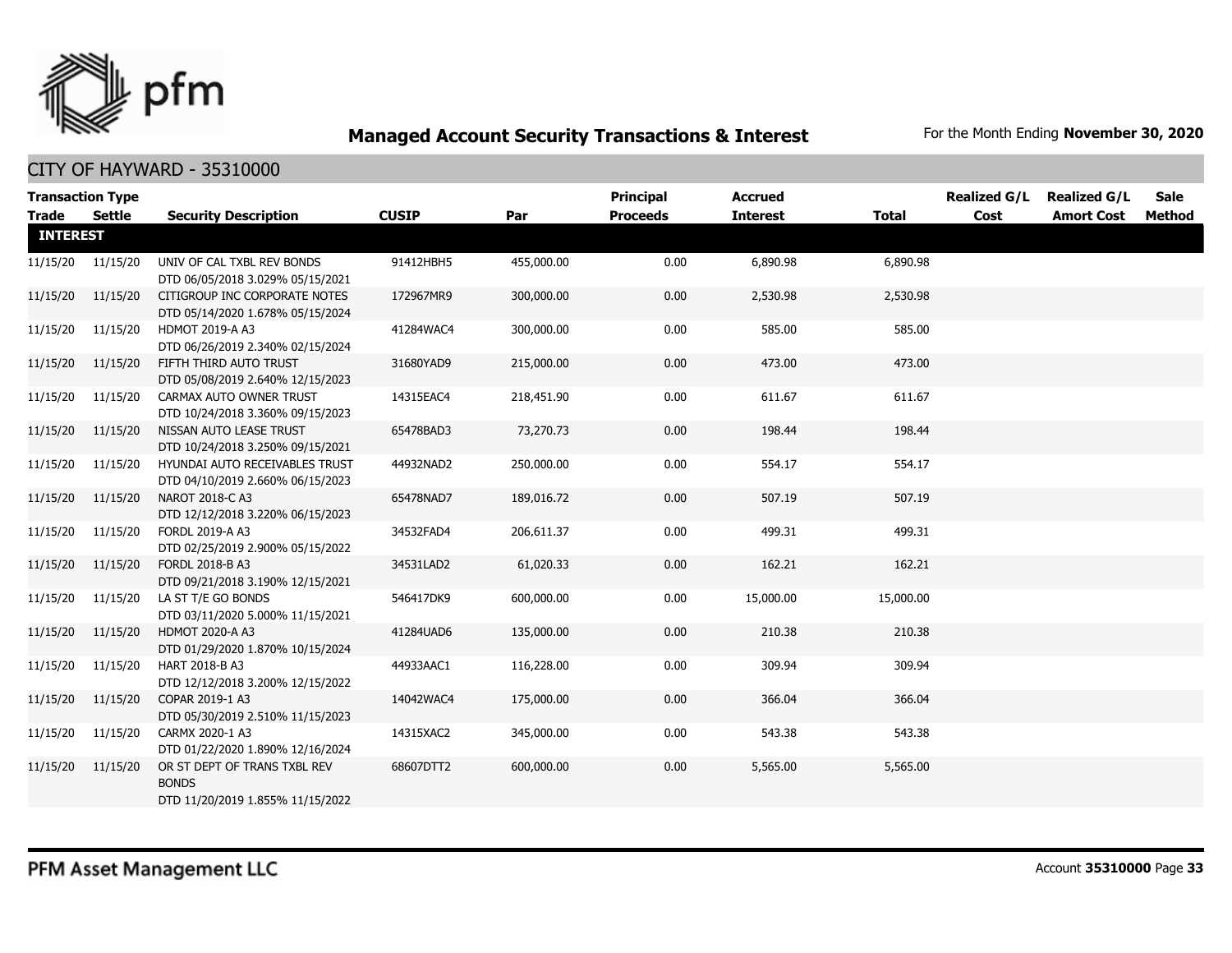

|              | <b>Transaction Type</b> |                                                                                      |              |              | <b>Principal</b> | <b>Accrued</b>  |          | <b>Realized G/L</b> | <b>Realized G/L</b> | Sale   |  |  |
|--------------|-------------------------|--------------------------------------------------------------------------------------|--------------|--------------|------------------|-----------------|----------|---------------------|---------------------|--------|--|--|
| Trade Settle |                         | <b>Security Description</b>                                                          | <b>CUSIP</b> | Par          | <b>Proceeds</b>  | <b>Interest</b> | Total    | Cost                | <b>Amort Cost</b>   | Method |  |  |
|              | <b>INTEREST</b>         |                                                                                      |              |              |                  |                 |          |                     |                     |        |  |  |
|              | 11/15/20 11/15/20       | MBALT 2020-B A3<br>DTD 09/23/2020 0.400% 11/15/2023                                  | 58769EAC2    | 170,000.00   | 0.00             | 56.67           | 56.67    |                     |                     |        |  |  |
|              | 11/15/20 11/15/20       | FORD CREDIT AUTO OWNER TRUST<br>DTD 10/23/2018 3.240% 04/15/2023                     | 34532TAD4    | 160,669.67   | 0.00             | 433.81          | 433.81   |                     |                     |        |  |  |
|              | 11/15/20 11/15/20       | COMET 2019-A2 A2<br>DTD 09/05/2019 1.720% 08/15/2024                                 | 14041NFU0    | 600,000.00   | 0.00             | 860.00          | 860.00   |                     |                     |        |  |  |
|              | 11/16/20 11/16/20       | UNITED PARCEL SERVICE (CALLABLE)<br><b>NOTES</b><br>DTD 05/16/2017 2.350% 05/16/2022 | 911312BC9    | 300,000.00   | 0.00             | 3,525.00        | 3,525.00 |                     |                     |        |  |  |
| 11/16/20     | 11/16/20                | GMCAR 2019-2 A3<br>DTD 04/17/2019 2.650% 02/16/2024                                  | 36257FAD2    | 342,703.71   | 0.00             | 756.80          | 756.80   |                     |                     |        |  |  |
| 11/16/20     | 11/16/20                | GMCAR 2020-3 A3<br>DTD 08/19/2020 0.450% 04/16/2025                                  | 362590AC5    | 445,000.00   | 0.00             | 166.88          | 166.88   |                     |                     |        |  |  |
| 11/18/20     | 11/18/20                | HAROT 2019-1 A3<br>DTD 02/27/2019 2.830% 03/20/2023                                  | 43814WAC9    | 170,000.00   | 0.00             | 400.92          | 400.92   |                     |                     |        |  |  |
| 11/19/20     | 11/19/20                | MORGAN STANLEY CORP NOTES<br>DTD 05/19/2017 2.750% 05/19/2022                        | 61744YAH1    | 300,000.00   | 0.00             | 4,125.00        | 4,125.00 |                     |                     |        |  |  |
| 11/20/20     | 11/20/20                | <b>VWALT 2019-A A3</b><br>DTD 10/04/2019 1.990% 11/21/2022                           | 92867XAD8    | 300,000.00   | 0.00             | 497.50          | 497.50   |                     |                     |        |  |  |
| 11/20/20     | 11/20/20                | VZOT 2020-B A<br>DTD 08/12/2020 0.470% 02/20/2025                                    | 92290BAA9    | 675,000.00   | 0.00             | 264.38          | 264.38   |                     |                     |        |  |  |
| 11/20/20     | 11/20/20                | GMALT 2020-3 A3<br>DTD 09/29/2020 0.450% 08/21/2023                                  | 362569AC9    | 320,000.00   | 0.00             | 120.00          | 120.00   |                     |                     |        |  |  |
| 11/20/20     | 11/20/20                | GMALT 2019-1 A3<br>DTD 02/21/2019 2.980% 12/20/2021                                  | 36256UAD0    | 134,968.40   | 0.00             | 335.17          | 335.17   |                     |                     |        |  |  |
| 11/20/20     | 11/20/20                | BMWLT 2018-1 A3<br>DTD 10/17/2018 3.260% 07/20/2021                                  | 05586CAC8    | 45,414.02    | 0.00             | 123.37          | 123.37   |                     |                     |        |  |  |
| 11/20/20     | 11/20/20                | GMALT 2018-3 A3<br>DTD 09/26/2018 3.180% 06/20/2021                                  | 36256GAD1    | 2,918.20     | 0.00             | 7.73            | 7.73     |                     |                     |        |  |  |
| 11/20/20     | 11/20/20                | VZOT 2020-A A1A<br>DTD 01/29/2020 1.850% 07/22/2024                                  | 92348TAA2    | 150,000.00   | 0.00             | 231.25          | 231.25   |                     |                     |        |  |  |
| 11/22/20     | 11/22/20                | <b>FANNIE MAE NOTES</b><br>DTD 05/22/2020 0.250% 05/22/2023                          | 3135G04Q3    | 4,100,000.00 | 0.00             | 5,125.00        | 5,125.00 |                     |                     |        |  |  |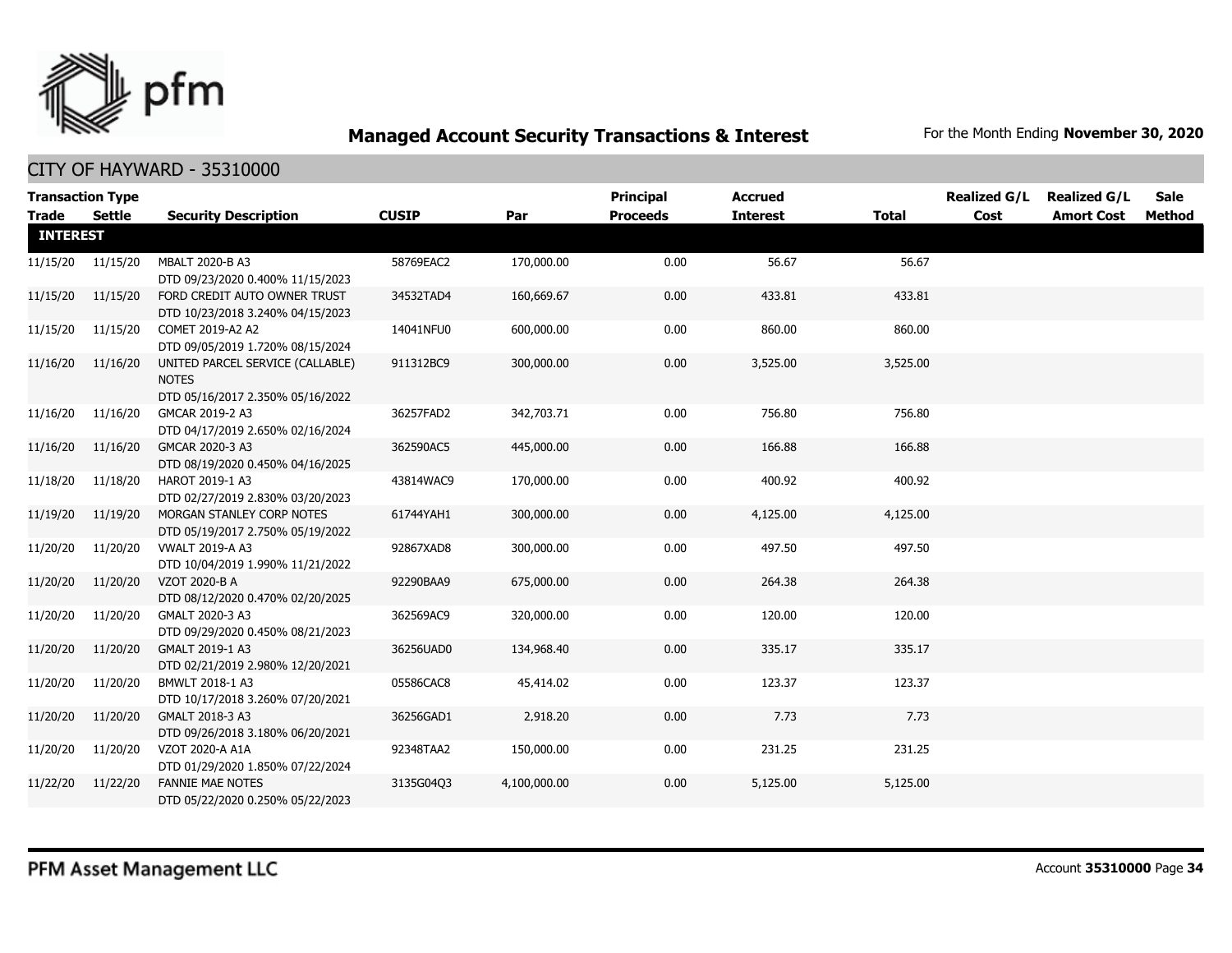

| <b>Trade</b>                      | <b>Transaction Type</b><br>Settle | <b>Security Description</b>                                                           | <b>CUSIP</b>  | Par          | Principal<br><b>Proceeds</b> | <b>Accrued</b><br><b>Interest</b> | <b>Total</b> | <b>Realized G/L</b><br>Cost | <b>Realized G/L</b><br><b>Amort Cost</b> | <b>Sale</b><br>Method |
|-----------------------------------|-----------------------------------|---------------------------------------------------------------------------------------|---------------|--------------|------------------------------|-----------------------------------|--------------|-----------------------------|------------------------------------------|-----------------------|
| <b>INTEREST</b>                   |                                   |                                                                                       |               |              |                              |                                   |              |                             |                                          |                       |
|                                   | 11/24/20 11/24/20                 | INTER-AMERICAN DEVEL BK<br><b>CORPORATE NOTES</b><br>DTD 04/24/2020 0.500% 05/24/2023 | 4581X0DM7     | 1,285,000.00 | 0.00                         | 3,212.50                          | 3,212.50     |                             |                                          |                       |
| <b>Transaction Type Sub-Total</b> |                                   |                                                                                       | 30,490,075.22 | 0.00         | 91,908.29                    | 91,908.29                         |              |                             |                                          |                       |
| <b>PAYDOWNS</b>                   |                                   |                                                                                       |               |              |                              |                                   |              |                             |                                          |                       |
| 11/01/20                          | 11/01/20                          | FHMS KJ30 A1<br>DTD 07/01/2020 0.526% 01/25/2025                                      | 3137FUZN7     | 930.54       | 930.54                       | 0.00                              | 930.54       | 0.02                        | 0.00                                     |                       |
| 11/01/20                          | 11/25/20                          | FNA 2013-M7 A2<br>DTD 05/01/2013 2.280% 12/01/2022                                    | 3136AEGO4     | 625.02       | 625.02                       | 0.00                              | 625.02       | (3.89)                      | 0.00                                     |                       |
| 11/01/20                          | 11/25/20                          | FHMS KJ27 A1<br>DTD 11/01/2019 2.092% 07/01/2024                                      | 3137FQ3V3     | 819.40       | 819.40                       | 0.00                              | 819.40       | 0.02                        | 0.00                                     |                       |
| 11/01/20                          | 11/25/20                          | FNA 2013-M7 A2<br>DTD 05/01/2013 2.280% 12/01/2022                                    | 3136AEGQ4     | 828.01       | 828.01                       | 0.00                              | 828.01       | (10.85)                     | 0.00                                     |                       |
| 11/01/20                          | 11/25/20                          | <b>FANNIEMAE-ACES</b><br>DTD 02/01/2013 2.509% 11/01/2022                             | 3136ACGJ4     | 6,625.96     | 6,625.96                     | 0.00                              | 6,625.96     | (81.79)                     | 0.00                                     |                       |
| 11/01/20                          | 11/25/20                          | FHMS J22F A1<br>DTD 11/01/2018 3.454% 05/01/2023                                      | 3137FJYA1     | 33,325.26    | 33,325.26                    | 0.00                              | 33,325.26    | 0.90                        | 0.00                                     |                       |
| 11/01/20                          | 11/25/20                          | FHMS K023 A1<br>DTD 12/01/2012 1.583% 04/01/2022                                      | 3137AWQG3     | 10,820.59    | 10,820.60                    | 0.00                              | 10,820.60    | 273.47                      | (0.01)                                   |                       |
| 11/01/20                          | 11/25/20                          | FHMS KP05 A<br>DTD 12/01/2018 3.203% 07/01/2023                                       | 3137FKK39     | 284.86       | 284.86                       | 0.00                              | 284.86       | 0.00                        | 0.00                                     |                       |
| 11/01/20                          | 11/25/20                          | FHMS K023 A1<br>DTD 12/01/2012 1.583% 04/01/2022                                      | 3137AWQG3     | 22,242.33    | 22,242.33                    | 0.00                              | 22,242.33    | 486.55                      | 0.00                                     |                       |
| 11/01/20                          | 11/25/20                          | FHMS K019 A2<br>DTD 08/01/2012 2.272% 03/01/2022                                      | 3137ASNJ9     | 1,487.59     | 1,487.59                     | 0.00                              | 1,487.59     | 10.98                       | 0.00                                     |                       |
| 11/01/20                          | 11/25/20                          | <b>FHMS K720 A1</b><br>DTD 11/01/2015 2.316% 11/01/2021                               | 3137BLUQ9     | 9,206.06     | 9,206.06                     | 0.00                              | 9,206.06     | (25.17)                     | 0.00                                     |                       |
| 11/01/20                          | 11/25/20                          | FNA 2018-M5 A2<br>DTD 04/01/2018 3.560% 09/01/2021                                    | 3136B1XP4     | 12,888.69    | 12,888.69                    | 0.00                              | 12,888.69    | (256.37)                    | 0.00                                     |                       |
| 11/01/20                          | 11/25/20                          | FHMS K023 A1<br>DTD 12/01/2012 1.583% 04/01/2022                                      | 3137AWQG3     | 2,464.69     | 2,464.69                     | 0.00                              | 2,464.69     | 53.53                       | 0.00                                     |                       |
| 11/15/20                          | 11/15/20                          | FORD CREDIT AUTO OWNER TRUST<br>DTD 10/23/2018 3.240% 04/15/2023                      | 34532TAD4     | 13,368.38    | 13,368.38                    | 0.00                              | 13,368.38    | 2.29                        | 0.00                                     |                       |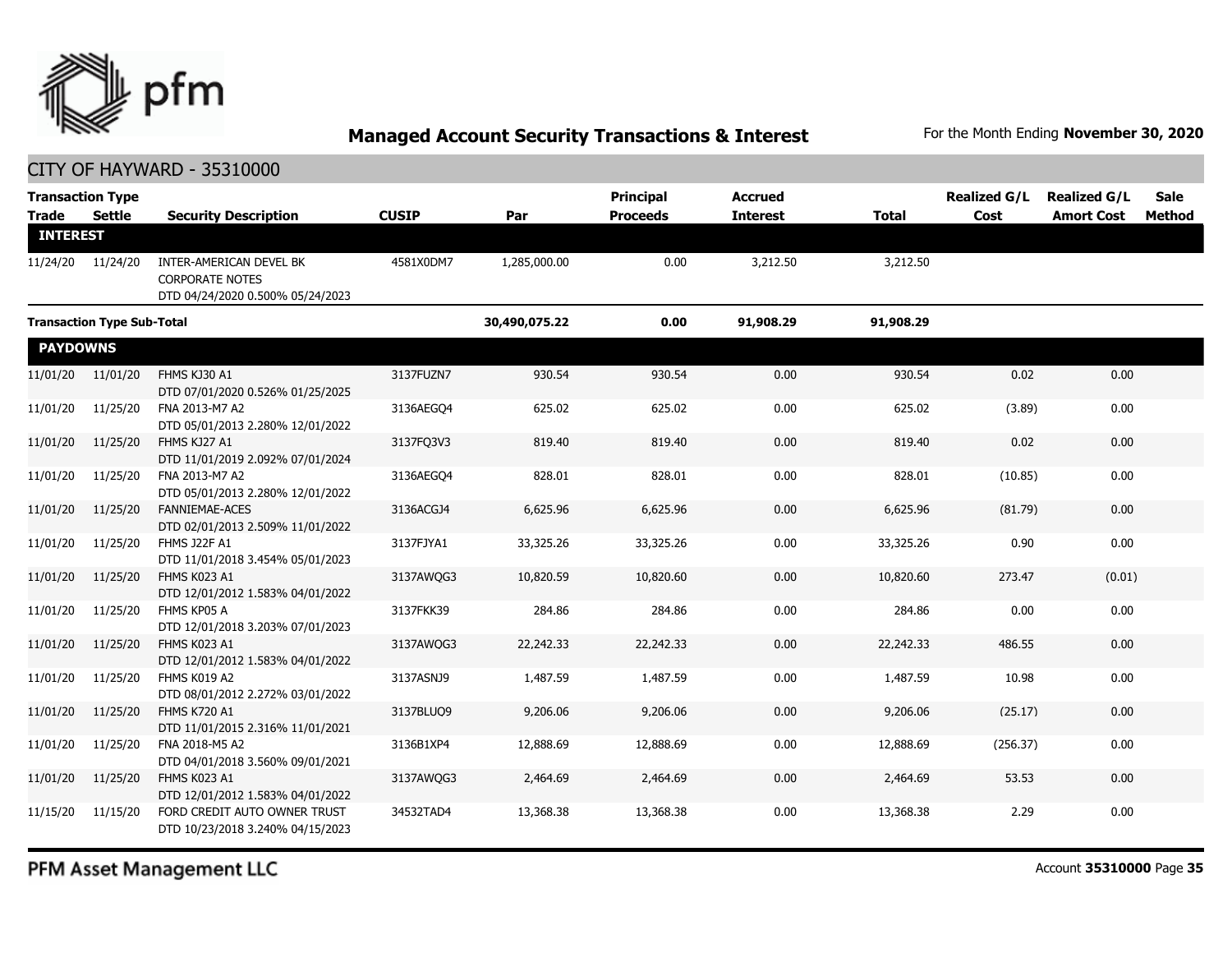

| <b>Transaction Type</b> |                                   |                                                                   |              |              | <b>Principal</b> | <b>Accrued</b>  |              | <b>Realized G/L</b> | <b>Realized G/L</b> | <b>Sale</b> |
|-------------------------|-----------------------------------|-------------------------------------------------------------------|--------------|--------------|------------------|-----------------|--------------|---------------------|---------------------|-------------|
| Trade                   | <b>Settle</b>                     | <b>Security Description</b>                                       | <b>CUSIP</b> | Par          | <b>Proceeds</b>  | <b>Interest</b> | <b>Total</b> | Cost                | <b>Amort Cost</b>   | Method      |
| <b>PAYDOWNS</b>         |                                   |                                                                   |              |              |                  |                 |              |                     |                     |             |
| 11/15/20                | 11/15/20                          | NAROT 2018-C A3<br>DTD 12/12/2018 3.220% 06/15/2023               | 65478NAD7    | 12,952.39    | 12,952.39        | 0.00            | 12,952.39    | 2.48                | 0.00                |             |
| 11/15/20                | 11/15/20                          | CARMAX AUTO OWNER TRUST<br>DTD 10/24/2018 3.360% 09/15/2023       | 14315EAC4    | 13,348.16    | 13,348.16        | 0.00            | 13,348.16    | 0.12                | 0.00                |             |
| 11/15/20                | 11/15/20                          | <b>FORDL 2019-A A3</b><br>DTD 02/25/2019 2.900% 05/15/2022        | 34532FAD4    | 31,806.76    | 31,806.76        | 0.00            | 31,806.76    | 2.49                | 0.00                |             |
| 11/15/20                | 11/15/20                          | CARMAX AUTO OWNER TRUST<br>DTD 07/25/2018 3.130% 06/15/2023       | 14313FAD1    | 15,601.04    | 15,601.04        | 0.00            | 15,601.04    | 2.13                | 0.00                |             |
| 11/15/20                | 11/15/20                          | NISSAN AUTO LEASE TRUST<br>DTD 10/24/2018 3.250% 09/15/2021       | 65478BAD3    | 31,155.52    | 31,155.52        | 0.00            | 31,155.52    | 2.72                | 0.00                |             |
| 11/15/20                | 11/15/20                          | FORDL 2018-B A3<br>DTD 09/21/2018 3.190% 12/15/2021               | 34531LAD2    | 29,081.48    | 29,081.48        | 0.00            | 29,081.48    | 2.46                | 0.00                |             |
| 11/15/20                | 11/15/20                          | <b>HART 2018-B A3</b><br>DTD 12/12/2018 3.200% 12/15/2022         | 44933AAC1    | 10,367.21    | 10,367.21        | 0.00            | 10,367.21    | 0.12                | 0.00                |             |
| 11/16/20                | 11/16/20                          | GMCAR 2019-2 A3<br>DTD 04/17/2019 2.650% 02/16/2024               | 36257FAD2    | 22,747.45    | 22,747.45        | 0.00            | 22,747.45    | 1.85                | 0.00                |             |
| 11/20/20                | 11/20/20                          | GMALT 2019-1 A3<br>DTD 02/21/2019 2.980% 12/20/2021               | 36256UAD0    | 30,260.80    | 30,260.80        | 0.00            | 30,260.80    | 4.75                | 0.00                |             |
| 11/20/20                | 11/20/20                          | GMALT 2018-3 A3<br>DTD 09/26/2018 3.180% 06/20/2021               | 36256GAD1    | 2,918.20     | 2,918.20         | 0.00            | 2,918.20     | 0.23                | 0.00                |             |
| 11/20/20                | 11/20/20                          | BMWLT 2018-1 A3<br>DTD 10/17/2018 3.260% 07/20/2021               | 05586CAC8    | 16,326.18    | 16,326.18        | 0.00            | 16,326.18    | 2.26                | 0.00                |             |
|                         | <b>Transaction Type Sub-Total</b> |                                                                   |              | 332,482.57   | 332,482.58       | 0.00            | 332,482.58   | 471.30              | (0.01)              |             |
| <b>SELL</b>             |                                   |                                                                   |              |              |                  |                 |              |                     |                     |             |
| 11/03/20                | 11/05/20                          | <b>US TREASURY NOTES</b><br>DTD 10/31/2016 1.250% 10/31/2021      | 912828T67    | 300,000.00   | 303,281.25       | 51.79           | 303,333.04   | 5,519.53            | 4,464.48            | <b>FIFO</b> |
| 11/03/20                | 11/05/20                          | FEDERAL HOME LOAN BANKS NOTES<br>DTD 10/12/2018 3.000% 10/12/2021 | 3130AF5B9    | 1,650,000.00 | 1,694,352.00     | 3,162.50        | 1,697,514.50 | 45,309.00           | 44,656.70           | <b>FIFO</b> |
| 11/03/20                | 11/05/20                          | <b>US TREASURY NOTES</b><br>DTD 10/31/2016 1.250% 10/31/2021      | 912828T67    | 225,000.00   | 227,460.94       | 38.85           | 227,499.79   | 4,359.38            | 3,411.48            | <b>FIFO</b> |
| 11/09/20                | 11/13/20                          | <b>FANNIE MAE NOTES</b><br>DTD 01/11/2019 2.625% 01/11/2022       | 3135G0U92    | 325,000.00   | 334,295.00       | 2,891.15        | 337,186.15   | 9,529.00            | 9,385.53            | <b>FIFO</b> |